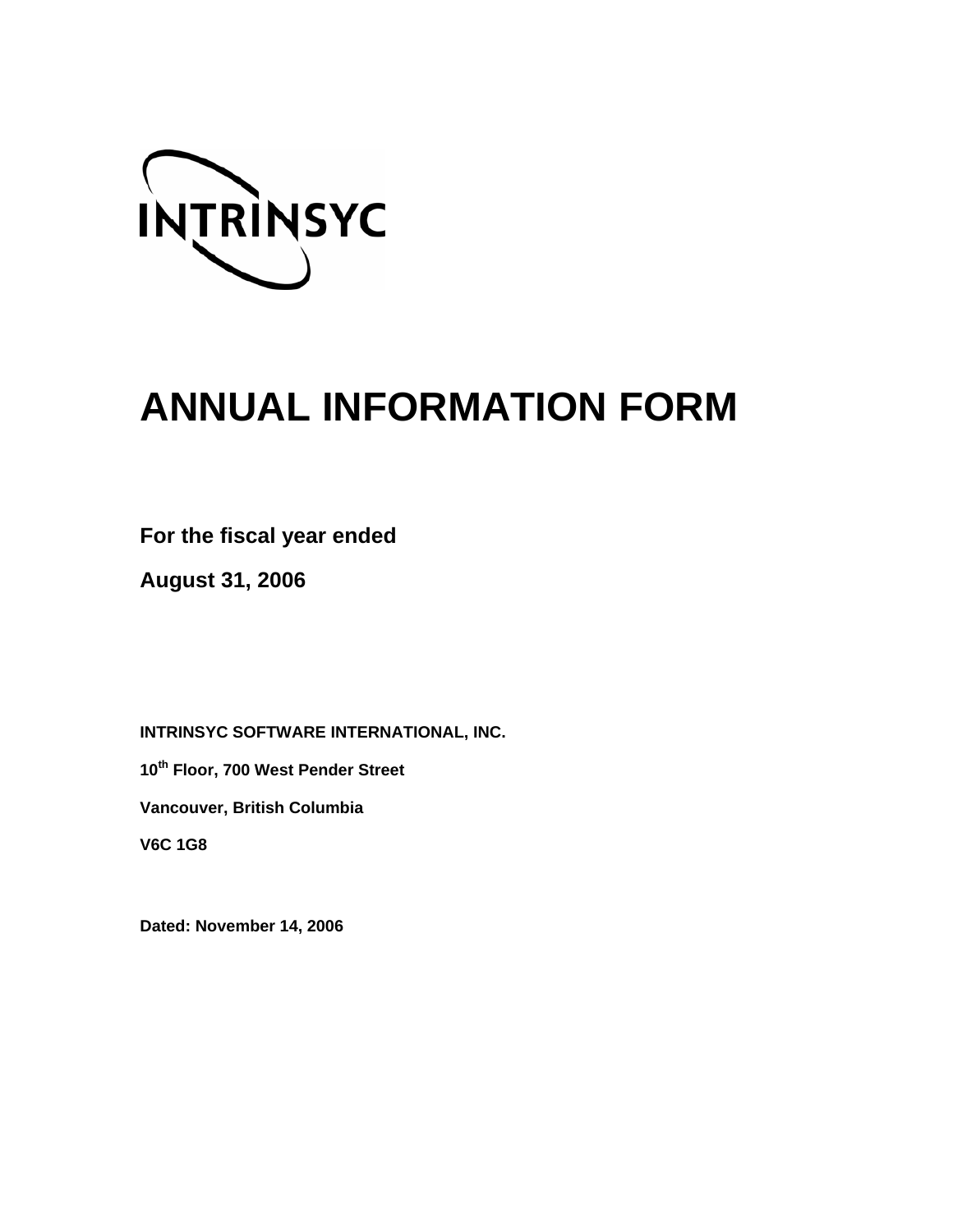# TABLE OF CONTENTS

| ITEM 1:         |                                                                      |  |  |  |  |
|-----------------|----------------------------------------------------------------------|--|--|--|--|
| ITEM 2:         |                                                                      |  |  |  |  |
| ITEM 3:         |                                                                      |  |  |  |  |
|                 |                                                                      |  |  |  |  |
|                 |                                                                      |  |  |  |  |
|                 |                                                                      |  |  |  |  |
| ITEM 4:         |                                                                      |  |  |  |  |
| ITEM 5:         |                                                                      |  |  |  |  |
|                 |                                                                      |  |  |  |  |
| ITEM 6:         |                                                                      |  |  |  |  |
| ITEM 7:         | Cease Trade Orders, Bankruptcies, Penalties or Sanctions 32          |  |  |  |  |
| ITEM 8:         |                                                                      |  |  |  |  |
| ITEM 9:         | INTEREST OF MANAGEMENT AND OTHERS IN MATERIAL<br><b>TRANSACTIONS</b> |  |  |  |  |
|                 |                                                                      |  |  |  |  |
|                 |                                                                      |  |  |  |  |
|                 |                                                                      |  |  |  |  |
|                 | 1.                                                                   |  |  |  |  |
|                 | 2.<br>4.<br>5.                                                       |  |  |  |  |
| <b>ITEM 13:</b> |                                                                      |  |  |  |  |
|                 |                                                                      |  |  |  |  |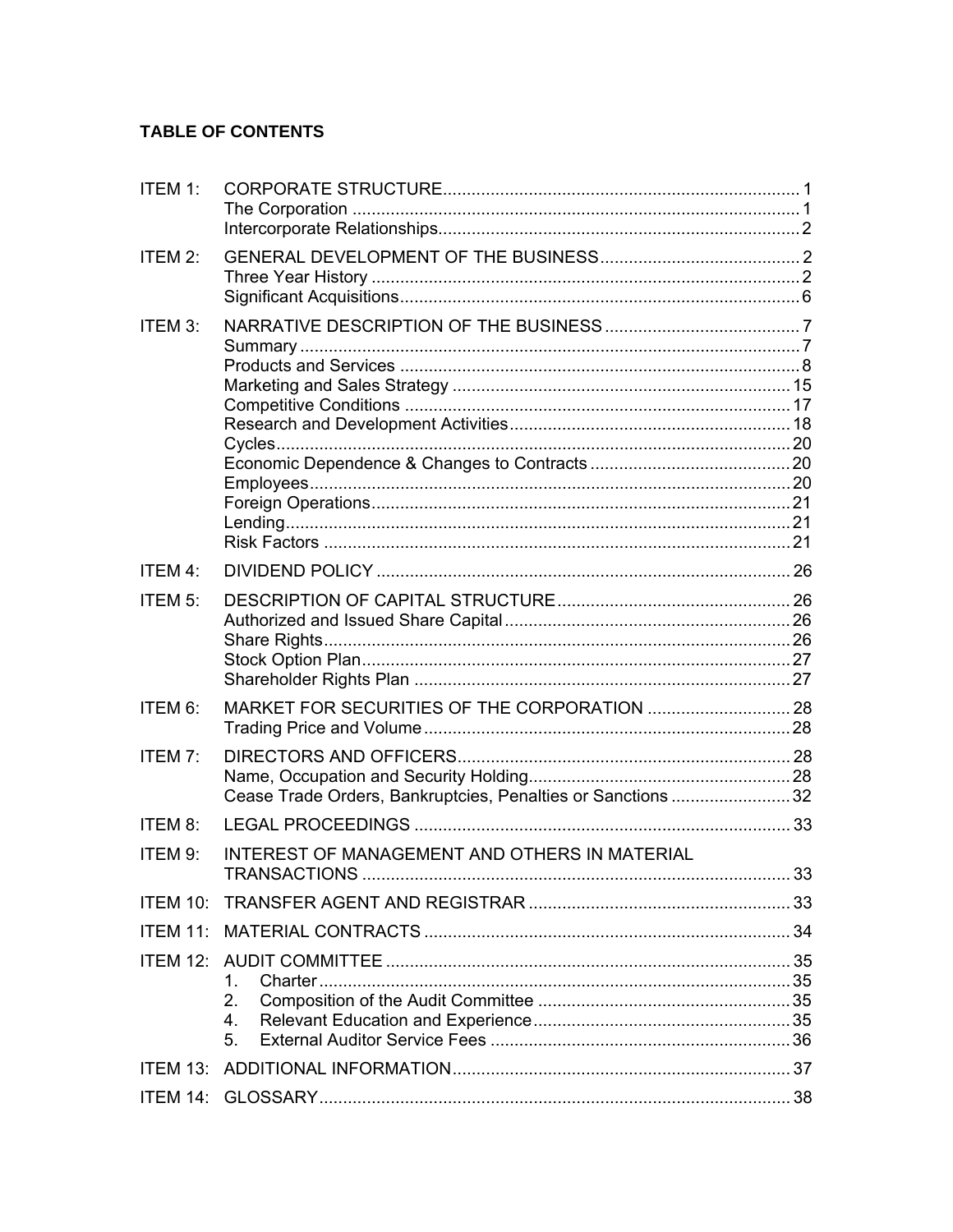## **ANNUAL INFORMATION FORM**

#### CERTAIN INTERPRETATION MATTERS

<span id="page-2-0"></span>*Unless the context requires, all references to the "Corporation" or "Intrinsyc" include Intrinsyc Software International, Inc. and its predecessors. Certain terms have the meaning specified in "Item 14: Glossary". Unless otherwise specified, all references to "\$" or "dollars" refer to Canadian currency.* 

*This Annual Information Form ("AIF") may refer to registered trademarks, trademarks, trade names and service marks of companies other than Intrinsyc, which names and marks belong to their respective owners.* 

#### CAUTIONARY NOTE REGARDING FORWARD-LOOKING STATEMENTS

*This AIF contains "forward-looking statements". In some cases, you can identify forward-looking statements by terminology such as "may," "will," "should," "could," "expects," "plans," "intends," "anticipates," "believes," "estimates," "predicts," "potential" or "continue" or the negative of such terms and other comparable terminology. These forward-looking statements include, without limitation, statements about the Corporation's market opportunities, strategies, competition, expected activities and expenditures as the Corporation pursues its business plan, the adequacy of the Corporation's available cash resources and other statements about future events or results. Although the Corporation believes that the expectations reflected in the forward-looking statements are reasonable, forward-looking statements are subject to business and economic risks and uncertainties and other factors that could cause actual results of operations, levels of activity, performance or achievements to differ materially from those contained in the forward-looking statements. Consequently, all forward-looking statements made in this AIF are qualified by this cautionary statement and there can be no assurance that actual results or developments anticipated by the Corporation will be realized. Some of these risks, uncertainties and other factors are described herein under the heading "Risk Factors". The Corporation disclaims any intent or obligation to update or revise publicly any forwardlooking statements, whether as a result of new information, future events or results or otherwise.* 

## **ITEM 1: CORPORATE STRUCTURE**

#### **The Corporation**

The Corporation was incorporated under the laws of Alberta on August 31, 1992 under the name I.T.C. Microcomponents Inc. and continued under the laws of British Columbia on July 19, 1995. The Corporation changed its name to Intrinsyc Software, Inc. on June 16, 1997. Articles of Continuance were filed under the Canada Business Corporations Act on May 1, 2003 to continue the Corporation federally and change the name of the Corporation from Intrinsyc Software, Inc. to Intrinsyc Software International, Inc. Intrinsyc's principal business office is 10<sup>th</sup> floor, 700 West Pender Street, Vancouver, British Columbia, V6C 1G8, telephone (604) 801-6461, fax (604) 801- 6417.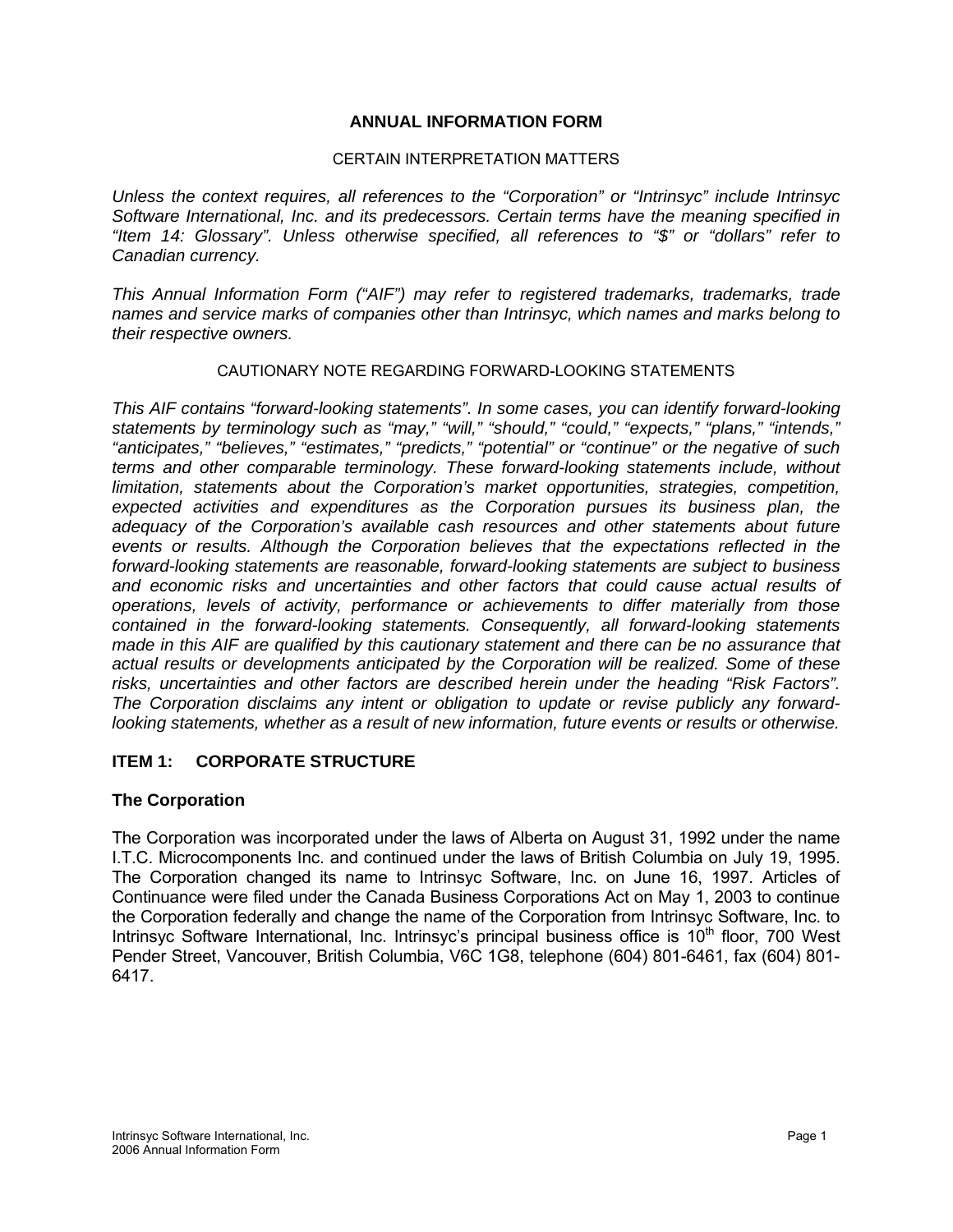#### <span id="page-3-0"></span>**Intercorporate Relationships**

The Corporation has four wholly-owned subsidiaries, Intrinsyc Software (USA), Inc., Intrinsyc Europe Limited (formerly NMI Electronics Limited), Linar Limited, and Intrinsyc Software (Barbados), Inc. Intrinsyc Software (USA), Inc. was incorporated under the laws of Washington State on March 25, 1997. Intrinsyc Europe Limited was incorporated under the laws of the United Kingdom on March 27, 1987. Linar Limited was incorporated under the laws of the United Kingdom on November 21, 1997. Intrinsyc Software (Barbados), Inc. was incorporated under the laws of Barbados on August 31, 2005.

## **ITEM 2: GENERAL DEVELOPMENT OF THE BUSINESS**

## **Three Year History**

Significant business, operations and management developments for the Corporation over the last three fiscal years (September 1 to August 31) have been as follows:

#### *Current Year – fiscal 2007*

Mark McQueen, President and CEO of Wellington Financial LP, a privately-held specialty finance firm, tendered his resignation on November 10, 2006 from the Corporation's Board of Directors. Mr. McQueen served on the Corporation's Board of Directors for one year following his nomination on November 7, 2005.

On November 8, 2006, the Corporation announced it has provided notice to Wellington Financial LP that the Corporation will repay the \$8 million principal outstanding under the Series A and Series B Secured Debentures entered into in October 2005. Pursuant to the terms of the Debentures, the Corporation is entitled to repay the principal and any interest thereon on five days notice.

The Corporation announced the appointment of Mark Johnston to the role of Vice President and General Manager, Worldwide Sales and Technical Marketing, on November 2, 2006. Mr. Johnston will be responsible for leading the Corporation's worldwide sales and marketing activities. Mr. Johnston joins the Corporation as a 22-year Intel Corporation veteran, with broad sales and marketing experience. Consequently, Andrew Hurdle assumed the role of Vice President, EMEA Sales.

## *Fiscal 2006*

In fiscal 2006 the Corporation made significant new investments in mobility software product development, which is intended to result in new licensing based revenue streams. In this regard, it delivered in the fall of 2005 preview copies of its Microsoft® Windows® CE based feature phone software development kit, then code named Polaris, to a select group of industry silicon vendors, original equipment and original design manufacturers and wireless network operators in advance of the full product release. The Corporation announced the commercial availability of the Soleus™ product (formerly code named Polaris) to potential customers and industry partners on February 13, 2006 at the 3GSM World Congress event held in Barcelona, Spain. Soleus<sup>TM</sup> is a turnkey development platform for feature phones that leverages the Microsoft® Windows® CE operating system. At 3GSM, the Corporation demonstrated Soleus™'s ability to run on a variety of different hardware platforms featuring chip sets from Texas Instruments ("TI"), Agere Systems Inc. ("Agere") (formerly Lucent Technologies' mobile chip business unit)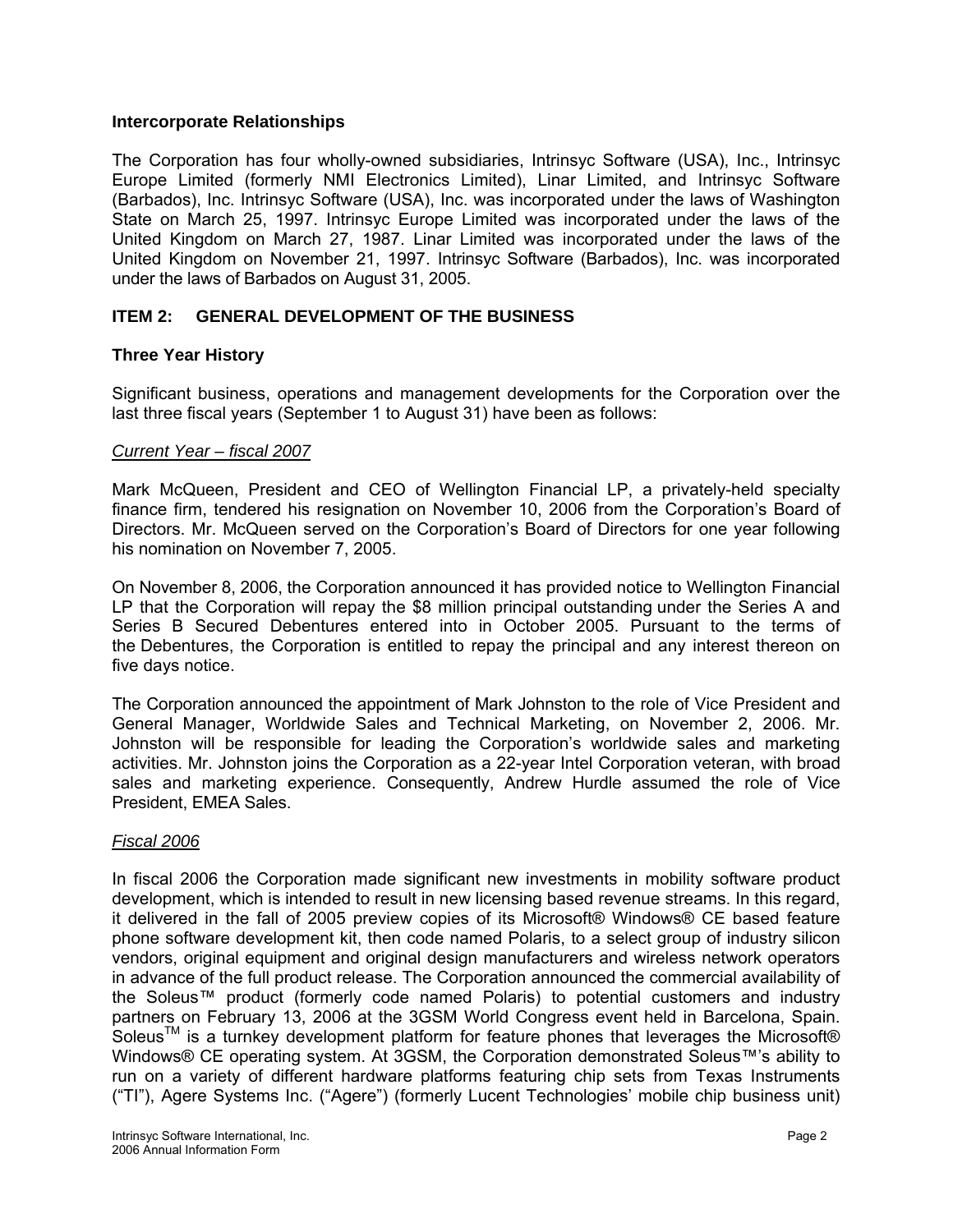and Freescale Semiconductor, Inc. ("Freescale") (formerly Motorola Inc.'s ("Motorola") computer chip business unit), and also demonstrated the product with a number of these vendor partners at their booths.

In the latter half of the fiscal year the Corporation also announced a number of customer developments for Soleus<sup>™</sup>:

- On June 12, 2006, the Corporation announced that Wistron Corporation ("Wistron"), one of the world's leading original device manufacturers producing information and communications technology products, agreed to license Soleus™ as a software platform for the development of mid-tier mobile phones. The licensing agreement followed the February 13, 2006 announcement that Wistron and the Corporation were collaborating to integrate Soleus™ into custom handset solutions;
- On June 29, 2006, the Corporation signed a Memorandum of Understanding with Ginwave Technologies Ltd. ("Ginwave"), an independent design centre headquartered in Shenzhen, P.R.C. Under the Memorandum of Understanding Ginwave agreed to evaluate Soleus™ for use in custom mobile phone designs; and
- On July 18, 2006, the Corporation signed with Cellon International ("Cellon"), a leading provider of end-to-end design and systems integration services for the wireless handset industry, a Memorandum of Understanding to evaluate Soleus™ for use in custom feature phone designs. Cellon is the world's largest independent design house for wireless terminals and modules.

During the year, the Corporation successfully recruited a number of new staff, bringing the total staffing levels worldwide up from 167 to 230 employees and contractors over the course of the year. This hiring was necessary to address the growth in the mobility services business as well as the substantial increase in software development activities and associated marketing and sales initiatives.

In addition, the Corporation has also taken the necessary legal and logistical steps to open a sales office and development centre in Asia to support the Soleus<sup>TM</sup> initiative and its professional engineering services business.

To fund sales, marketing and research and development related to the new Soleus™ product. as well as for general corporate purposes, the Corporation completed two financings in fiscal 2006:

• On March 30, 2006, the Corporation closed a public offering which sold a total of 26,796,401 units at an offering price of \$0.90 per unit for gross proceeds of \$24.1 million with net proceeds of approximately \$21.8 million after deducting underwriters' fees and expenses. Each unit consisted of one common share of the Corporation and one half of one common share purchase warrant, as a result, a total of 26,796,401 common shares and 13,398,201 common share purchase warrants were issued. Each whole warrant entitles the holder thereof to purchase one common share at a price of \$1.05 for a period of four years following the closing of the offering. The underwriters also received 1,607,784 compensation options. Each compensation option is exercisable to purchase one unit at the offering price for a period of two years following the closing date of the offering.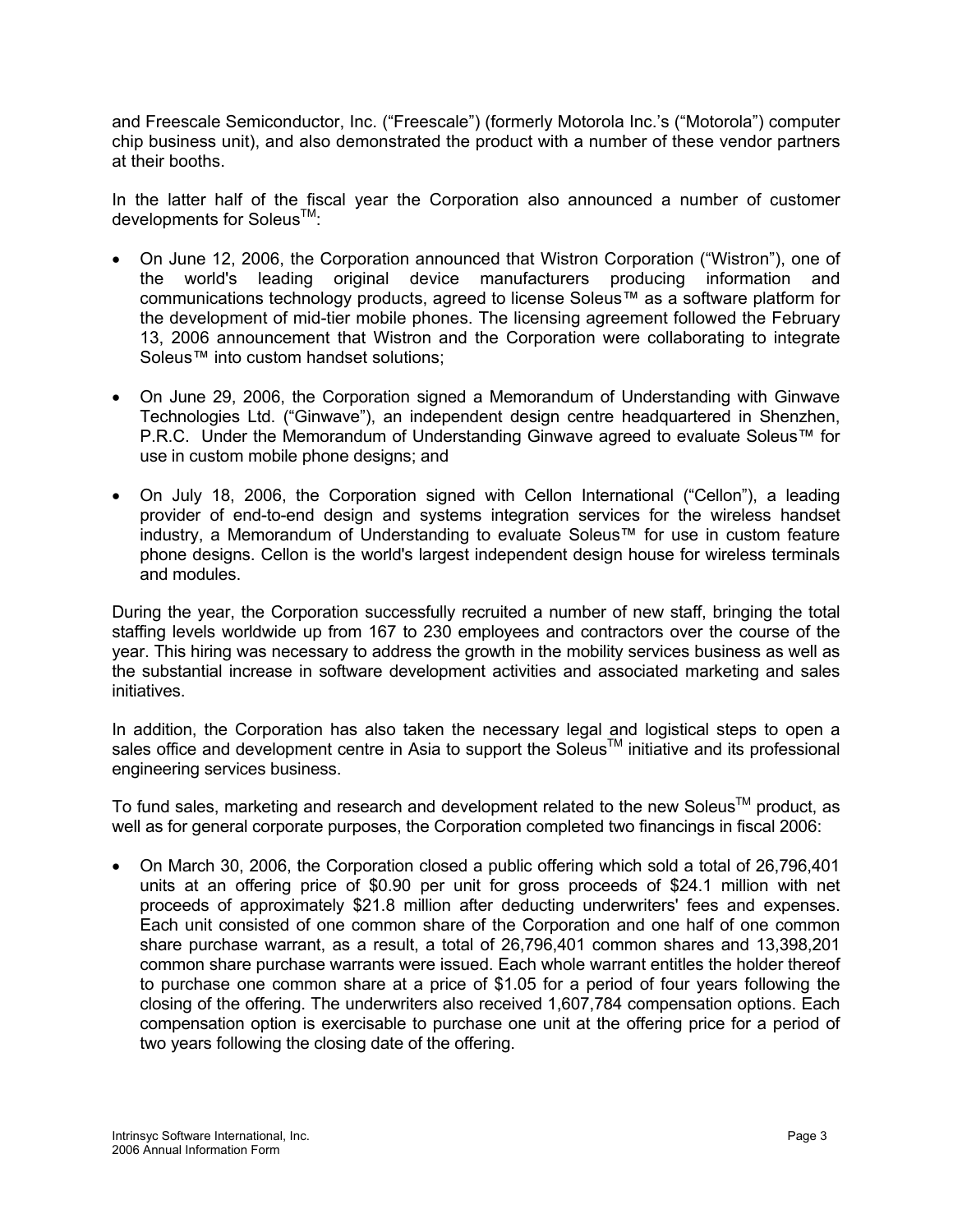• On October 8, 2005, the Corporation closed an \$8.0 million financing with Wellington Financial Fund II ("Wellington Financial") in order to partially fund the mobile software initiative and provide working capital. The financing was by way of secured debentures maturing on October 3, 2007. The maturity date may be extended by one year if Intrinsyc meets certain pre-determined financial targets and may also accelerate in certain circumstances including a default by the Corporation or in the event of a change of control of the Corporation. In addition to events of default which are typical for transaction of this nature, Intrinsyc will be in default in the event that it fails to maintain a cash balance of at least \$2 million and a tangible net worth of at least \$500,000. Intrinsyc has the right to repay the debentures in whole or in part, subject to certain restrictions. The debentures have an annual interest rate of 12.5% with monthly payments of interest only until maturity, and are secured by a charge over all of the assets of Intrinsyc and its subsidiaries. The net proceeds from the financing were approximately \$7.0 million after deducting fees and expenses. Concurrent with the financing, Intrinsyc has issued to Wellington Financial an aggregate of 3,870,968 special warrants of Intrinsyc. Each special warrant is exercisable, without payment of additional consideration, for one common share purchase warrant. Each common share purchase warrant entitles the holder to purchase one common share of Intrinsyc at an exercise price of \$0.62 per share at any time prior to October 3, 2010. On November 7, 2005, Mr. Mark McQueen, President and CEO of Wellington Financial, was nominated to the Corporation's Board of Directors.

On August 31, 2006, the Corporation renamed two of its business units. The Mobile Software Products ("MSP") group was renamed as the Mobile Products group and the Mobile and Embedded Solutions ("MES") business unit was renamed as the Engineering Services group.

On July 24, 2006, the Corporation announced the appointment of Glenda M. Dorchak to Chief Executive Officer, succeeding CEO and founder Derek Spratt, and to the Board of Directors of Intrinsyc as Chairman. Prior to joining Intrinsyc, Ms. Dorchak drove the strategic direction and product development for embedded communications and consumer electronics devices as the Vice President & General Manager of Intel Corporation's ("Intel") Consumer Electronics Group. Ms. Dorchak also served as an independent director of Intrinsyc in 2004 and 2005. Mr. Spratt, who founded the Corporation in 1996, and rejoined the Corporation as CEO in 2003 until a succession plan could be developed and implemented, continues to serve as a consultant to the Corporation.

In May 2006 the Corporation announced three important management appointments retuning the organizational structure to address the Soleus<sup>tM</sup> opportunity: Andrew Hurdle assumed the role of Executive Vice President for Worldwide Sales (formerly Vice President of MES Business Development, Europe); David Manuel was promoted from Vice President of MES to the newly created position of Executive Vice President of Customer Programs; and Randy Kath was promoted from Vice President of MSP to the newly created position of Chief Technology Officer and Vice President of the MSP business unit. Subsequent to the Corporation's fiscal year-end, Mr. Manuel's title changed to Executive Vice President of Engineering Services group to coincide with the business unit name change.

On December 15, 2005, Thomas Bitove was nominated to the Corporation's Board of Directors. Most recently Mr. Bitove served as Chairman of Wireless Airtime Direct Inc and also currently owns the distribution rights for the Red Bull Energy Drink throughout Ontario, Canada.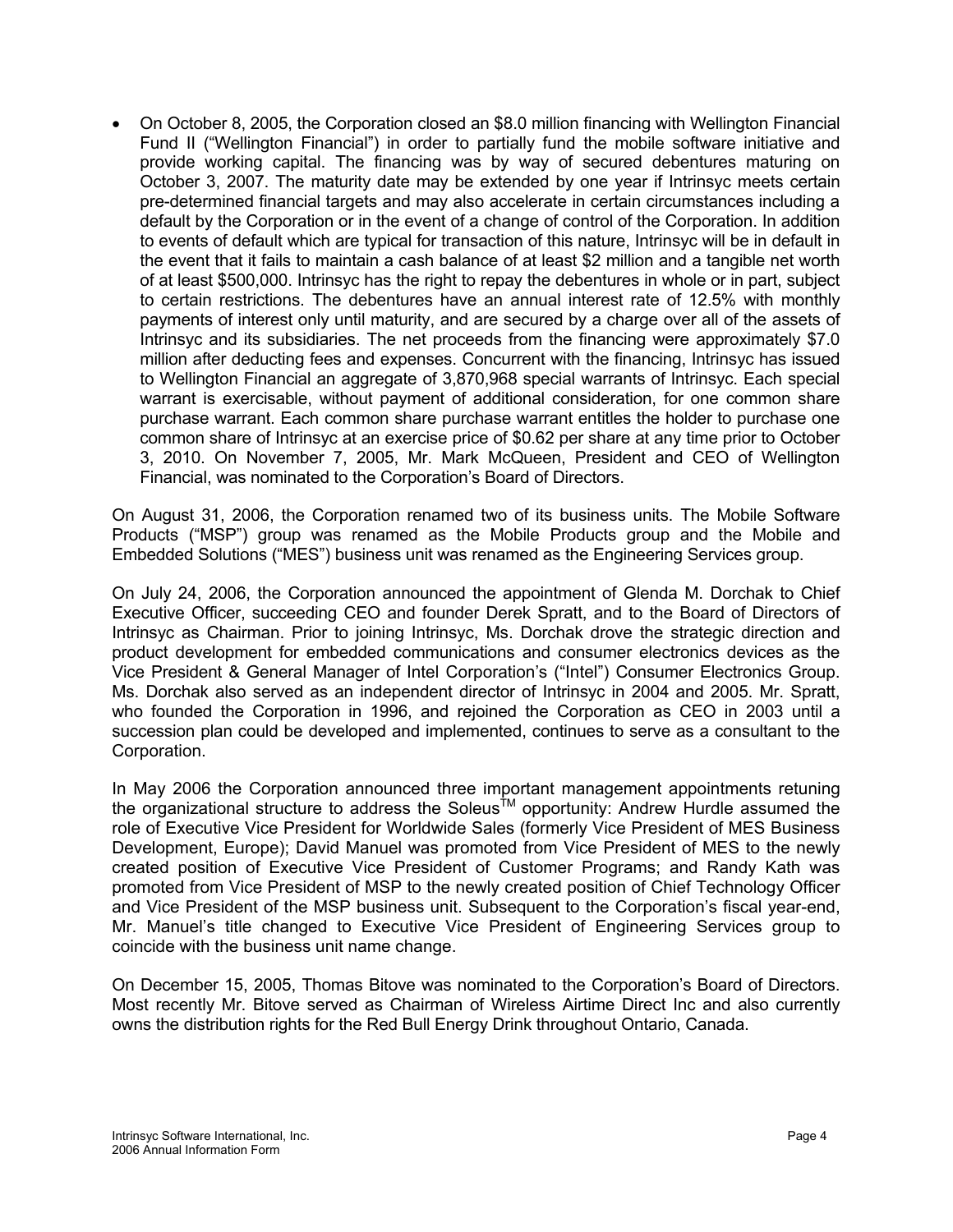#### *Fiscal 2005*

In fiscal 2005, the Corporation increased its focus on its strategic direction, product development, as well as its marketing and sales efforts around mobility software and service offerings targeting mobile handset manufacturers and associated ecosystem partners. The Corporation also undertook numerous new initiatives designed to help mobile handset and wireless device manufacturers bring their new products to market. Intrinsyc's business activities centred on providing technologies and software that enable the rapid convergence of digital services and mobile phones.

The most important mobile software development initiative began in late fiscal 2004 and continued throughout fiscal 2005. The Corporation set up the MSP business unit (renamed the Mobile Products group in fiscal 2006) to build software products that leverage the widely adopted Microsoft® Windows® CE operating system and that will allow mobile phone manufacturers to design more cost-effective and feature-laden handsets. The Corporation opened a Bellevue, Washington facility and hired Randy Kath, a former Microsoft Corporation ("Microsoft") senior manager, to the Vice President, MSP (renamed the Mobile Products group in fiscal 2006). The Bellevue office staff grew to over 30 people in the year. The software was previewed and demonstrated at the 3GSM World Congress in Cannes, France on February 14, 2005.

To fund the mobile software product initiative and provide working capital, the Corporation completed a \$5.6 million common share rights offering at a price of \$0.50 per share on October 28, 2004. The rights offering was fully subscribed and rights were exercised for a total of 11,246,743 common shares.

During the year, the Corporation also established MES business unit (renamed the Engineering Services group in fiscal 2006), including a Mobile Solutions Team, and launched its new iQuickStart 3G technology program. The iQuickStart 3G Program extends support for Windows® Mobile® software to 3G and leverages Intrinsyc's licensable Radio Interface Layer ("RIL") telephony components for Windows Mobile® 5.0-based device development. As part of this program, four new products that enable mobile device makers to start their development cycles earlier and take their products to market faster were launched later in the year. These products take the form of Board Support Package ("BSP") kits which provide the bridge between the embedded operating system and the target mobile hardware:

- 1. [Windows Mobile](http://www.intrinsyc.com/products/mobile-and-embedded-service-kits/windows-mobile-bsp-kits/)® [BSP Kits](http://www.intrinsyc.com/products/mobile-and-embedded-service-kits/windows-mobile-bsp-kits/)
- 2. [Windows® CE BSP Kits](http://www.intrinsyc.com/products/mobile-and-embedded-service-kits/windows-ce-bsp-kits/)
- 3. Windows® CE and Windows Mobile® [Power Management Kits](http://www.intrinsyc.com/products/mobile-and-embedded-service-kits/power-management-kits/)
- 4. [Windows Mobile®](http://www.intrinsyc.com/products/mobile-and-embedded-service-kits/windows-mobile-quality-assurance-kits/) [Quality Assurance Kits](http://www.intrinsyc.com/products/mobile-and-embedded-service-kits/windows-mobile-quality-assurance-kits/)

The Enterprise Interoperability Solutions ("EIS") business unit was also established during the year focusing on the sale of the Corporation's J-Integra suite of interoperability products and related support and maintenance. Later in the year, the business unit expanded its interoperability software offering with the new J-Integra Espresso product, which provides an interoperability bridge between Java, CORBA and Microsoft® .NET. The product is based on third-party software licensed by the Corporation.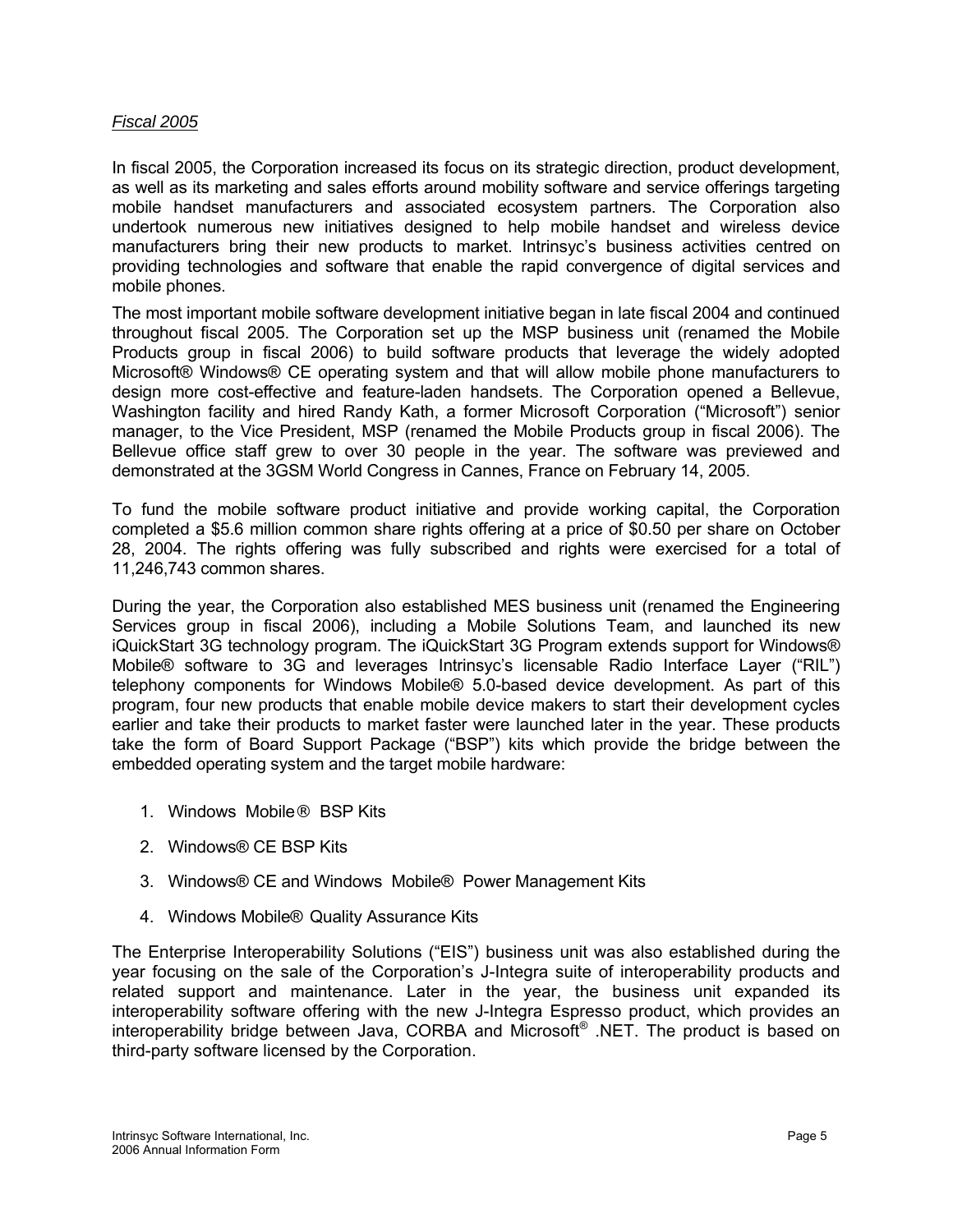<span id="page-7-0"></span>In July 2005, the Corporation completed the final stage of a reorganization of the sales and marketing group splitting the team into each of the business units discussed above.

On September 13, 2004, Andrew Morden CA was appointed as Chief Financial Officer of the Corporation, replacing Chuck Leighton, who acted as Intrinsyc's Chief Financial Officer since 2001. Mr. Morden brought over 15 years of finance, accounting and public markets experience to the Corporation as well as experience in the high tech industry

#### *Fiscal 2004*

In fiscal 2004, the Corporation focused on operating its existing business and planning future expansion as well as renegotiating two critical contracts:

- 1. On August 25, 2004 the Corporation settled a complaint by the Government of Canada on account of the Corporation's engagement of a consultant in connection with the funding under the Technology Partnerships Canada ("TPC") Agreement, deemed by the Government to be in breach of the TPC Agreement. See "Material Contracts".
- 2. In connection with the acquisition in June 2002 of all of the issued shares of NMI Electronics Limited. ("NMI"), a privately-held company, the Corporation reached an agreement with the former principals of NMI on June 21, 2004 to amend the terms and conditions of the initial acquisition agreement (the "Acquisition Agreement") related to the remaining contingent and future consideration payable thereunder. Under the amendment agreement, all contingent and unpaid cash consideration as at May 28, 2004 payable by the Corporation was considered extinguished in return for the issuance of 4,105,727 common shares of the Corporation. The maximum contingent consideration payable for fiscal 2004 was \$4.1 million and the unpaid consideration related to fiscal 2003 was \$399,560. The issuance of the 4,105,727 shares satisfied all amounts payable by the Corporation under the Acquisition Agreement.

On March 16, 2004, Glenda M. Dorchak was appointed as an independent member of the Corporation's Board of Directors. Ms. Dorchak is currently the Corporation's Chairman and CEO but at that time held the position of Vice President, Digital Home Group and General Manager of the Consumer Electronics Group at Intel. In addition, on March 15, 2004, Mr. William K. Bryant was appointed as an independent member of the Corporation's Board of Directors. Mr. Bryant has had extensive involvement with over twenty leading software technology companies in the Seattle, Washington area, serving as a founder, senior executive, investor and/or board member.

#### **Significant Acquisitions**

There were no significant acquisitions in fiscal 2006.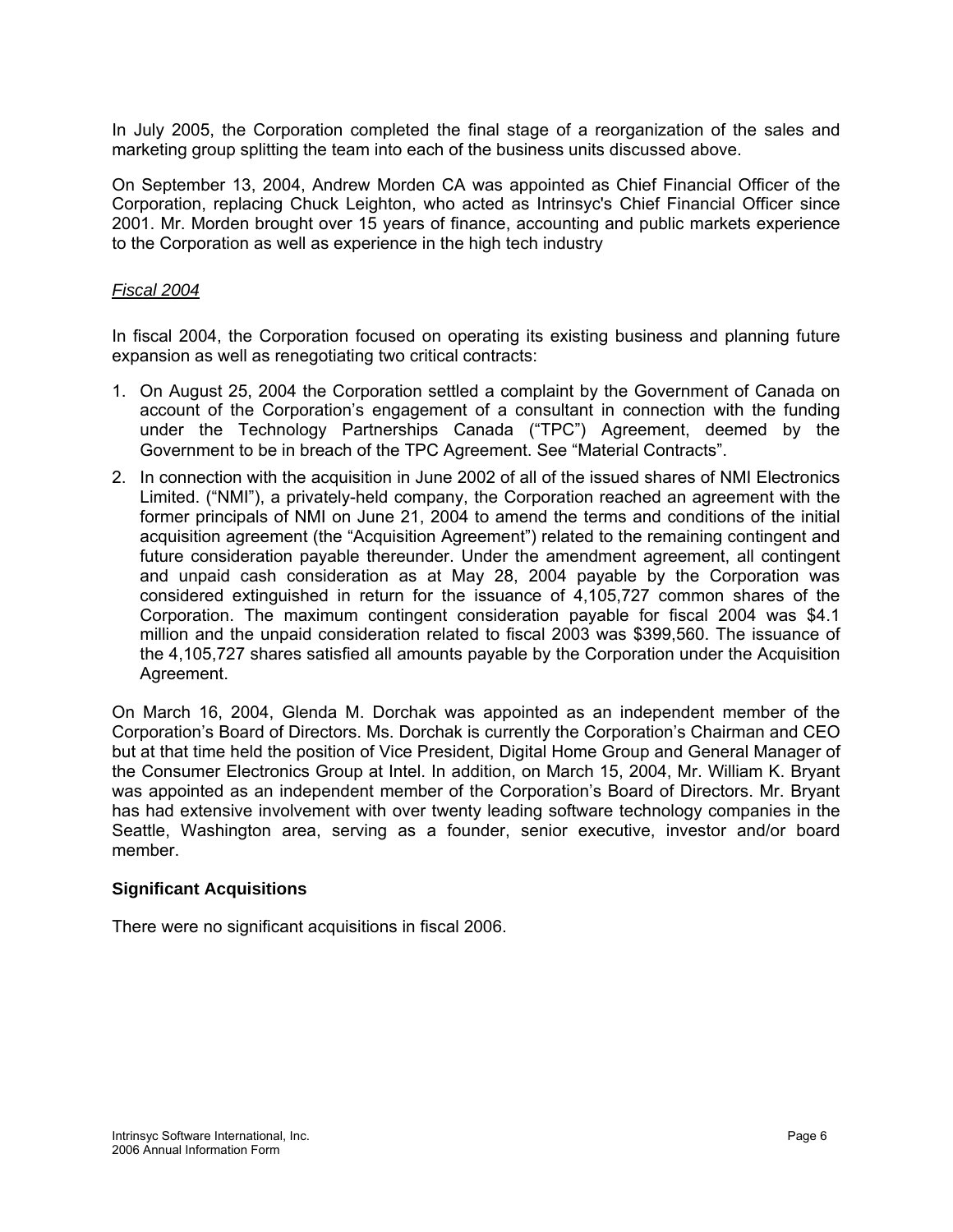## <span id="page-8-0"></span>**ITEM 3: NARRATIVE DESCRIPTION OF THE BUSINESS**

#### **Summary**

The Corporation is a mobility software and services company that specializes in providing smartphone and feature phone software licensing and supporting systems integration services to handset manufacturers and their partners. The Corporation's technologies and services make it possible for customers to identify, create and deliver mobile devices and solutions.

The Corporation is comprised of three business units:

- Mobile Products group, which is responsible for the development of the Corporation's Soleus™ feature phone product;
- Engineering Services group, which provides the required systems integration services to handset manufacturers; and
- Enterprise Interoperability Solutions ("EIS") business unit, which provides networking software to bridge Java and Windows® -based systems.

The Corporation has strategically positioned its product and service initiatives and offerings to take advantage of what the Corporation perceives to be an increasing trend in the industry towards "digital convergence" in mobility technology. This digital convergence involves an anticipated convergence of four industries: the telecommunications industry; the computing industry; the entertainment industry; and the consumer electronics industry related to mobility products and services. The Corporation's business plan contemplates increased demand and value for its products and services as a result of this trend. Management believes that the Corporation's products, such as its licensable Soleus™ feature phone software product and its supporting systems integration services, are key enablers in delivering mobile digital convergence products, such as feature phones, smartphones and wireless gaming devices.

The Corporation is currently making significant new investments in mobility software product development, specifically its Soleus™ feature phone software product, which is intended to result in new licensing based revenue streams. Soleus™ is a Windows® CE based feature phone software product that can be used by industry silicon vendors, original equipment manufacturers and original design manufacturers ("handset manufacturers"), wireless network carriers and mobile virtual network operators ("MVNO"). The product is targeted at the feature phone market segment, which Ovum Corporation ("Ovum"), a wireless industry analyst firm, describes as midrange mobile handsets. Ovum estimates in its report dated January 2006 that this market represented approximately 508 million handset units in 2005, and will grow to approximately 850 million units by 2009. The Corporation announced the commercial availability of the Soleus™ product to potential customers and industry partners on February 13, 2006 at the 3GSM World Congress event held in Barcelona, Spain.

Management's strategy is to partner with leading silicon vendors, mobile application software companies, and network operators to achieve market adoption of new high level operating systems, including Soleus™. The Corporation is currently working with several manufacturers and designers to bring Soleus™-based handsets to market. In 2006, Wistron Corporation, one of the world's leading original device manufacturers producing information and communications technology products, licensed Soleus™ as a software platform for the development of their midtier mobile phones. Management believes there is a growing interest among handset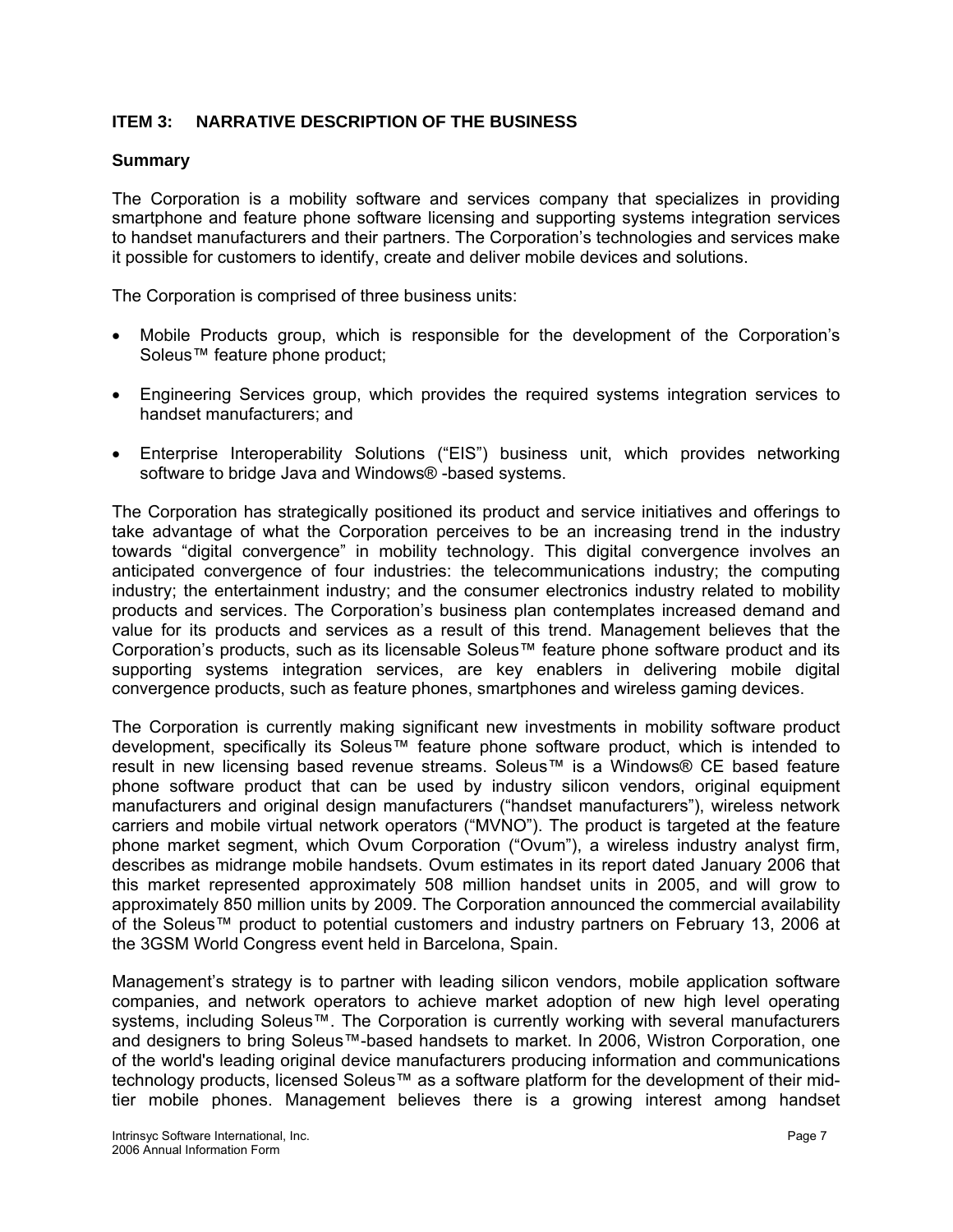<span id="page-9-0"></span>manufacturers to make the shift to a high-level operating system, and they are in active discussion with a number of key players in the mobility industry. The Corporation's development work for Soleus™ remains on schedule. The Corporation expects to complete Soleus™ version 1.0 final release by the end the 2006 calendar year,

## **Products and Services**

#### *Mobile Products Group*

The Mobile Products group is based in Bellevue, WA, USA with a regional office in Singapore and is responsible for the development of the Soleus™ feature phone software product. This group was created in 2004 and located in Washington State specifically to allow for convenient co-location and collaboration with Microsoft. Soleus<sup>™</sup> is based on the Microsoft® Windows® CE operating system, which Microsoft also uses as the underlying operating system for its Windows Mobile® software product. The Windows Mobile® software product is targeted at the high-end smartphone market segment, while the Corporation's Soleus™ product is targeted at the highly customized and differentiated consumer oriented feature phone market segment.

The Mobile Products group is leveraging the Engineering Services group's technical expertise and understanding of handset manufacturers and industry silicon vendors. The Engineering Services group has built strategic technology and marketing relationships with major mobile silicon vendors including TI, Freescale and Agere. These relationships allow the Mobile Products group to development better products that deliver lower product development risk and reduced go-to-market cycles for new handsets. Management expects some customers may choose to use the Corporation's engineering services to develop their Soleus™-based handset in order to take advantage of the Engineering Services group's expertise and risk-reduction to increase time-to-market. Management believes this may generate incremental engineering services revenue for the Corporation.

The Mobile Products group has also initiated a third-party independent software vendors ("ISV") program for companies who wish to offer their mobile handset application programs in conjunction with the Soleus™ product offering.

#### *Engineering Services Group*

The Engineering Services group is based in Vancouver, Canada, with a regional office in Birmingham, United Kingdom and provides Microsoft® Windows® CE, Windows Mobile®, Symbian Software Ltd. ("Symbian") operating systems and Linux-related engineering systems integration services to OEMs and handset manufacturers such as Nokia Products Limited ("Nokia"), Motorola, and Samsung Electronics Co., Ltd. ("Samsung"), as well as other mobile handset partners such as the silicon vendors mentioned above (TI, Freescale and Agere). The Engineering Services group also provides its services to major software vendors, including Microsoft and Symbian, related to the development of their smartphone operating systems. As a systems integrator, the Corporation has over 10 years experience helping customers bring leading-edge wireless, mobile and embedded devices to market in industry sectors including manufacturing, health care, industrial, telecommunications, and retail. In fiscal 2006, the Corporation reported solid growth in North American engineering services business which more than offset a decline in European revenues. Overall total revenue in 2006 grew by 6% to \$18.7 million compared to the prior year.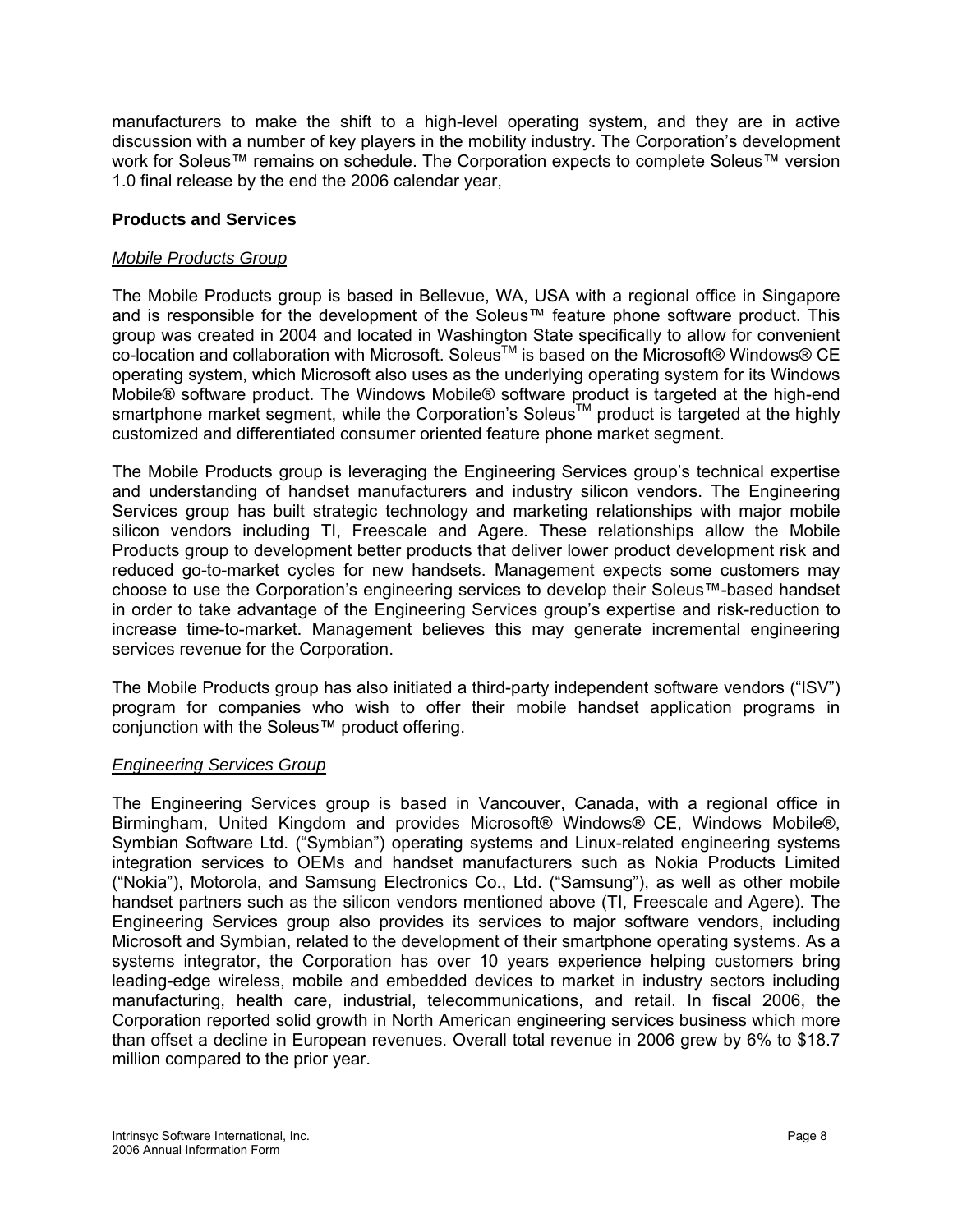The principal professional engineering services provided by the Corporation are as follows:

- Turnkey design services and assistance to OEMs in designing and certifying mobile devices using Microsoft® Windows Mobile®, Windows® CE, Linux or Symbian operating systems;
- Developing customized software and hardware solutions using common operating systems including Windows Mobile®, Windows® CE, Linux and Symbian;
- Customizing the Corporation's products for in-house use by OEMs;
- Conducting feasibility studies, requirements analyses and architecture designs;
- Developing detailed product specifications in conjunction with OEM's product development team;
- Providing detailed technical training and support programs to OEMs;
- Developing customized hardware design and producing prototypes;
- Integrating off-the-shelf components; and
- Providing technical support and service to existing customers as well as software maintenance and upgrades based on annual service contracts.

Service Kits are offered by the Corporation as packaged service solution specific to the mobile device makers and original equipment manufacturers. These include:

- Windows Mobile® Board Support Packages (BSP) Kits, packaged services for implementing Windows Mobile® BSPs on a wide range of embedded processors from key silicon vendors for system integration;
- Windows® CE Board Support Packages (BSP) Kits, packaged services for implementing Windows® CE BSPs on a wide range of embedded processors from key silicon vendors for system integration;
- Power Management Kits, packaged services for product development to help reduce the total power consumption of the final product, improving its battery life and power management capabilities; and
- Windows Mobile® Quality Assurance Kits, packaged services to ensure the Windows Mobile® device in development receives independent validation and verification.

The Corporation's services are provided on either a fixed fee or a time and materials basis.

The Engineering Services group also licenses its telephony ("μPhone"), RIL, and radio multiplexing or MUX software products to a number of the same customers, primarily mobile device manufacturers. A number of features within these software products have been embedded into the Soleus<sup>TM</sup> product offering.

The Engineering Services and Mobile Product groups' sales and marketing teams work closely on joint sales and marketing efforts and also offer potential Soleus<sup>TM</sup> customers a full range of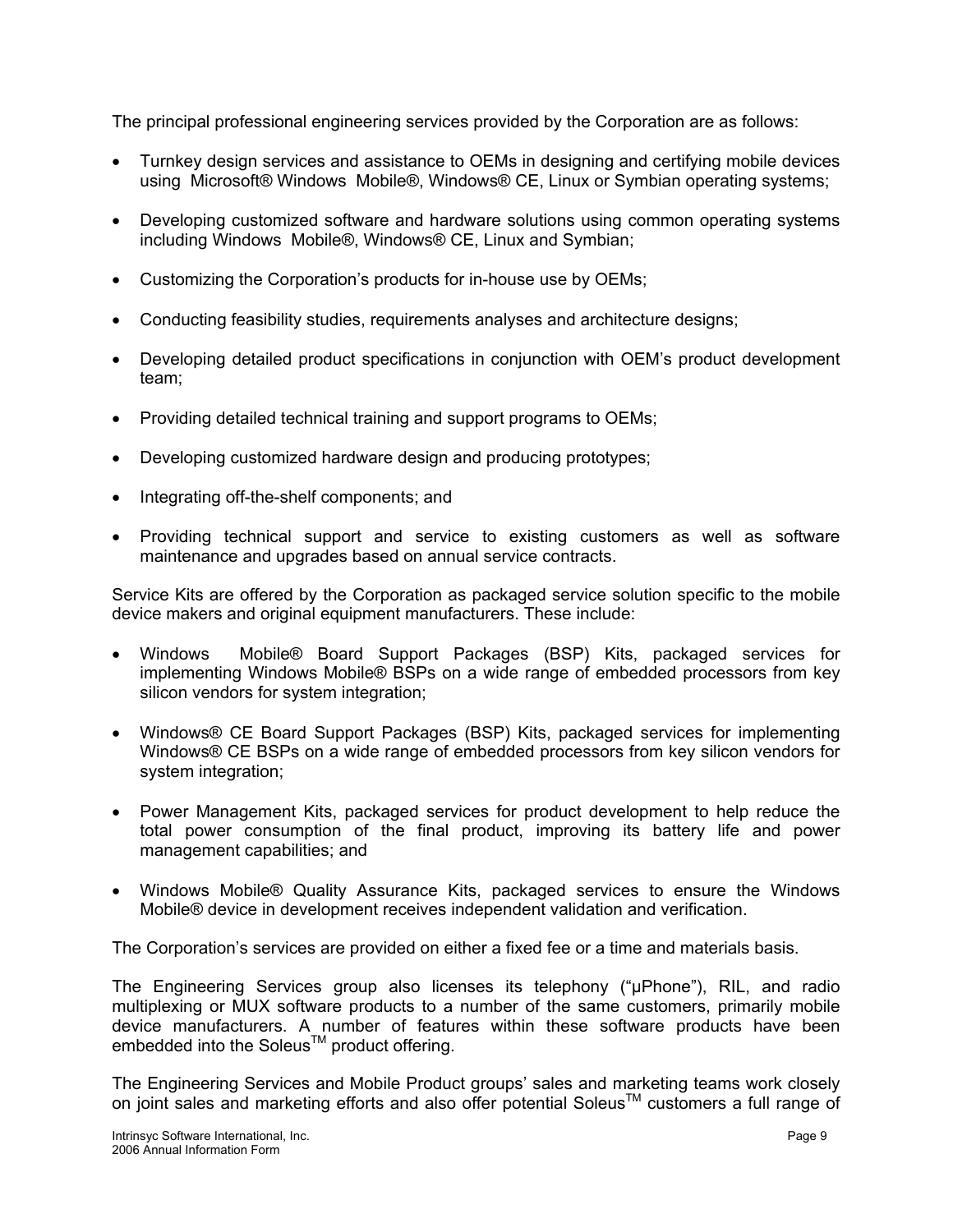engineering service offerings relating to integration and testing of Soleus<sup>TM</sup> on a wide range of different mobile platforms and computer chip sets.

Raw materials for production purposes are sourced from many different vendors and the Corporation endeavors to ensure that multiple vendors are available for its production requirements to mitigate supply side issues such as manufacturers experiencing production shortfalls limiting the availability of specific products. The Corporation uses contract manufacturers for the outsourcing of volume production.

#### *Enterprise Interoperability Solutions*

The EIS group is based in Vancouver, Canada, and develops and licenses networking software that bridges Microsoft® Windows® based systems to Java-based systems. It also provides product support and systems integration services to its customers, who include Fortune 100 companies software vendors such as IBM Corporation, Adobe Systems Incorporated, BEA Systems Inc. and Environmental Systems Research Institute Inc., as well as a host of 'endusers' including major banking and pharmaceutical companies. Management believes the Corporation's interoperability products are market-leading solutions for the interoperability challenges facing the IT sector as they attempt to integrate disparate technologies into their networks. Software revenue for fiscal 2006 compared to fiscal 2005 decreased as the volume and size of interoperability software product transactions declined in year due to the maturation of the markets into which the Corporation sells its software solutions.

Examples of interoperability software technologies and products include application level inter operability protocols between Java, Common Object Request Broker Architecture (CORBA) and Microsoft® Windows® based systems. These products are provided in a downloadable software format from the J-Integra Intrinsyc website. These products are marketed to end-users, independent software vendors and OEMs. Volume run-time licensing revenue is generated once products developed using the software are commercialized.

These products are marketed primarily to large end user organizations and enterprise software vendors.

## **SoleusTM Feature Phone Platform**

Soleus<sup>TM</sup> is built on the Microsoft<sup>®</sup> Windows<sup>®</sup> CE 5.0 operating system, and has been optimized for use in designing and developing lower cost consumer oriented feature phone mobile handsets. Soleus™ provides a turnkey development platform that takes a modular approach to configuring handset software. Soleus™ has been designed as a software platform that provides a standard set of software components that can be deployed across multiple handset designs and provide an effective economic model for the handset manufacturer.

Soleus<sup>™</sup> also supports a high degree of user-interface customization through a framework for building and deploying a mobile handset user-interface. Not only does this framework simplify the user-interface design, it enables the use of that same user-interface on a wide range of mobile handsets.

Management believes that Soleus<sup>TM</sup> provides the following benefits to the principal participants in the handset market, being the wireless carriers, the handset manufacturers, the silicon vendors and the independent software vendors.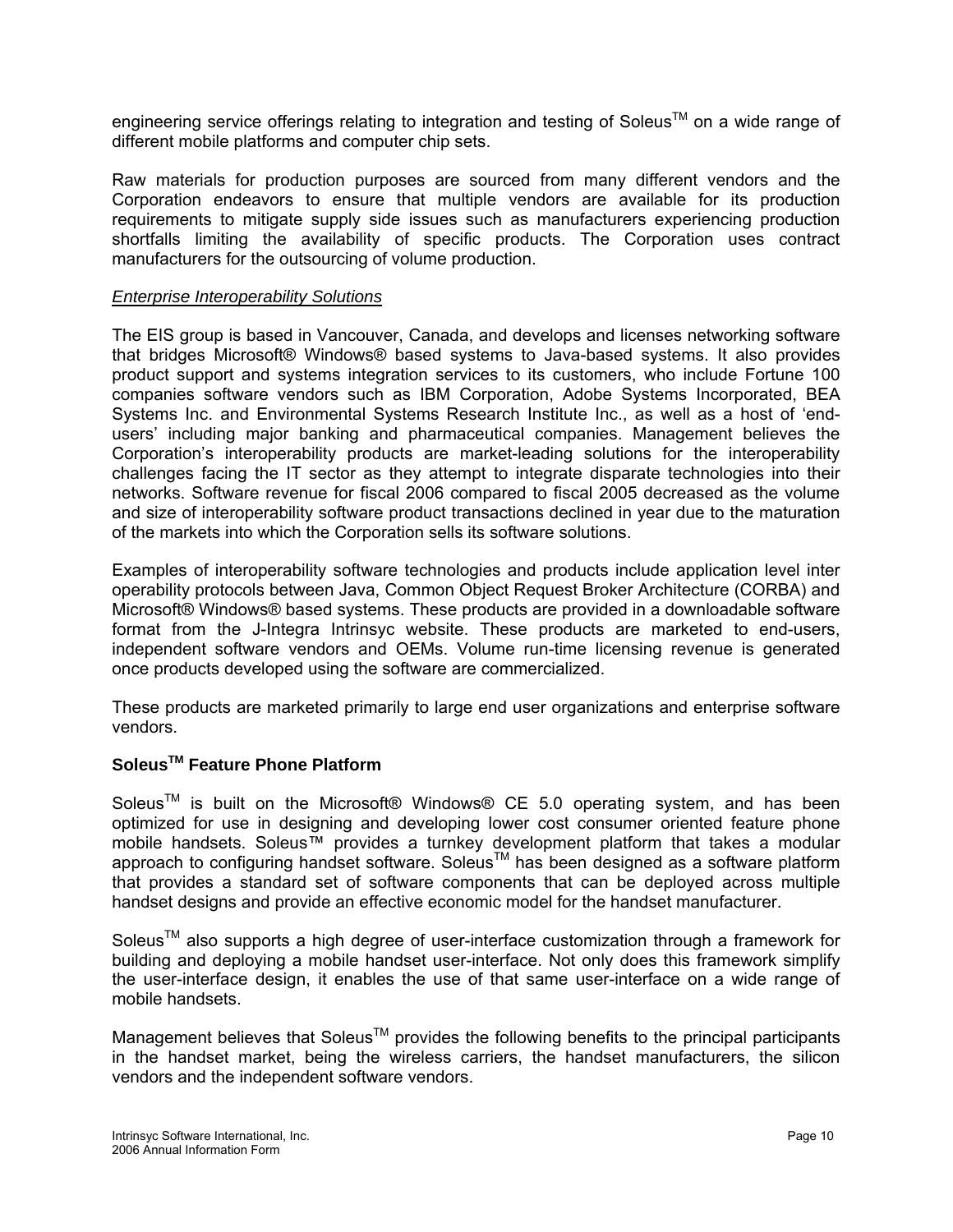#### *Handset Manufacturers*

• Shortens handset development time compared to many existing software solutions due to the ease of use of the development tools.

Many of the existing mobile handset software solutions are based on proprietary operating systems that have evolved over time without the benefit of modern high-level operating system productivity features. As a result, developers must write a significant amount of new code in order to bring new handset features to market, especially in the current environment where wireless carriers continue to invest in 3G and 3.5G networks and increasingly demand that new handsets take advantage of this new technology. Soleus<sup>TM</sup> is integrated into the Microsoft® tool chain and takes full advantage of the advanced features found in Microsoft® Platform Builder and Microsoft® Visual Studio for platform development. This platform development methodology minimizes the amount of custom code required as multiple models are developed from the same base hardware platform.

• Requires less memory than alternative software platforms.

Soleus™ is built on Microsoft® Windows® CE 5.0, an operating system that has been on the market for more than a decade. Unlike Linux, which was ported from a desktop/server operating system, Windows® CE was built from the ground up to be a small embedded operating system. Management believes that this ability to run in a smaller footprint than other operating systems such as Linux allows the development of mobile handsets with lower total memory, which in turn lowers the total bill-of-materials cost for a mobile handset. This directly translates into increased profitability in a Soleus™-powered mobile handset for the handset manufacturers.

• Lowers total handset development costs.

A report released in July 2003 by Embedded Market Forecasters compared the total cost of development for Windows® Embedded (which includes Windows® CE and Windows® XP Embedded) and Linux. The report concludes that projects based on Windows® Embedded were completed 43% faster and at 68% lower cost, on average, than similar projects using embedded Linux. Soleus™ extends these platform development efficiencies to mobile handset manufacturers.

• Increases ability to respond to wireless carrier requirements.

With its configurable software and user-interface and modular component architecture, Soleus™ provides the handset manufacturer with the capability to respond quickly and effectively to wireless carrier requirements.

#### *Silicon Vendors*

An important element in the mobile handset value chain is provided by silicon (semiconductor) vendors, which provide the hardware foundation on which Soleus™ and all other software must rely. The Corporation regards the silicon vendors as important partners, as a cooperative effort is required not only in the engineering effort required to allow Soleus™ to run on a new hardware or reference platform, but also in the sales and marketing efforts needed to bring certified designs to handset manufacturers. The Corporation creates value for its silicon vendor partners both through its sales and marketing efforts and by assisting the silicon vendors in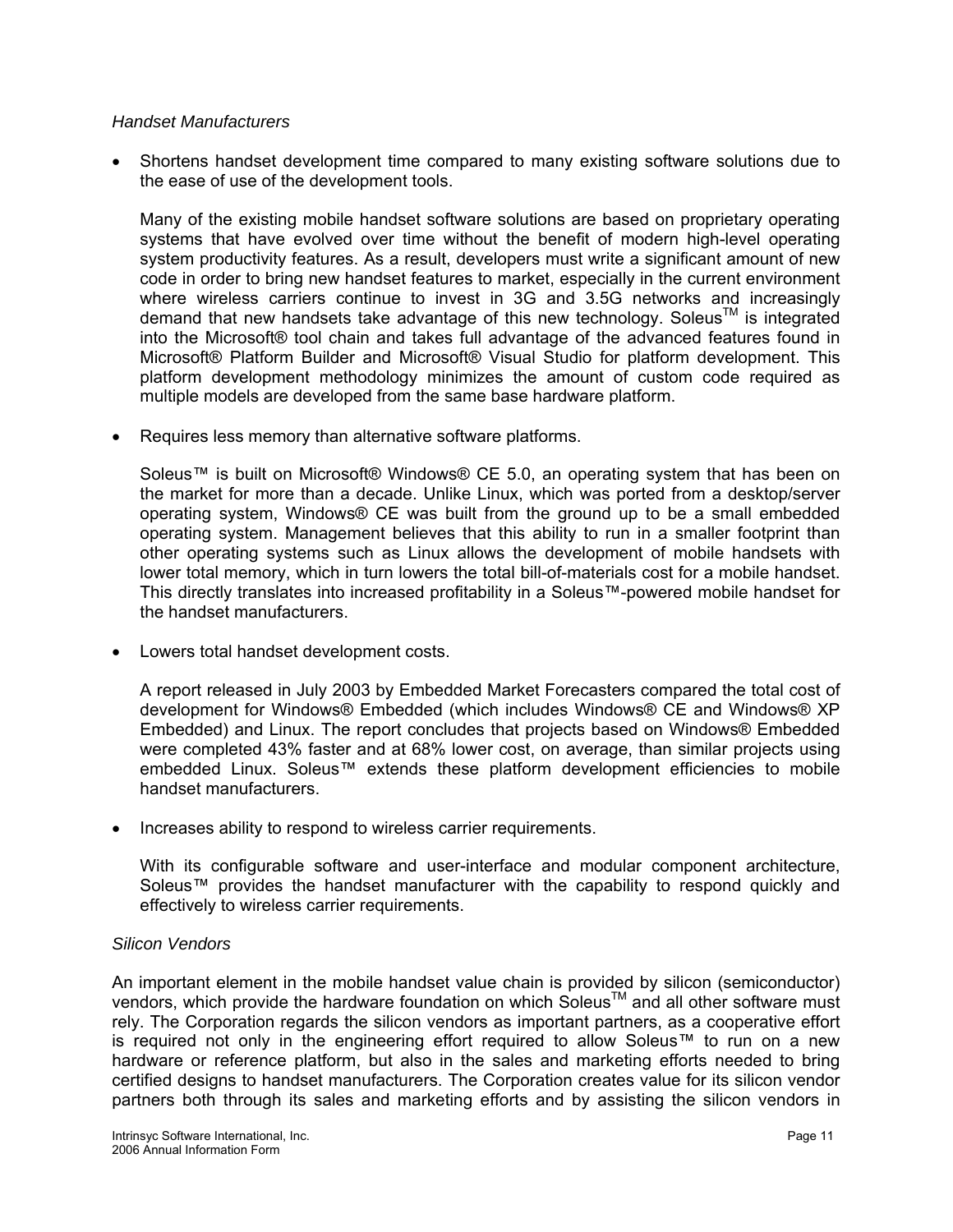demonstrating the advantages of their chip sets to the handset manufacturers.

#### *Independent Software Vendors (ISVs)*

The Corporation is partnering with mobile application software providers or ISVs to supplement Soleus™'s core application software. The Corporation's Mobile Products group is providing the dialer, SMS messaging, phone book, and basic media player components but is working with these ISVs for other components that are typically required for feature phones, including a Java Virtual Machine and a WAP Browser.

The Soleus™ platform provides ISVs with several benefits:

• Opportunity to address both the smartphone and feature phone market.

Soleus<sup>™</sup> and Windows Mobile® are both built on the Microsoft® Windows® CE operating system and, as a result, products that run with Windows Mobile® also can run on Soleus<sup>™</sup> with only minor modifications. Soleus™ provides the vendors of these products an opportunity to extend the product beyond the Window™ Mobile smartphone market and into the feature phone market. For products that do not run on Windows® CE, Soleus™ provides an opportunity for entering the world of Windows Mobile®-compatibility and the smartphone market.

• Microsoft application development tools.

Soleus<sup>TM</sup> is built on the Microsoft<sup>®</sup> Windows<sup>®</sup> CE operating system and as a result the Microsoft® development tools can be used by the Corporation's ISV partners to integrate their products with the handset. Microsoft has made a substantial investment in its tool chain products, specifically Visual Studio and Platform Builder, which are application development tools that are used around the world. These products are very easy for developers to use and are also powerful, allowing developers to produce higher quality applications faster than they otherwise could. Quality and speed to market are very important factors for ISVs.

#### *Wireless Carriers*

Wireless carriers work to tailor their handsets for the best delivery of their respective services. There are many examples of this, such as the Orange Signature handsets, in which the userinterface for all handsets, irrespective of manufacturer, has many common elements. Another example is Vodafone Live, with its branded browser interface for accessing online content. Both are examples of carriers fine-tuning their customers' handset experiences. Soleus™, through its user interface framework, allows wireless carriers to have control over their mobile handsets in several ways:

• Control of customer user-experience.

The most obvious example of a wireless carrier's branding is the user-interface, which is the user-experience of a handset. Some elements of a user-experience are obvious, such as the structure of the commands, the look-and-feel of the graphics that are displayed, animation, and sounds. Other elements of the user-experience might be less obvious, such as, among others, the timing of response to user actions, customization of new input based on previously remembered input, automatic language-detection and automatic date/time updating.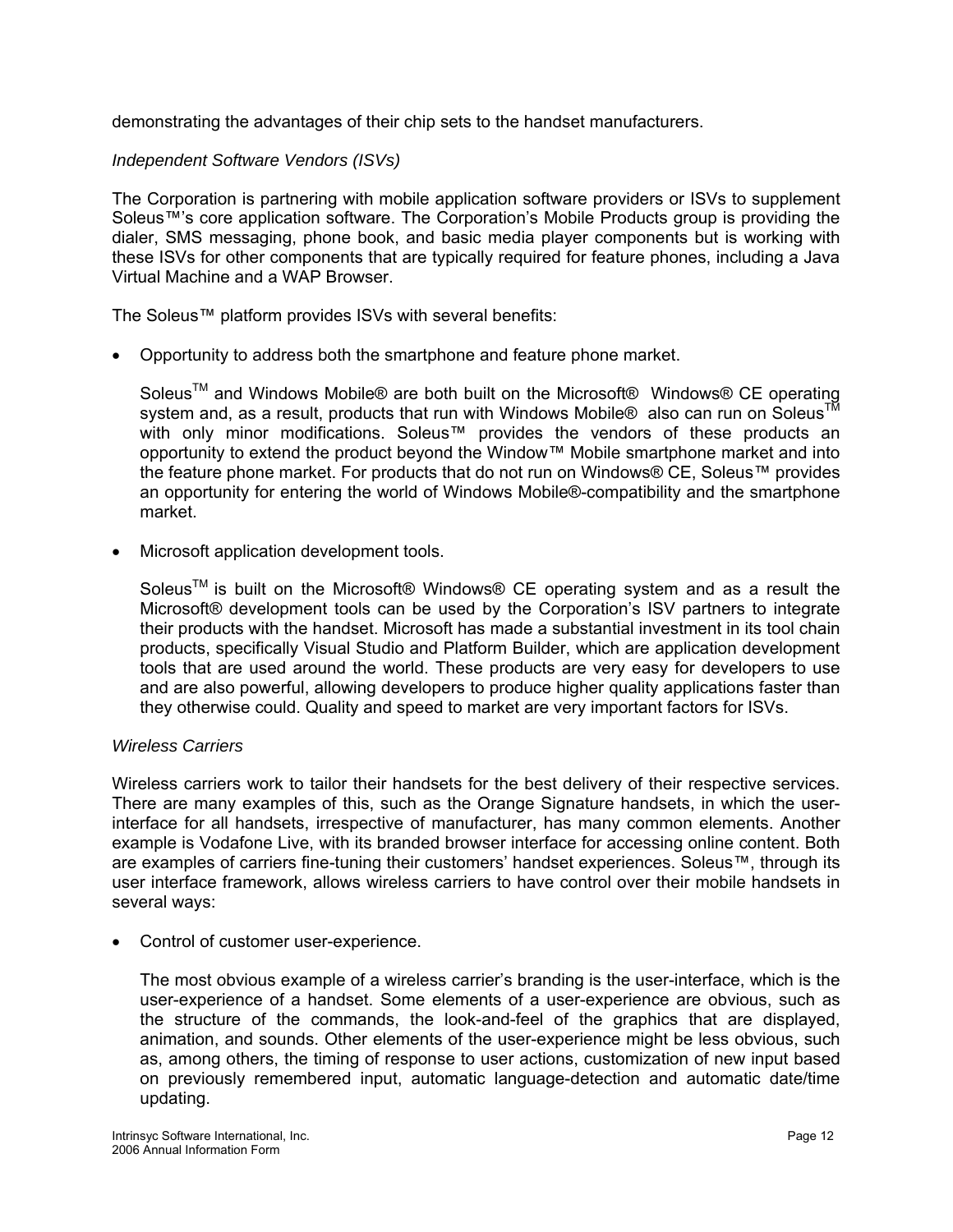• Control of handset branding.

There are many elements that make a handset unique, all of which are part of the branded experience that the wireless carrier creates. The branding is more than the company's name on the product; it is the sum of all the parts that make up the product. Many aspects of the branding involve elements that the user never sees and is not even aware of. Some of these elements include the market research undertaken by the company, the hardware and software design, the user-interface design and the quality control. All of these elements are part of what a wireless carrier sees as its contribution to a handset that it subsidizes and provides to its customers.

• Custom selection of available applications.

To meet the needs of the specific market segments that they are targeting, wireless carriers, and especially the MVNOs (i.e. a mobile carrier that does not own its own spectrum and, instead, has a business arrangement with traditional wireless carriers to buy minutes of use for sale to its own customers), need available applications that are available on a given mobile handset.

In some cases, customization might only involve relatively minor source code changes. Regardless of the customization effort that is required. Soleus<sup>TM</sup> is built as a modular platform with flexibility in configuration that simplifies the customization process.

#### **Market Opportunity**

Based upon numerous industry reports published by both independent and financial analysts, management of the Corporation estimates that only a small percentage of feature phones that are currently being manufactured use a standard high level operating system. The rest are built on home-grown operating systems, or on tiny real-time operating systems ("RTOS"), which management believes were built for an earlier generation of microprocessors. The market for feature phones has grown dramatically over the last decade, and management believes that these older operating systems and the tools needed to support them have not kept pace with the increased demands of the next generation of feature phones.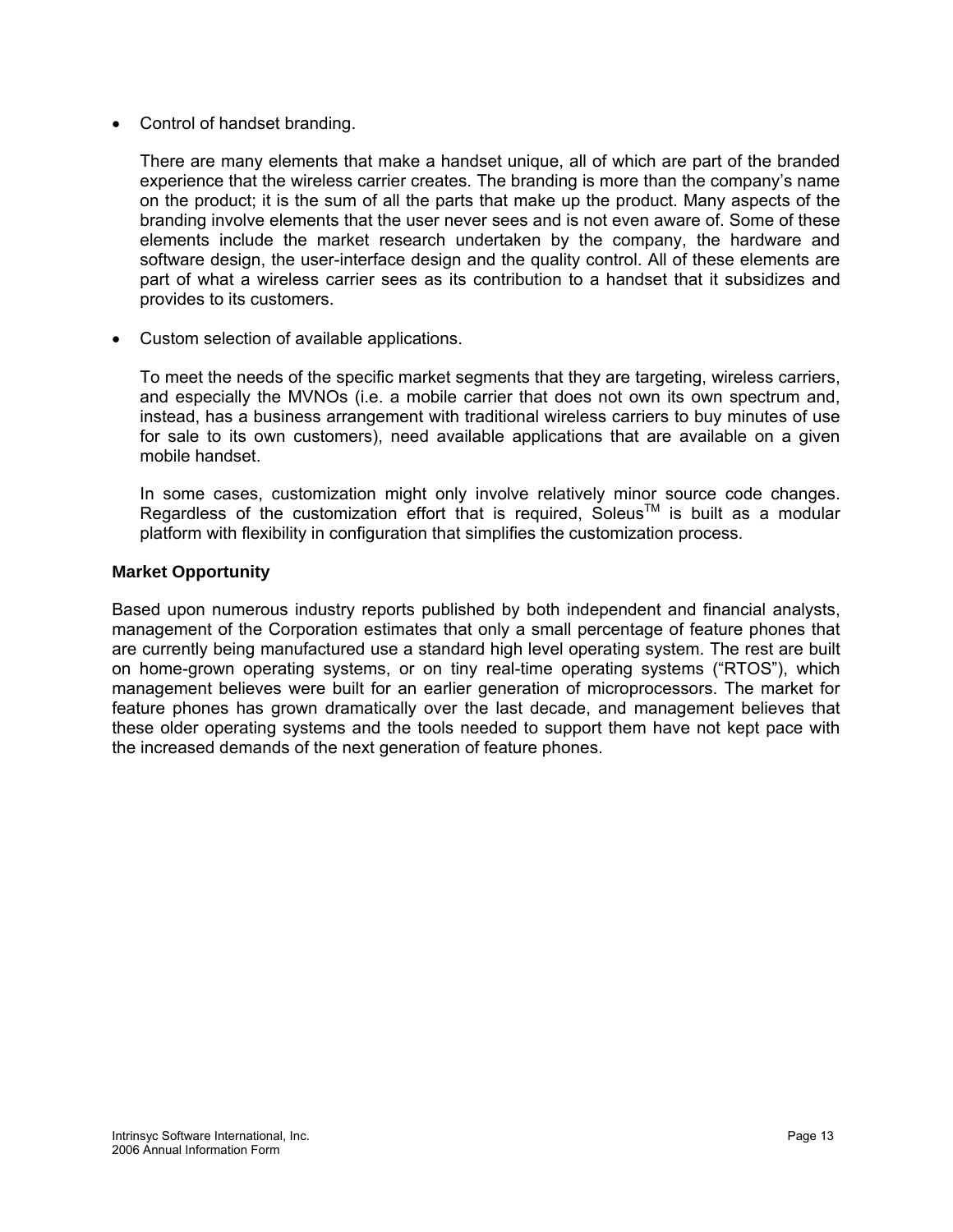The following tables illustrate the historical and estimated growth by total volume of handsets and by handset type between 2001 and 2008.



Source: Management compilation and interpretation of data from Ovum, Yankee Group, Strategic Analytics and IDC. The estimates for the last three years in the above table have been projected based on historical rates.



Source: Management compilation and interpretation of data from Ovum, Yankee Group, Strategic Analytics and IDC. The estimates for the last three years in the above table have been projected based on historical rates.

Management believes that annual handset sales will continue to grow, and the Corporation believes that handset manufacturers face increasing pressure not only to increase the number of designs they bring to market, but also to bring those designs to market faster. Management also believes that the handset manufacturers' business success requires, among other things, that they provide consumers with appealing, innovative designs, within an ever shrinking timeto-market framework, while simultaneously keeping their bill-of-material and engineering costs to a minimum. Industry analysts are reporting that existing software/hardware design paradigms for feature phones are proving inadequate to meet these challenges. Management believes that proprietary software stacks are nearing obsolescence, and will not support handset manufacturer requirements for future success in the mobile handset business.

In addition to the challenges related to the number of designs, time-to-market and design costs, management of the Corporation also believes that the handset manufacturers are being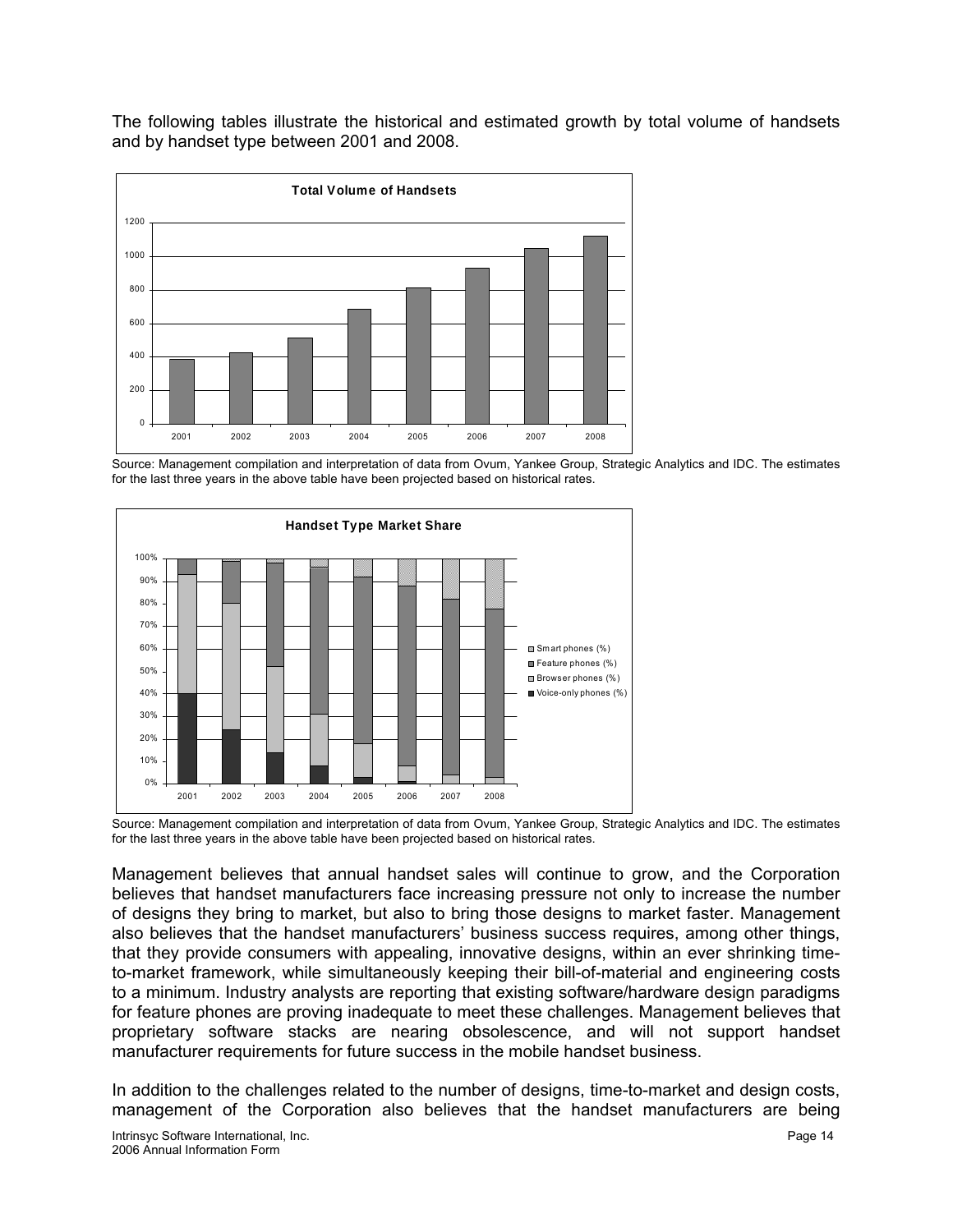<span id="page-16-0"></span>pressured to add new features by the wireless carriers, who want to add new services that often cannot be served with existing handsets. The most obvious example of this involves 3G data capabilities (e.g. 3G phones), but is also represented by media requirements (pictures and music), and other revenue-generating data opportunities that wireless carriers are developing.

Management believes that the handset manufacturers are retooling to keep up with new demands, and are carefully evaluating future platforms and software tools. Management also believes that SoleusTM allows handset manufacturers to reduce their development costs and bring their mobile handsets to market more quickly than many legacy development platforms, while meeting the demands of the wireless carriers.

## **Relationship with Microsoft**

The Corporation has a 10-year relationship with Microsoft, beginning with the Corporation's position as one of the first Windows® CE systems integrators and ISVs in 1996, and continuing today as a Windows Mobile® 'gold partner' systems integrator. Intrinsyc is also a Gold Level Member of the Microsoft® Windows® Embedded Program ("WEP"), which enables WEP partners to bring their Windows powered products to market faster. Many of the Corporation's engineers dedicated to performing Windows® CE and Windows Mobile® engineering work for Microsoft's and the Corporation's joint customers.

#### **Marketing and Sales Strategy**

The Corporation markets its products and solutions through its direct sales force and web site as well as indirect channels such as alliances, component manufacturers, system integrators and regional distributors. The Corporation's solutions and products are vertical in nature in that the solutions created and sold tend to be specific to a given market. The principal vertical markets that the Corporation currently has identified as strategic for growth are: mobile telephony, consumer electronics; OEM products; telecom/datacom; financial institutions; software developers and application service providers; and medical device and management solutions.

To support its sales efforts, the Corporation markets its solutions through an active set of marketing programs including attendance at industry events, trade shows alliance developer forums, through distributor referral programs, a web presence, focussed direct mail, seminars, public relations and ongoing strategic relationships with key system integrators, silicon vendors, network operations, and handset manufacturers.

#### *Events*

The Corporation participates and exhibits at several key industry conferences throughout the year. These include events, such as 3GSM, Cellular Technology Industry Association conferences, Intel Developer Forums, Microsoft Mobile® and Embedded Developer Conferences, and the Sun JavaOne Conference, where mobile and embedded solutions and networking products are presented to prospective OEMs and software/product developers from a wide range of industries. The Corporation also attends other conferences in wireless telecommunications.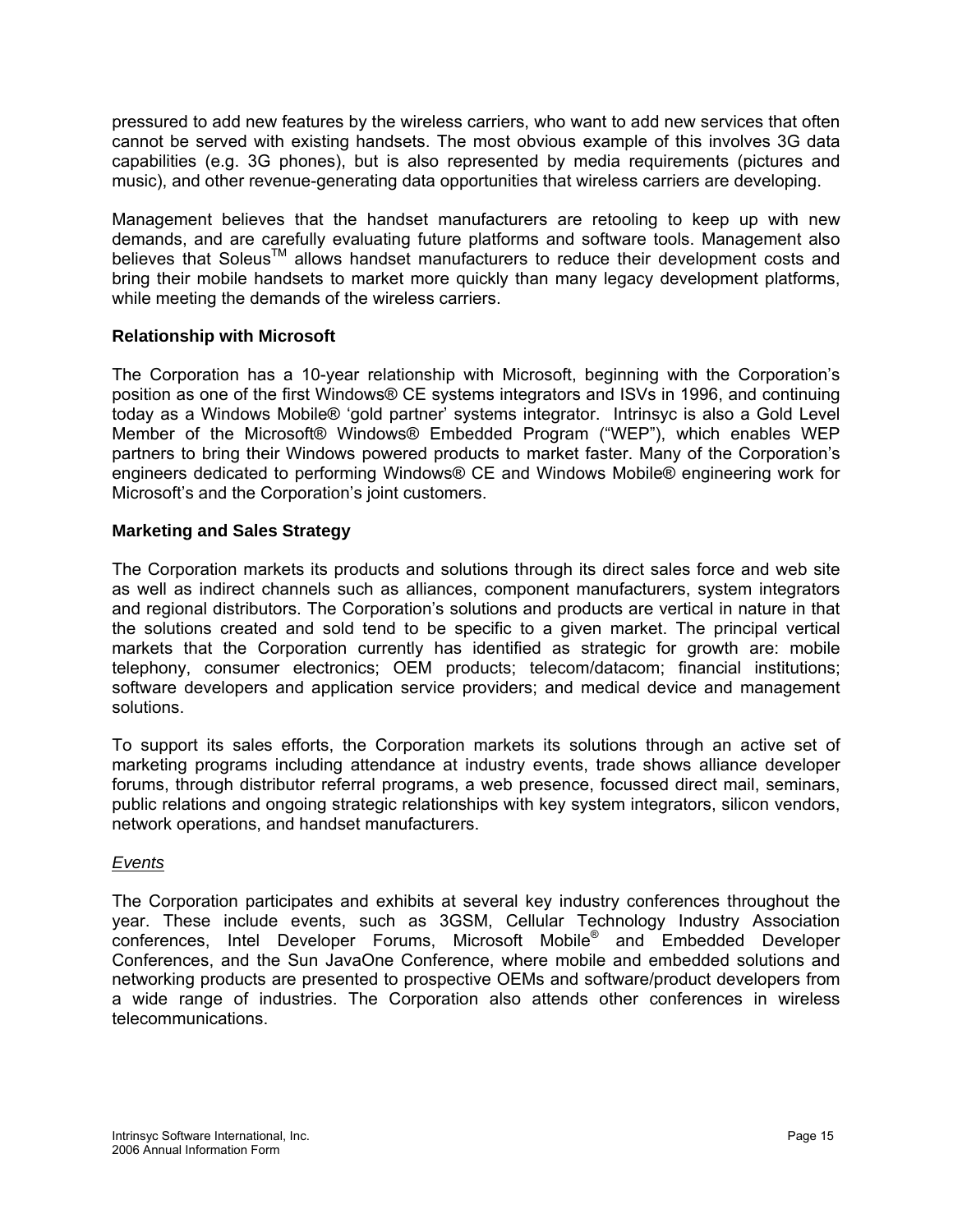#### *Media and Web Presence*

The Corporation advertises in selected trade press, with a focus on cooperative marketing programs with Microsoft and other strategic partners. Ad placements are aligned with editorial calendar content that best matches the Corporation's solutions.

The Corporation maintains an active media contact list and disseminates all relevant news to key industry analysts and technical editors. The Corporation actively plans press interviews to maximize coverage at all trade show events.

The Corporation targets its web presence through several portal service providers that offer vendor and solutions information to specific vertical market customers.

The Corporation has also engaged a search engine placement company to assist in the ranking and placement of the Corporation and its technologies in key search engines.

#### *Sales*

The Corporation sales strategy includes a mix of direct and indirect channels. The Corporation has a direct sales team today consisting of business development managers responsible for large OEM accounts and large bridging software accounts. The direct sales team also responds to sales leads from several sources, including the Corporation's web site, trade shows and telephone inquiries.

The Corporation's direct sales force employs a consultative sales process, working closely with customers and the Corporation's engineering services team and highly qualified field application engineers, to understand and define customer requirements and specifications and develop optimal solutions. These solutions are typically strategic for the customer involving new technologies or product development, and marketing efforts are generally directed to the senior management of a prospective customer. The Corporation's strategy is to form long-term relationships and supply agreements with its customers and generate licensing revenue from ongoing usage of products and solutions developed based on the initial services engagement.

With respect to indirect sales channels, the Corporation's major objective has been to establish several points of presence in its vertical markets, both in North America and abroad. To this end, the Corporation has established channel relationships with value-added resellers (i.e. companies that can provide system integration services to their OEM customers such as Asahi Techneion in Japan), platform companies (silicon vendors and single board computer vendors such as TI and Freescale) and key software developers and application service providers with specific market expertise or geographical area of operation (such as BEA Systems, SAP, and IBM).

The Corporation also works closely with technology partners to identify specific client opportunities and requirements. It is intended that these alliances will result in the Corporation's introduction to new accounts, increased ability to service new accounts and reduced sales cycle length. Joint marketing activities conducted with these partners allow the Corporation to use the reputation of these partners as leverage to increase market coverage and acceptance of the Corporation's services and solutions. These activities include jointly conducted seminars, trade shows and conferences.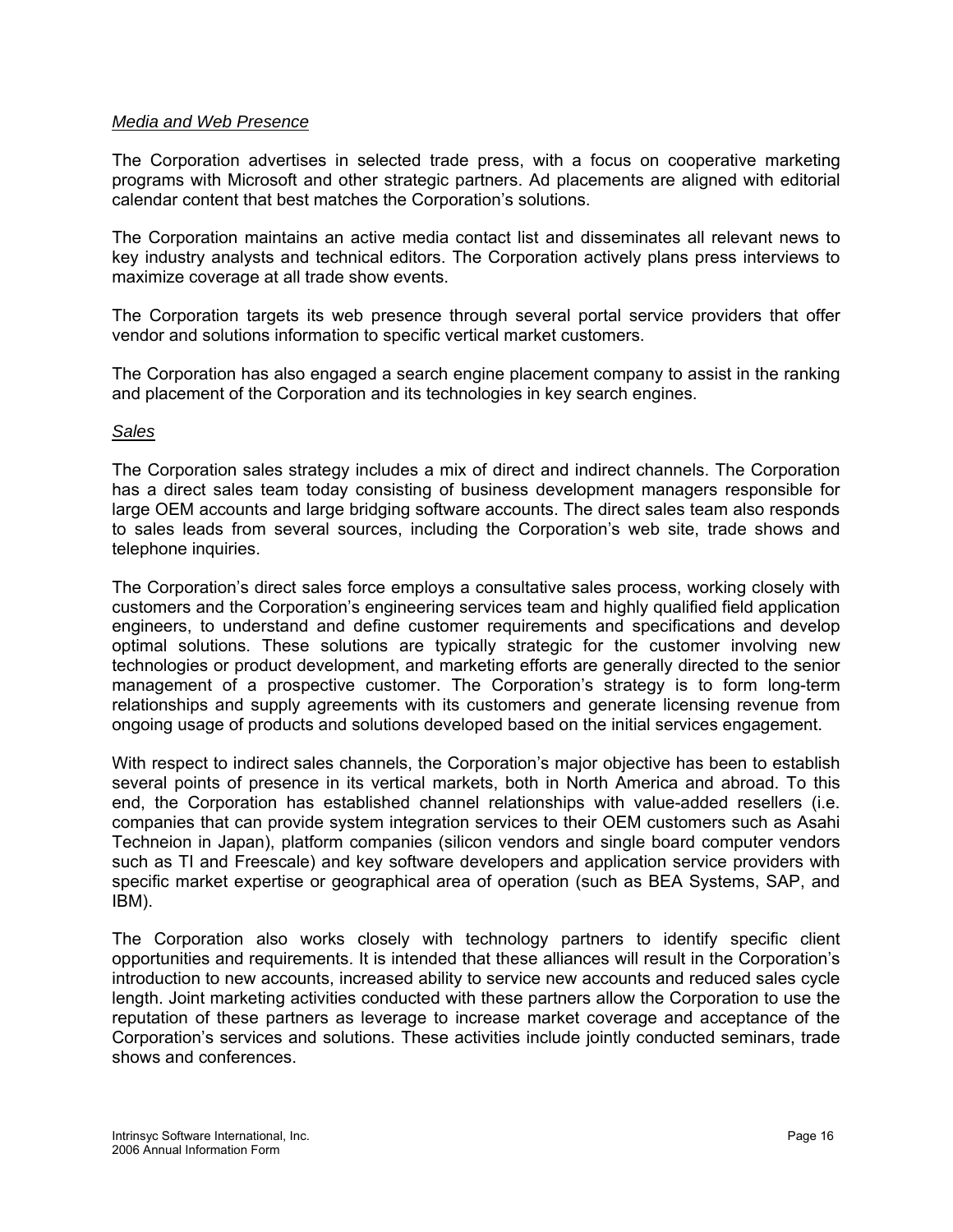<span id="page-18-0"></span>To date, the Corporation's revenues have been derived primarily from the United States and Europe. The Corporation intends to continue to expand its direct sales force and its web presence into Asia.

The following table sets out revenues for each category of products and services accounting for over 15% of total revenue from sales:

|                                                     |   | 2006                    | Percentage of<br>total revenue | 2005                    | Percentage of<br>total revenue |
|-----------------------------------------------------|---|-------------------------|--------------------------------|-------------------------|--------------------------------|
| Software revenue <sup>(1)</sup><br>Services revenue | S | 1.832.282<br>14.938.377 | $9.8\%$<br>80.1%               | 2,670,154<br>12.924.041 | 15.2%<br>73.7%                 |

<sup>(1)</sup> Software revenue above relates to sales from the Corporation's Enterprise Interoperability Solutions group and not the Corporation's new Window CE based software product, Soleus™ which in fiscal 2006 was pre-revenue.

#### *Customers*

The Corporation focuses on providing mobility solutions and specialized intelligent devices to a wide variety of customers through direct distribution channels. There is no typical customer purchase in that an individual sale may consist of a single reference design or development kit of nominal value, to a full-scale engineering services agreement followed by a licence fee. The Corporation currently has over 1,500 distinct customers with a historical range of contract values from US\$500 to US\$1,600,000.

The Corporation's historical and current customers include some of its alliance partners. Some of the Corporation's key customers based on revenue or strategic importance to the Corporation include: BEA Systems, Freescale, Hand Held Products, Microsoft, Samsung, Symbian, TI, and SAP. In fiscal 2006, Symbian and Hand Held Products accounted for 17% and 11% respectively of the Corporation's revenue.

#### *Industry Partnerships*

The Corporation has various long-standing business relationships with a number of the major technology vendors in the mobile device market, including Freescale, Microsoft, Symbian and TI. These relationships have been formed to leverage common investments and strategic direction in the mobility space, for instance, semiconductor vendors act as channels to market for the Corporation's software and services offerings as they encourage the adoption of these vendors' hardware products, while software vendors benefit similarly via the accelerated adoption of their offerings along with the Corporation's offerings.

#### **Competitive Conditions**

#### *Competitors*

The markets in which the Corporation participates are competitive and the Corporation expects competition to intensify in the future. The Corporation's current and potential future competitors may include:

• Companies with mobile Linux operating system offerings such a Monta Vista, Access (formerly China MobileSoft/Palm Source) and Trolltech;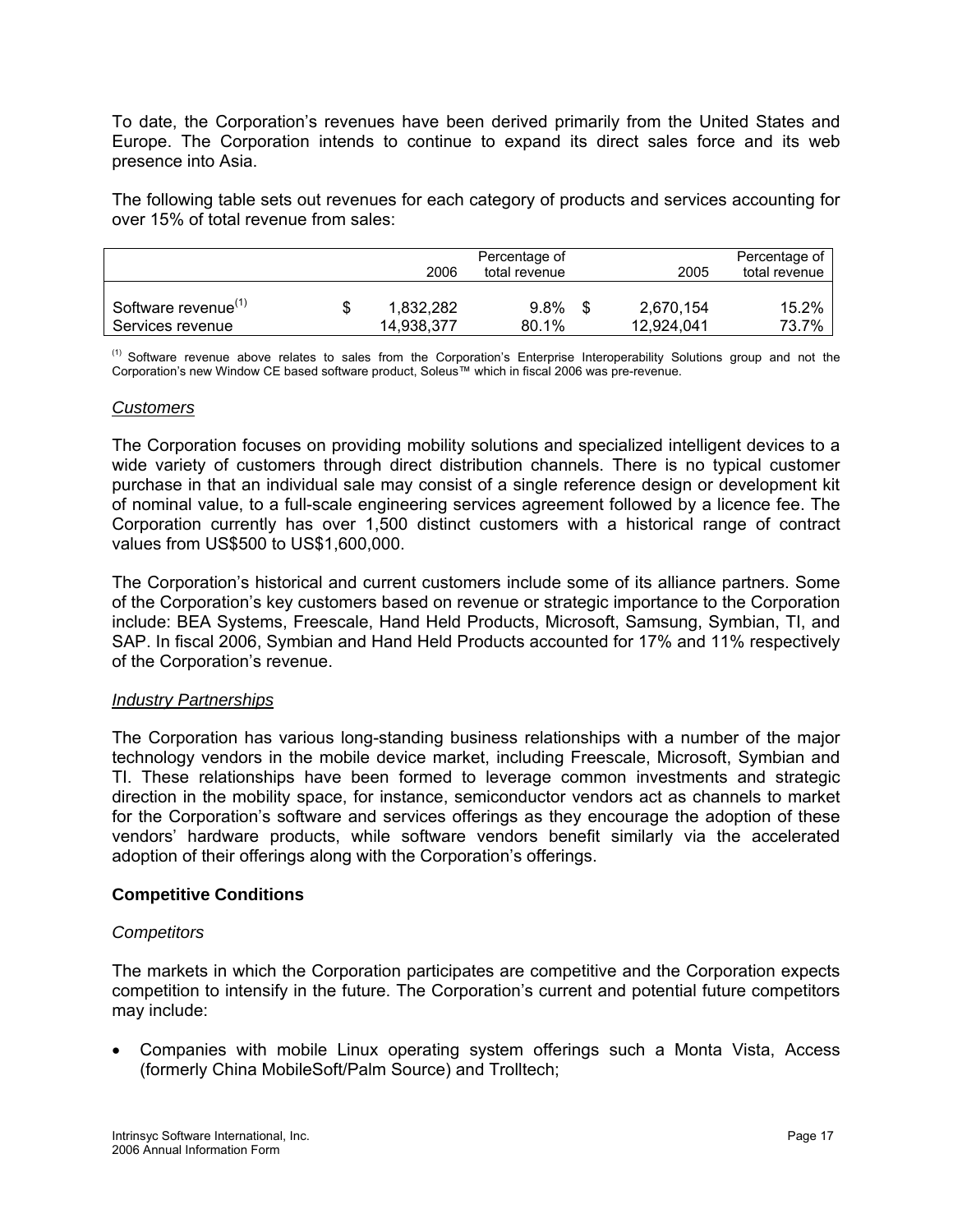- Companies that provide system integration services for Microsoft® Windows Mobile® and Windows® CE, such as BSquare Corporation, Taproot Systems and Teleca AB;
- Companies with interoperability solutions such as Borland Software Corp.; and
- Companies with in-house capabilities to build mobile software solutions.

Some of the Corporation's current and potential competitors, alone or together with their trade associations and partners, have greater financial, technical, marketing, service and other resources, as well as greater name recognition, broader product offerings and longer operating histories.

The Corporation's industry involves rapidly changing technology, frequent new product introductions, and evolving standards and protocols. To maintain or improve the Corporation's competitive position, it must continue to develop and introduce, on a timely and cost-effective basis, new products and services.

The principal competitive factors that affect the market for the Corporation's products are:

- product quality, technological innovation, compatibility with standards and protocols, reliability, functionality, ease of use and compatibility;
- market and general economic conditions and requirements for new and innovative products;
- price of the Corporation's products; and
- potential customers' awareness and perception of the Corporation's products as well as device servers generally.

The Corporation's competitive strength is derived mainly from the expertise and specialized knowledge of its engineering resources, its history with its customers and the quality and performance of its software products. The Corporation seeks to maintain its competitive strength through its continuous research and development programs as well as by capturing dominant customers in the mobility and interoperability vertical markets.

## *Barriers to Entry*

While potential competitors may have similar products or levels of competence in individual areas, the Corporation believes its uniqueness lies in its experience and skills of its engineering resources and the quality and performance of its mobile and interoperability software products. The technical barriers to entry into the market for these solutions are high on the mobility software and the enterprise interoperability J-Integra suite product lines due to the complex nature of these technologies.

The Corporation also believes that the handset manufacturers are being pressured to add new features by the wireless carriers, who want to add new services that often cannot be served with existing handsets and legacy operating systems. The most obvious example of this involves 3G data capabilities, but is also represented by media requirements (pictures and music), and other revenue-generating data opportunities that wireless carriers are developing. To cope with these challenges, handset manufacturers are rapidly moving to high level operating system platforms that reduce R&D cost and increase go-to-market flexibility. Soleus™ along with Linux, Symbian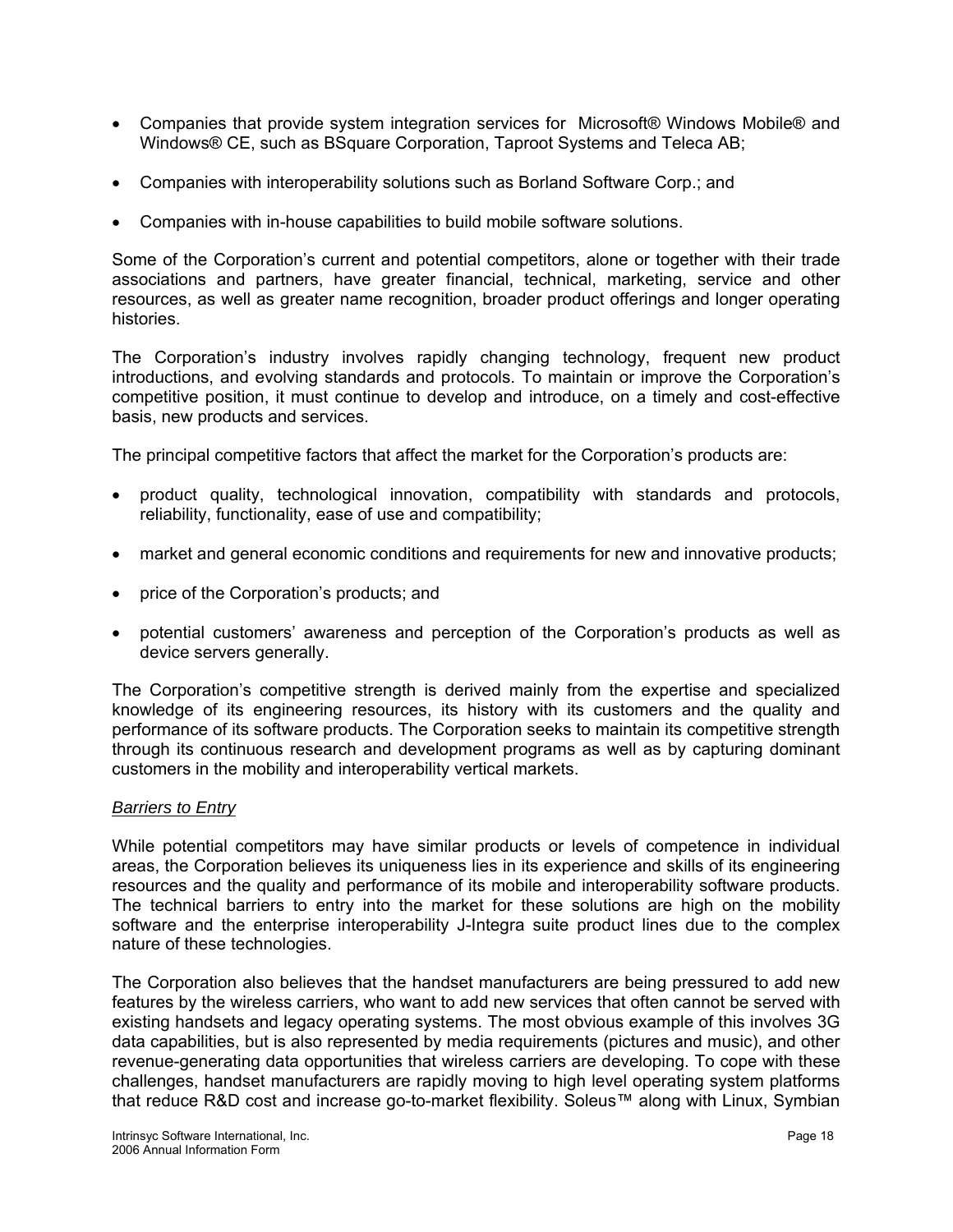<span id="page-20-0"></span>and Microsoft® Windows Mobile® are all high level operating systems, but only Soleus™ offers the flexibility needed to address operator customizations and consumer-branded product strategies while utilizing the unmatched efficiency found in Microsoft's Windows® CE operating systems and tools. The Corporation believes the Soleus™ development team, comprised of ex-Microsoft personnel that built Windows® CE, is uniquely positioned to deliver a platform of this type for the industry.

## **Research and Development Activities**

The Corporation's research and development team performs two primary functions: (i) the support and enhancement of the Corporation's existing products; and (ii) the development of new products. Research and development activities are undertaken by both employees and subcontractors.

With regard to new products, the Corporation has taken on major development of Soleus<sup>TM</sup> product, a Microsoft® Windows® CE based software platform for the mid-range mobile handset market, via its Mobile Products group. The Corporation is applying the Microsoft® Platform Builder and Visual Studio development tools to handset development and plans to enable use of these tools for teams internal to the device maker as well as the extended set of vendors and programming resources currently working with feature phones. In addition, the Mobile Products group is working with silicon vendors to ensure that handsets with an optimized bill-of-materials are matched with the upcoming Intrinsyc product offerings.

Other development activities are as follows:

- Ongoing development of smartphone and other mobile technologies that allow Windows Mobile® and Windows® CE, Symbian, Linux and other operating systems to operate on various cell phones and wireless PDA's;
- Continued integration and development of latest operating system technologies, including Microsoft® Windows Mobile® and Windows® CE, .NET, Symbian and Linux; and
- Continued integration and development of the Java to Microsoft® .NET and Exchange as well as CORBA bridging solutions that will allow for future Microsoft®, CORBA Java enterprise computing.

## **Intellectual Property**

The Corporation has applied for and received registration in Canada, the United States and the European Union of the mark "Intrinsyc". The Corporation has also applied for registration in China of the Chinese characters equivalent of "Intrinsyc" and the Pinyin version of the Chinese characters trademark (Yin Chuan Xin). The Chinese applications have been accepted, with the trademarks to be subsequently issued.

The Corporation has applied for registration of the mark "Soleus" in the United States, Canada, the European Union, Taiwan and China and is undertaking registrability searches of that mark in Japan and Korea.

The Corporation has applied for and/or received registration of the mark "J-Integra" in the United States and Canada. The Corporation has applied for and/or received registration of the mark "CERF" in the United States, Canada and the European Union.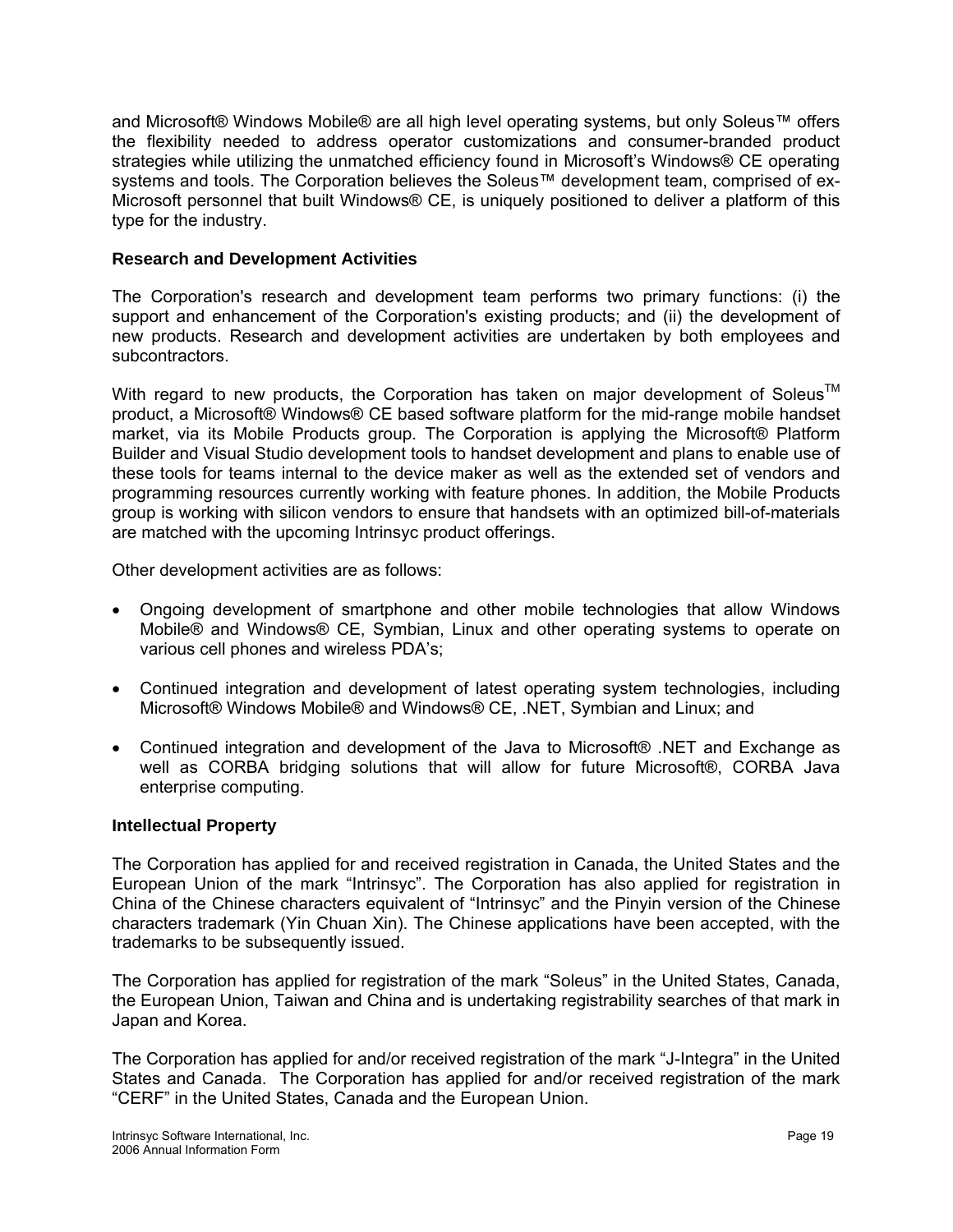<span id="page-21-0"></span>The Corporation currently has three utility and four design patent applications and four provisionals for utility patents issued or pending with the US Patent and Trademark Office, the Canadian Patent and Trademark Office and/or the European Patent Office. The Corporation attempts to protect its proprietary rights by requiring each employee, prior to commencing employment with the Corporation, to enter into an agreement with the Corporation which provides, among other things, that during employment and for a period not less than one year subsequent to the termination of employment, the employee is prohibited from competing with the Corporation, and is prohibited from disclosing confidential information to third parties for an indefinite period. These agreements also provide that the employee shall assign to the Corporation all intellectual property rights in any work undertaken by the employee. See "Risk Factors". Once issued, utility patents are valid for a period of 20 years and, depending on the country, design patents are valid for a period of 14 or 16 years. Continued validity is dependent upon paying the requisite government agency fees.

While the Corporation's competitive position may be affected by its ability to protect its proprietary information, the Corporation believes that because of the rapid pace of technical change in the industry, factors such as the technical expertise, knowledge and innovative skill of the Corporation's management and technical personnel and its ability to rapidly develop, produce, enhance and market its software and hardware products may be more significant than formal intellectual property protection measures in maintaining the Corporation's competitive position. Nonetheless, the Corporation has invested in ongoing patent and trademark protection and continues to review opportunities to protect intellectual property protection on an ongoing basis.

Despite precautions taken by the Corporation, it may be possible for unauthorized third parties to copy aspects of the Corporation's hardware and software solutions, or to obtain and use information that the Corporation regards as proprietary. There can be no assurance that the Corporation's competitors will not independently develop similar or superior solutions.

# **Cycles**

The Corporation does not experience significant annual industry-based economic cycles.

## **Economic Dependence & Changes to Contracts**

The Corporation's various major customer engagements are described above under "Industry Partnerships" and "Significant Customers". In fiscal 2006, Symbian and Hand Held Products accounted for 17% and 11% respectively of the Corporation's revenue, while no other customer engagement accounted for more than 10% of revenues. The Symbian contract is on a time and materials basis and is renewable by Symbian every six months. Each of the other customer relationships involves annual (or more frequent) re-negotiation of the value and amount of products and services provided by the Corporation, and other than future payments for per-use or per-unit software royalties, may be subject to cancellation or discontinuation by these customers. See "Risk Factors".

## **Employees**

As of the end of fiscal 2006, the Corporation employed 223 full-time personnel and 7 contractors. Of these, 190 were engaged in research, development, services engagements and customer support activities, 16 in sales and marketing and 24 in finance and administration.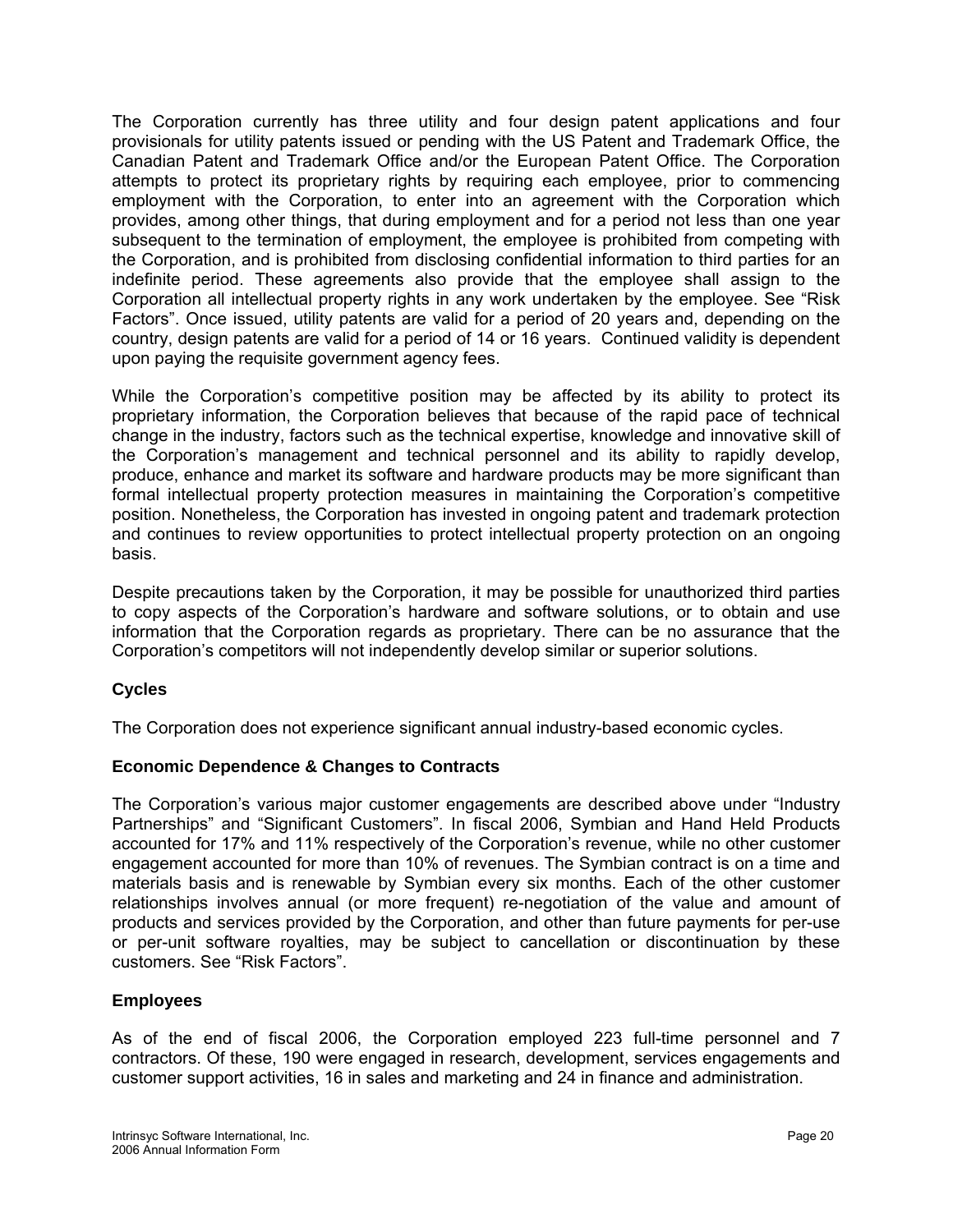#### <span id="page-22-0"></span>**Foreign Operations**

The Corporation operates a research and development organization in each of Bellevue, Washington, USA; Birmingham, UK; and Singapore; and an administrative centre in Barbados which represent the Corporation's four significant foreign operations. Certain of the Corporation's intellectual property is owned, developed and managed out of each of these operations and internal transfer pricing mechanisms are in place to manage the transfer and use of this intellectual property. The Corporation's customers are located throughout the world, and as a result, there is no significant dependence of the Mobile Products group and EIS unit on foreign operations. However, as the Corporation's Bellevue operation is the centre of the Soleus<sup>TM</sup> product development activities, it is critical to the success of the Mobile Products group.

## **Lending**

The Corporation has no lending arrangements in place with third parties and does not anticipate entering into any significant lending arrangements in the foreseeable future.

#### **Risk Factors**

An investment in the securities of the Corporation may be regarded as speculative due to the Corporation's stage of development. Risk factors relating to the Corporation could materially affect the Corporation's future results and could cause them to differ materially from those described in forward-looking statements relating to the Corporation. Prospective investors should carefully consider these risk factors along with the other matters set out this AIF.

The following are some of the risks that are associated with the Corporation's business and operations and should be carefully considered by any potential investor in the Corporation's shares:

#### *Additional Financing*

The Corporation currently operates at a loss and uses cash raised in capital markets to fund working capital. If adequate funds are not available with required or on acceptable terms, the Corporation may be required to delay, scale back or terminate its product development activities and sales and marketing efforts, and may be unable to continue operations. There can be no assurance that the Corporation will be able to obtain the additional financial resources required to compete in its markets on favourable commercial terms or at all. Any equity offering will result in dilution to the ownership interests of shareholders and may result in dilution of the value of such interests.

#### *Research and Development*

If the Corporation fails to develop new products, or if the products the Corporation develops are not successful, the Corporation's business could be harmed. Even if the Corporation does develop new products which are accepted by its target markets, the Corporation cannot assure that the revenue from these products will be sufficient to justify the Corporation's investment in research and development.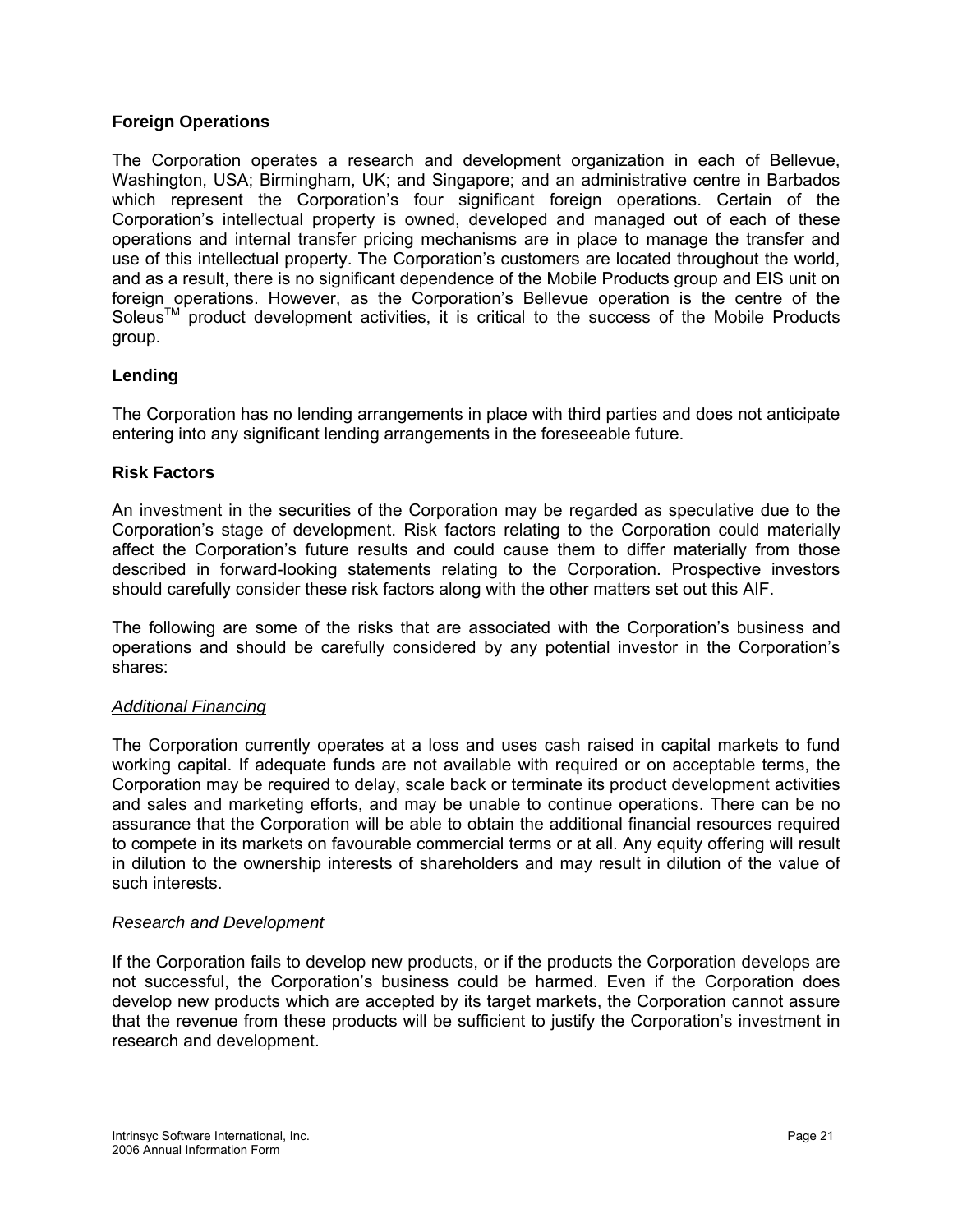## *Major Industry Software Vendor Partners May Become Competitors*

The Corporation relies on software developed by Microsoft and Symbian in order to develop and market its products and services. As the developer of Windows Mobile®, Windows® CE, Microsoft® .NET and Symbian-based software technologies, Microsoft or Symbian or both could add features to their operating systems and application product offerings that directly compete with the software products and services the Corporation provides. The ability of the Corporation's customers or potential customers to obtain software products and services directly from Microsoft or Symbian that compete with the Corporation's software products and services could harm the Corporation's business.

#### *History of Losses*

The Corporation has a history of losses, and there can be no assurance that the Corporation's revenue will continue to grow. As at August 31, 2006, the Corporation had an accumulated deficit of approximately \$52 million. The Corporation's prospects must be considered in the context of its stage of development, the risks and uncertainties it faces, and the inability of the Corporation to accurately predict its operation results in the results of product development and sales and marketing initiatives. There can be no assurances that implementation of the Corporation's strategies will result in the Corporation becoming profitable.

#### *Stock Price Volatility*

The market price for the common shares of the Corporation fluctuates significantly, and these fluctuations tend to be exaggerated if the trading volume is low. The market price of the common shares may rise or fall in response to announcements of technological or competitive developments, acquisitions or strategic alliances by the Corporation or its competitors, and the gain or loss by the Corporation of significant orders or broad market fluctuations.

#### *Dependence on Management*

The Corporation's future success depends on the ability of the Corporation's management to operate effectively, both individually and as a group. If the Corporation were to lose the services of any management employees, the Corporation may encounter difficulties finding qualified replacement personnel and integrating them into the management group.

#### *Product Development and Technological Change*

The market for the Corporation's products is characterized by rapidly changing technology, evolving industry standards and frequent new product introductions. To be successful, the Corporation will need to enhance existing products and to introduce new products and features in response to changing standards, customer requirements, and technological innovations by others. There can be no assurance that the Corporation will be successful in doing this in a timely manner or at all.

The software industry is characterized by a continuous flow of improved products which render existing products obsolete. There can be no assurance that products or technologies developed by others will not render the Corporation's products obsolete or non-competitive.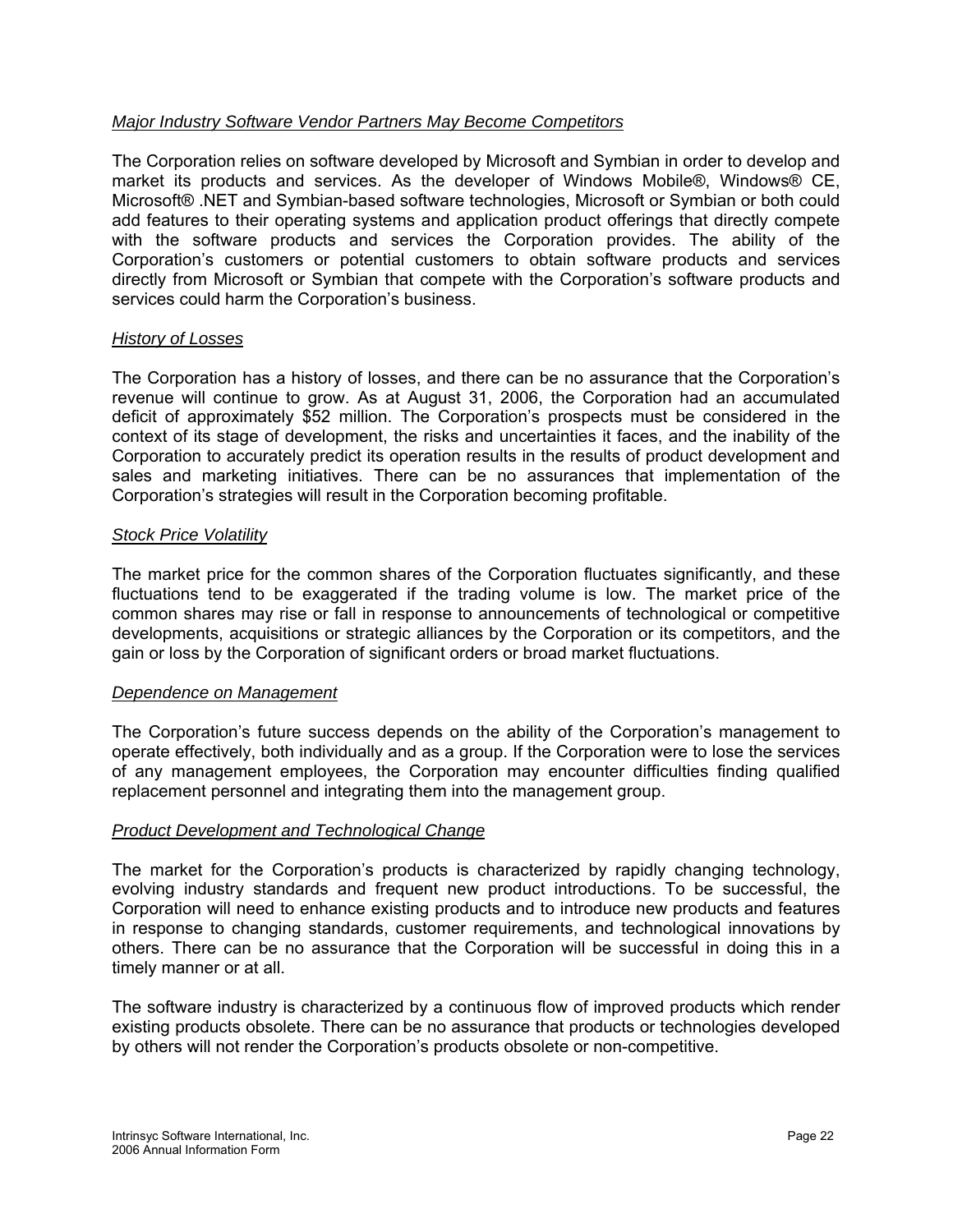#### *Sales and Marketing and Strategic Alliances*

If the Corporation is to become successful, it must continue to expand its sales and distribution channels and its marketing and technology alliances. There is no assurance the Corporation will be able to reach agreements with additional alliance or distribution partners on a timely basis or at all, or that these partners will devote sufficient resources to advancing the Corporation's interests.

The Corporation's strategic alliances with operating system vendors, semiconductor manufacturers, independent software vendors and systems integrators are a key part of the Corporation's overall business strategy. The Corporation cannot, however, be certain that it will be successful in developing new strategic relationships or that the Corporation's strategic partners will view such relationships as significant to their own business or that they will continue their commitment to the Corporation in the future. The Corporation's business, results of operation, financial condition and stock price may be materially adversely affected if any strategic partner discontinues its relationship with the Corporation for any reason. Additionally, the Corporation relies on the voluntary efforts of its strategic partners rather than compliance with contractual obligations, and there are no minimum performance requirements. Therefore, the Corporation cannot be certain that these relationships will be successful.

#### *Length of Sales Cycle*

The typical sales cycle of the Corporation's products and services is lengthy (generally between six and nine months), unpredictable, and involves significant investment decisions by prospective customers, as well as education of those customers regarding the use and the benefits of the Corporation's products and services. The purchase of the Corporation's products and services is often delayed while prospective customers conduct lengthy internal reviews and obtain expenditure approvals. Even after deciding to purchase the Corporation's products or services, the Corporation's customers tend, in some cases, to deploy the products slowly and deliberately depending on a variety of factors, including the skill level of the customer and the status of its own technology with which the Corporation's products are to integrate. As a result, the Corporation's quarterly financial results may vary significantly.

#### *Intellectual Property Protection*

The Corporation's ability to compete may be affected by its ability to protect its intellectual property. It relies primarily on a combination of copyright, trademark and trade secret laws, confidentiality procedures and contractual provisions to protect its intellectual property. While the Corporation believes that its products and technologies are adequately protected against infringement, there can be no assurance of effective protection. Monitoring and identifying unauthorized use of the Corporation's technology is difficult, and the prohibitive cost of litigation may impair the Corporation's ability to prosecute any infringement. The commercial success of the Corporation will also depend upon its products not infringing any intellectual property rights of others and upon no claims for infringement being made against the Corporation. The Corporation believes that it is not infringing any intellectual property rights of third parties, but there can be no assurance that such infringement will not occur. An infringement claim against the Corporation by a third party, even if it is invalid, could have a material adverse effect on the Corporation because of the costs of defending against such a claim.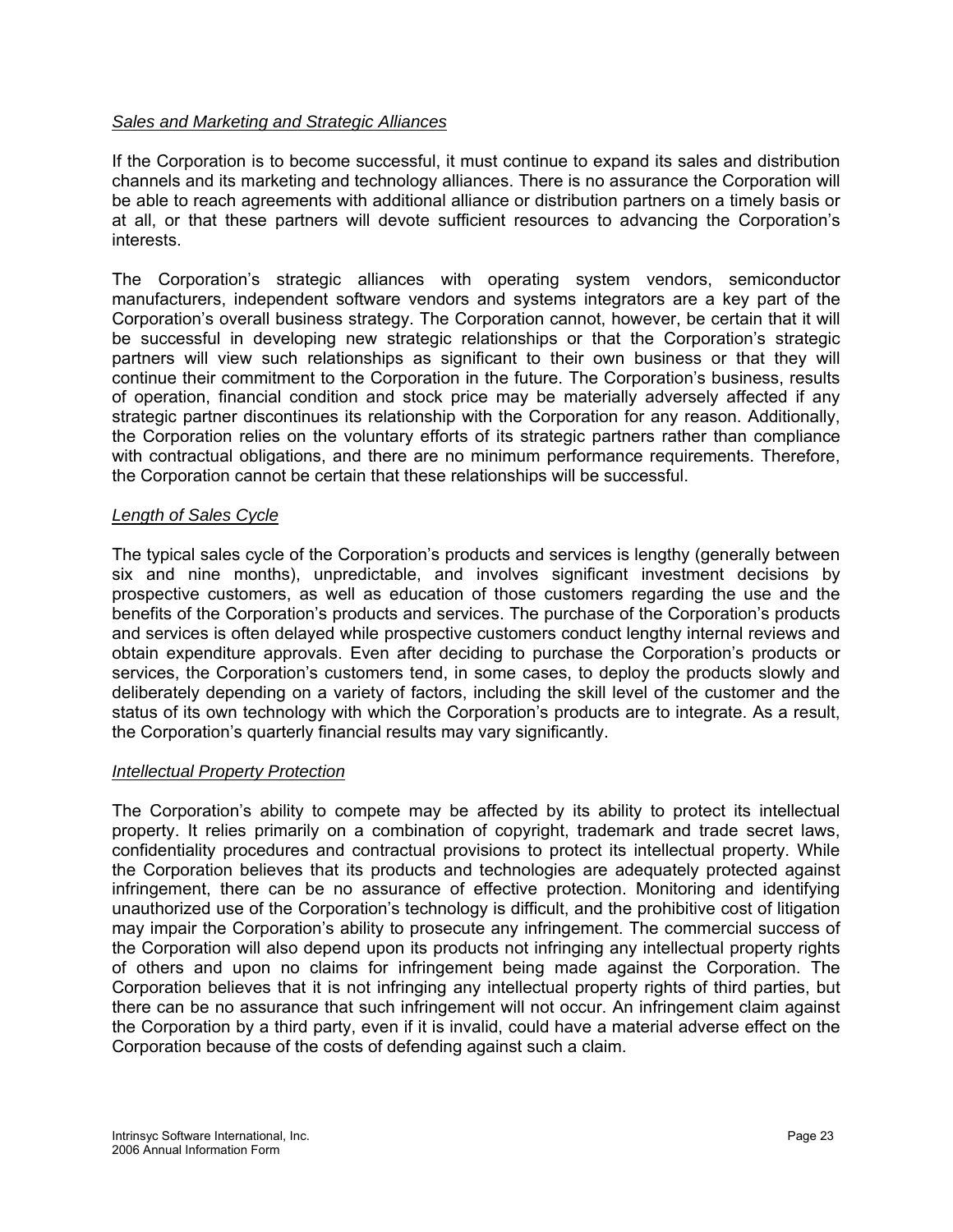#### *Competition*

Because of intense market competition, the Corporation may not succeed. Some of the Corporation's current and potential competitors have longer operating histories, stronger brand names and greater financial, technical, marketing and other resources than the Corporation. Current and potential competitors may also have existing relationships with many of the Corporation's prospective customers, and prospective OEM customers may be developing products for their own use that are comparable to the Corporation's products. In addition, the Corporation expects competition to persist and intensify in the future, which could adversely affect the Corporation's ability to increase sales.

#### *International Expansion of Business Operations*

The Corporation plans to increase international operations, including the possible establishment of a sales office and development centre in Asia, in the current fiscal year. International sales and the related infrastructure support operations carry certain risks and costs such as the administrative complexities and expenses of administering a business abroad; complications in both compliance with and also unexpected changes in regulatory requirements, foreign laws, international import and export legislation, trading policies, tariffs and other barriers; potentially adverse tax consequences; and uncertainties of law and enforcement relating to the protection of intellectual property and unauthorized duplication of software. There can be no assurance that these factors will not be experienced in the future by the Corporation or that they will not have a material adverse impact on the Corporation's business, results of operations and financial conditions.

#### *Dependence on Market Acceptance of Mobile Devices and Inter-Operability Solutions*

The market for mobile device and interoperability software and services is emerging and the potential size of this market and the timing of its development are not well known. As a result, the Corporation's profit potential is uncertain and the Corporation's revenue may not grow as fast as the Corporation anticipates, if at all. The Corporation is dependent upon the broad acceptance by business and consumers of mobile devices, particularly feature phones, as well as supporting applications, which will depend on many factors, including:

- the development of content and applications for mobile devices;
- the willingness of large numbers of consumers and businesses to use mobile devices such as feature phones, smartphones, PDAs, wireless gaming consoles, and other such specialized mobile devices such as set top boxes, handheld medical devices and industrial data collectors to perform functions currently carried out manually, by traditional PCs or by other electronic devises, including entertainment, personal communication, inputting and sharing data and connecting to the Internet; and
- the evolution of industry standards that facilitate the distribution of content over the Internet to these devices via wired and wireless telecommunications systems, satellite or cable.

## *Foreign Exchange Risk*

A substantial portion of the Corporation's sales are denominated in United States dollars and are made to United States-based customers. Because the Corporation's operations are based in Canada and the United Kingdom, the Corporation is exposed to risks associated with fluctuations in the exchange rate between the United States dollar, the British pound and the Canadian dollar. If the Canadian dollar or British pound rise relative to the United States dollar,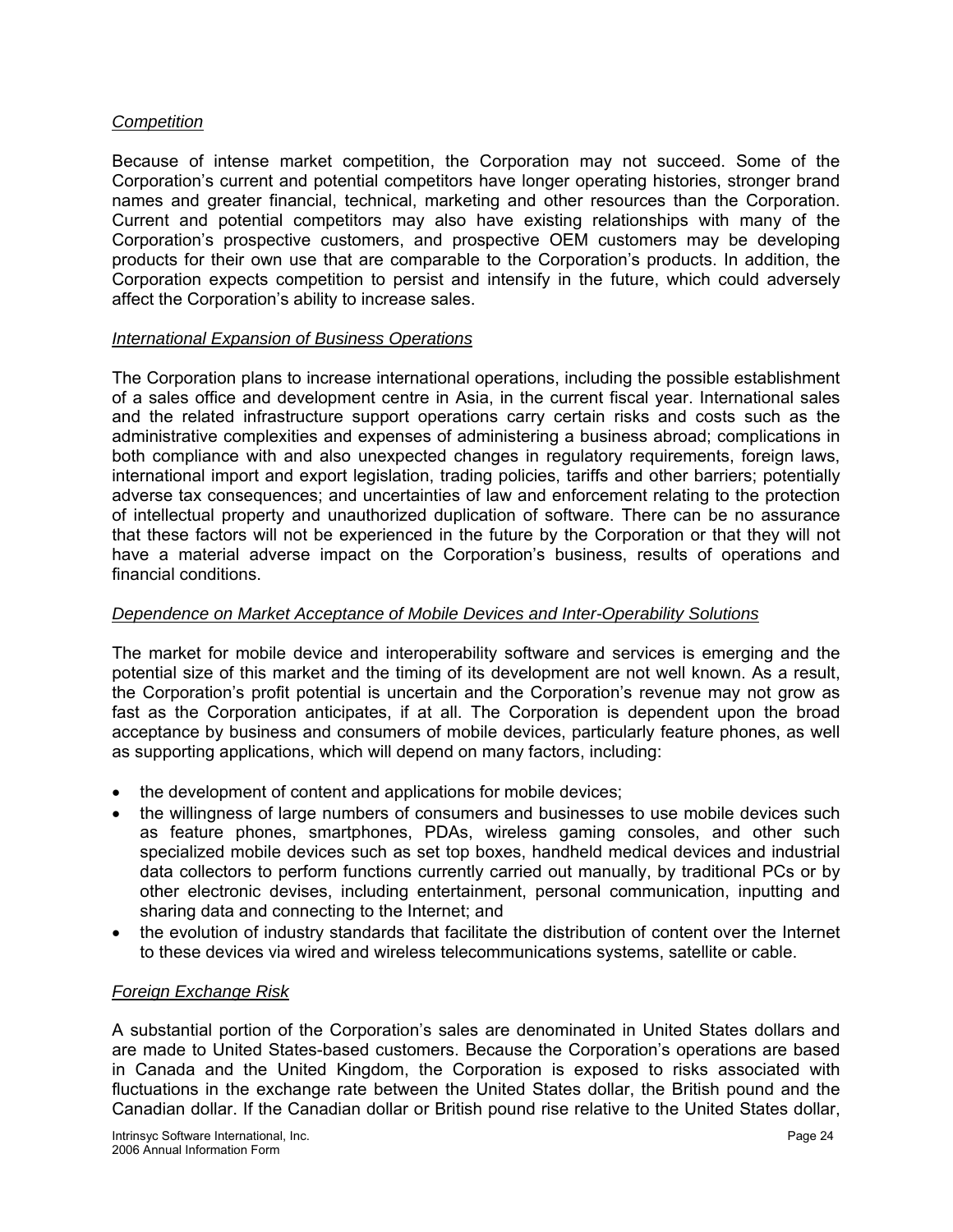the Corporation's operating results may be adversely impacted. The Corporation has a foreign exchange hedging program that effectively hedges approximately 60% to 80% of its net monthly United States dollar receipts.

## *Potential Fluctuations in Quarterly Results*

The Corporation's quarterly operating results may vary significantly depending on factors such as the timing of new product introductions and changes in pricing policies by the Corporation and its competitors, market acceptance of new and enhanced versions of the Corporation's products and the timing of significant orders. Because the Corporation's operating expenses are based on anticipated revenues and a high percentage of the Corporation's expenses are relatively fixed in the short term, variations in the timing of recognition of revenues can cause significant fluctuations in operating results from quarter to quarter and may result in unanticipated quarterly earnings shortfalls or losses. The market price of the Corporation's common shares may be highly volatile in response to such quarterly fluctuations.

#### *Management of Growth*

The Corporation's growth continues to place significant demands on its management and other resources. The Corporation's future results of operations will depend in part on the ability of its officers and other key employees to implement and expand operational, customer support and financial control systems and to expand, train and manage its employee base. The Corporation's future performance will also depend to a significant extent on its ability to identify, attract, train and retain highly skilled sales, technical, marketing and management personnel.

#### *Acquisitions*

The Corporation has, and from time to time in the future may, acquire businesses, products or technologies that it believes complement or expand its existing business. Acquisitions of this type involve a number of risks, including the possibility that the operations of the acquired business will not be profitable or that the attention of the Corporation's management will be diverted from the day-to-day operation of its business. An unsuccessful acquisition could reduce the Corporation's margins or otherwise harm its financial condition. Any acquisition could result in a dilutive issuance of equity securities, the incurrence of debt and the loss of key employees. The Corporation cannot ensure that any acquisitions will be successfully completed or that, if one or more acquisitions are completed, the acquired businesses, products or technologies will generate sufficient revenues to offset the associated costs of the acquisitions or other adverse effects.

#### *Product Liability*

The Corporation's licence agreements with its customers typically contain provisions designed to limit the Corporation's exposure to potential products liability claims. There can be no assurance that such provisions will protect the Corporation from such claims. The Corporation does not maintain product liability insurance. A successful product liability claim brought against the Corporation could have a material adverse effect upon the Corporation's business, results of operations and prospects.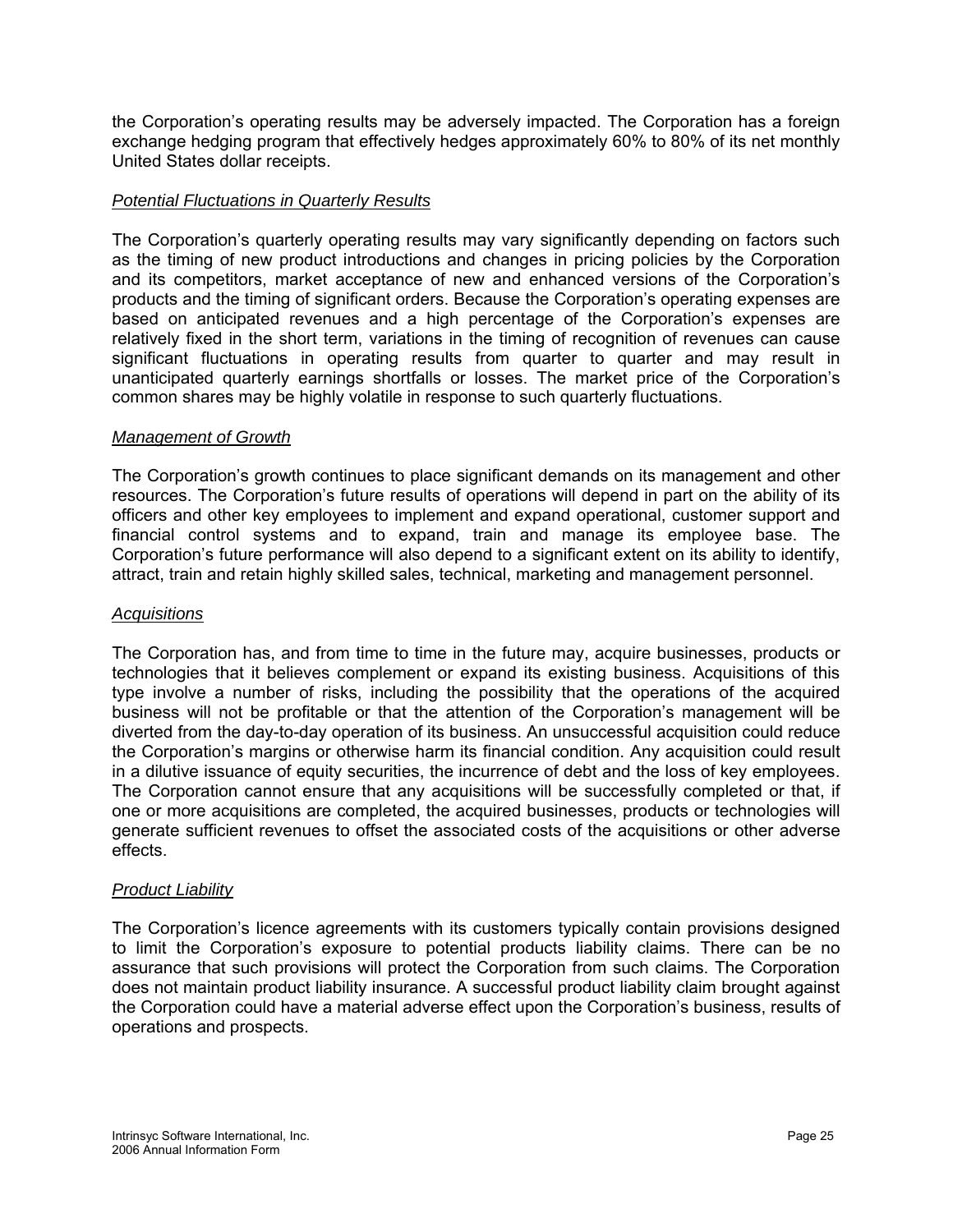#### <span id="page-27-0"></span>*Shareholder Rights Plan*

The Corporation has implemented a Shareholder Rights Plan. The Shareholder Rights Plan provides for substantial dilution to an acquirer making a take-over bid for the common shares of the Corporation unless the bid meets the requirements described in the Shareholder Rights Plan. This could discourage a potential acquirer from making a take-over bid and make it more difficult for a third party to acquire control of the Corporation, even if such acquisition or bid would be beneficial to the Corporation's shareholders. The Shareholder Rights Plan expires December 6, 2006 and the Corporation intends to seek approval from shareholders for the continuation and the amendment and restatement of the Shareholder Rights Plan at the Corporation's 2006 Annual and Special General Meeting.

#### **ITEM 4: DIVIDEND POLICY**

The Corporation has not paid any cash dividends on its common shares to date. The Corporation currently intends to retain any future earnings to finance the growth and development of the business and, therefore, the Corporation does not anticipate paying cash dividends at this time.

## **ITEM 5: DESCRIPTION OF CAPITAL STRUCTURE**

#### **Authorized and Issued Share Capital**

The Corporation's authorized share capital consists of an unlimited number of common shares and an unlimited number of preference shares. As at August 31, 2006, the Corporation's issued share capital consisted of 83,043,369 common shares. The Corporation has no issued and outstanding preference shares. In addition, as of August 31, 2006 the Corporation has outstanding warrants to purchase an aggregate of 19,680,845 common shares at a prices ranging from \$0.62 per share to \$1.05 per share, and stock options to purchase an aggregate of 6,374,413 common shares at prices ranging from \$0.49 per share to \$3.21 per share granted under the Corporation's Incentive Stock Option Plan. To the extent that outstanding stock options or warrants are exercised, dilution to the interests of the Corporation's shareholders will occur.

#### **Share Rights**

#### *Common Shares*

Each common share entitles the holder thereof to (i) dividends if, as and when declared by the directors of the Corporation (subject to the rights of the holders of another class or series of shares), (ii) one vote at all meetings of shareholders of the Corporation (except meetings at which only holders of a specified class of shares are entitled to vote), and (iii) participate on a *pro rata* basis, subject to the rights of the holders of another class of shares, in any distribution of the assets of the Corporation upon liquidation, dissolution or winding-up, whether voluntary or involuntary, or any other distribution of the assets of the Corporation among its shareholders for the purpose of winding-up its affairs.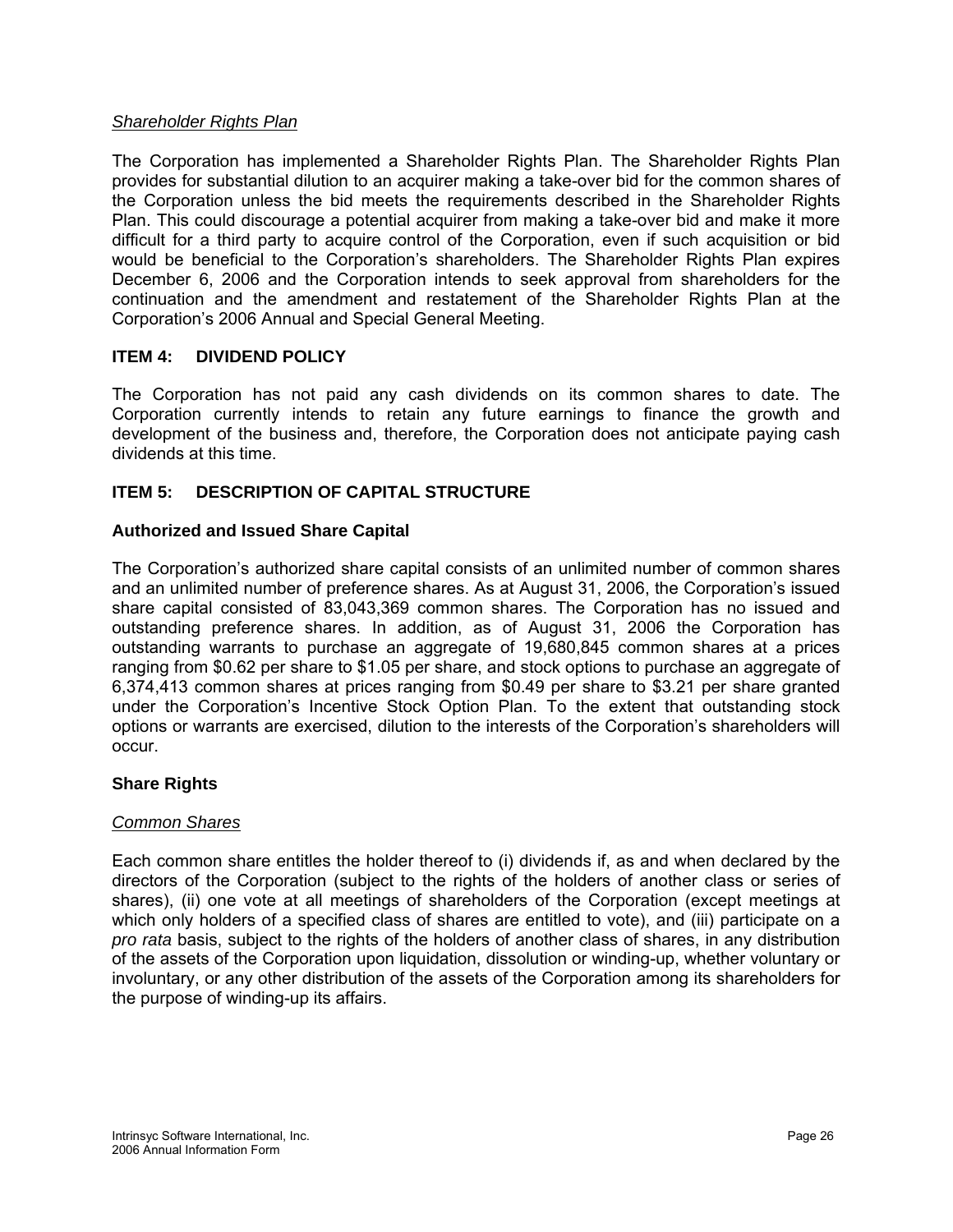#### <span id="page-28-0"></span>*Preference Shares*

If the directors create any series of preference shares, such shares shall have the rights determined by the directors, provided that with respect to the distribution of assets in the event of the liquidation, dissolution or winding-up of the Corporation, the preference shares rank in priority to the common shares and any other shares of the Corporation ranking junior to the preference shares.

#### **Stock Option Plan**

Under the terms of the Corporation's employee stock option plan, the Board of Directors may grant stock options to employees, officers, directors and consultants. The plan provides for the granting of stock options at the closing price of the Corporation's stock prior to the grant date. Stock options granted on or after May 11, 1999 and before April 5, 2001 generally vest over three years with the first one-third vesting at the first anniversary date of the grant and the balance vesting in equal amounts at the end of each quarter thereafter. The Corporation determines the term of each stock option at the time it is granted, with stock options generally having a five-year term. The Corporation has reserved 11,095,744 stock options for issuance under its employee stock option plan, a total of 4,109,024 stock options have been exercised to date leaving a total of 6,986,750 stock options available for issuance of which 6,374,413 have been granted and 612,337 are available to be granted as at August 31, 2006. The Corporation intends to seek approval from shareholders for the amendment to the Incentive Stock Option Plan at the Corporation's 2006 Annual and Special General Meeting.

#### **Shareholder Rights Plan**

The Corporation has adopted a Shareholder Rights Plan (the "Plan"). Under the Plan, one Right is issued in respect of (i) each common share of the Corporation outstanding at the date of the implementation of the Plan, and (ii) each common share of the Corporation issued thereafter, prior to the earlier of the Separation Time and the Expiration Time (as those terms are defined in the Plan). The Plan provides for substantial dilution to an acquirer making a take-over bid for the common shares of the Corporation unless the bid meets the requirements described in the Plan. The Plan was implemented pursuant to a Shareholder Rights Plan Agreement dated December 6, 2000 between the Corporation and Computershare Investor Services Inc. A summary description of the Plan can be found in the Corporation's Management Proxy Circular dated November 6, 2003 and filed on SEDAR (www.sedar.com). See "Risk Factors". The Plan expires December 6, 2006 and the Corporation intends to seek approval from shareholders for the continuation and the amendment and restatement of the Shareholder Rights Plan of the Corporation entered into on December 6, 2000 at the Corporation's 2006 Annual and Special General Meeting.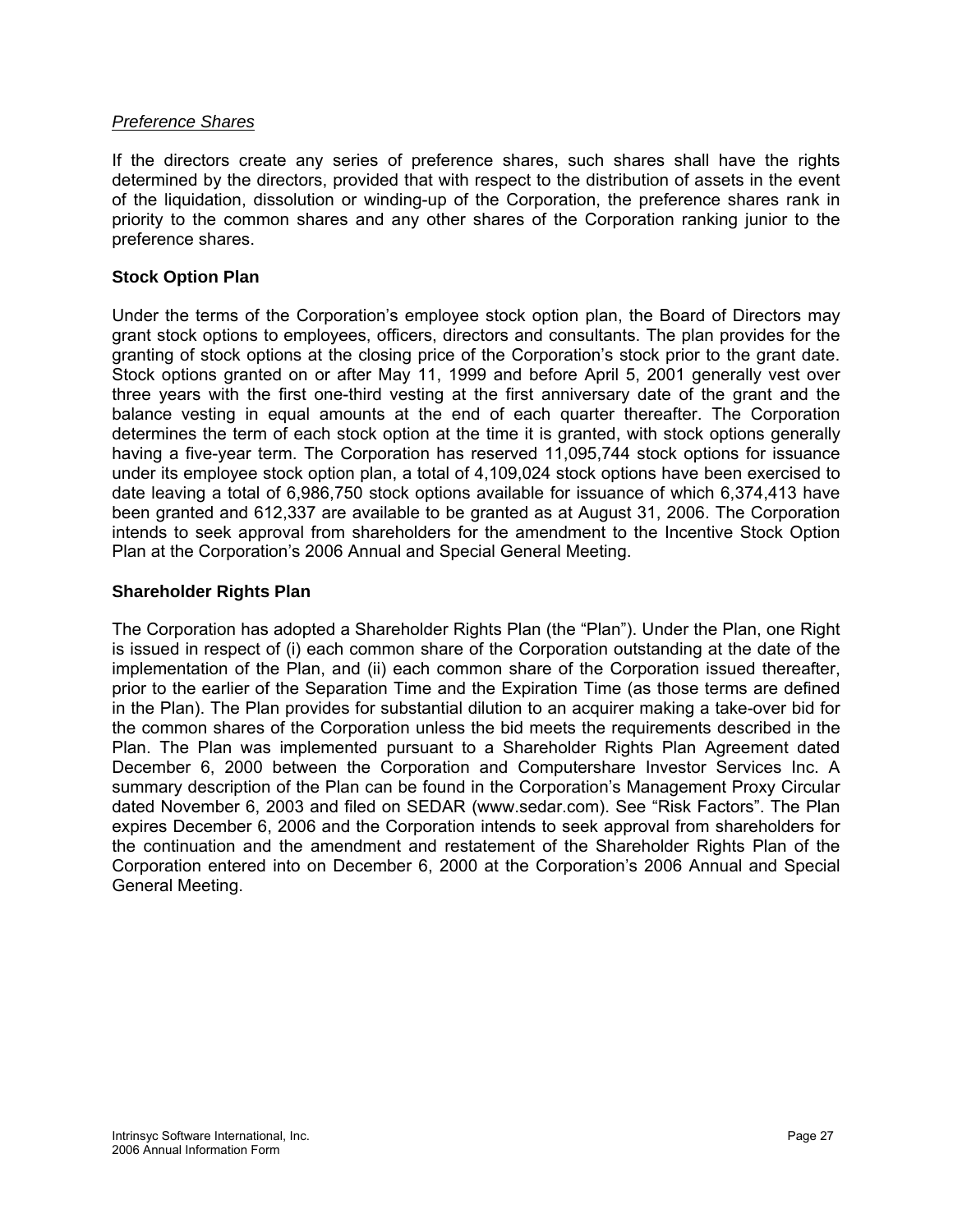# <span id="page-29-0"></span>**ITEM 6: MARKET FOR SECURITIES OF THE CORPORATION**

#### **Trading Price and Volume**

The Corporation's securities are listed and posted for trading on the Toronto Stock Exchange under the symbol "ICS". The table set forth below lists the average daily trading volume and price for each month of the Corporation's fiscal 2006 year from September 1, 2005 to August 31, 2006.

| Month in fiscal 2006 | <b>Trading price</b><br>(average) | <b>Trading volume</b><br>(average) |
|----------------------|-----------------------------------|------------------------------------|
| September            | \$<br>0.67                        | 32,171                             |
| October              | 0.87                              | 41,540                             |
| November             | 0.80                              | 25,600                             |
| December             | 0.82                              | 37,520                             |
| January              | 1.06                              | 70,700                             |
| February             | 1.22                              | 127,285                            |
| March                | 0.88                              | 80,700                             |
| April                | 0.83                              | 63,394                             |
| May                  | 0.89                              | 74,204                             |
| June                 | 0.80                              | 82,072                             |
| July                 | 0.79                              | 43,740                             |
| August               | 0.69                              | 24,345                             |

## **ITEM 7: DIRECTORS AND OFFICERS**

#### **Name, Occupation and Security Holding**

The table set forth below lists the directors and executive officers of the Corporation as at August 31, 2006 (unless otherwise indicated), indicating their names, municipalities of residence, their respective positions and offices held with the Corporation, their principal occupation and their length of service to the Corporation. The additional biographical information following the table sets out each person's principal occupation within the five preceding years.

To the knowledge of the Corporation, the directors and executive officers as a group, beneficially own, directly or indirectly, or exercise control or direction over 903,944 common shares (not including an aggregate 2,735,833 common shares issuable upon the exercise of stock options and an aggregate 3,906,490 common shares issuable upon the exercise of warrants) representing as at August 31, 2006 approximately 1.1% of the issued and outstanding common shares.

| Name and residence         | <b>Position with the Corporation</b> | <b>Principal occupation</b>         | Director since $(6)$       |
|----------------------------|--------------------------------------|-------------------------------------|----------------------------|
| Glenda M. Dorchak $^{(1)}$ | Chairman of the Board and            | <b>Chairman and Chief Executive</b> | 31 Jul 2006 <sup>(2)</sup> |
| California, USA            | <b>Chief Executive Officer</b>       | Officer of the Corporation          |                            |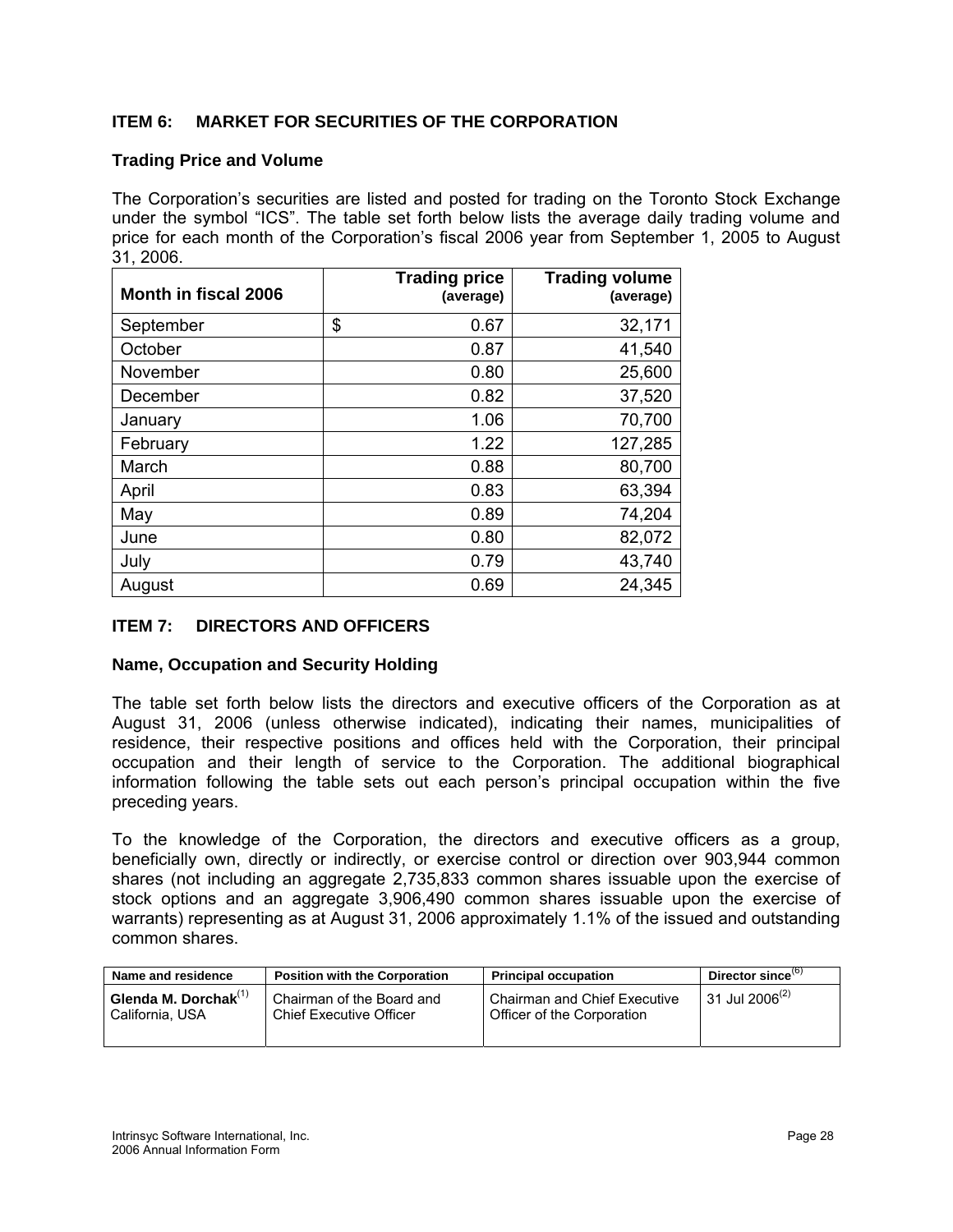| Name and residence                                                | <b>Position with the Corporation</b>                                                     | <b>Principal occupation</b>                                                                             | Director since <sup>(6)</sup> |
|-------------------------------------------------------------------|------------------------------------------------------------------------------------------|---------------------------------------------------------------------------------------------------------|-------------------------------|
| Vincent P. Schiralli<br>British Columbia,<br>Canada               | President, Chief Operating<br>Officer, and Director                                      | <b>President and Chief Operating</b><br>Officer of the Corporation                                      | 14 Apr 2003                   |
| Thomas Bitove <sup>(4)(5)</sup><br>Ontario, Canada                | <b>Director</b>                                                                          | Corporate Director                                                                                      | 15 Dec 2005                   |
| George A. Duguay <sup>(3)(4)</sup><br>Ontario, Canada             | <b>Director</b>                                                                          | President of G. Duguay Services<br>Inc.                                                                 | 14 Apr 2003                   |
| Robert J. Gayton <sup>(3)(5)</sup><br>British Columbia,<br>Canada | <b>Director</b>                                                                          | Corporate Director                                                                                      | 23 Feb 1995                   |
| Mark McQueen <sup>(3)(4)(5)(8)</sup><br>Ontario, Canada           | <b>Director</b>                                                                          | President and CEO of<br>Wellington Financial LP                                                         | 7 Nov 2005                    |
| <b>Randy Kath</b><br>Washington, USA                              | Chief Technology Officer & VP<br>of the Mobile Products Group                            | Chief Technology Officer & VP<br>of the Mobile Products Group of<br>the Corporation                     | Not applicable                |
| <b>David Manuel</b><br>British Columbia,<br>Canada                | <b>Executive Vice President of</b><br><b>Engineering Services Group</b>                  | <b>Executive Vice President of</b><br><b>Engineering Services Group of</b><br>the Corporation           | Not applicable                |
| <b>Andrew Morden</b><br>British Columbia,<br>Canada               | <b>Chief Financial Officer</b>                                                           | Chief Financial Officer of the<br>Corporation                                                           | Not applicable                |
| Mark Johnston <sup>(7)</sup><br>British Columbia,<br>Canada       | Vice President and General<br>Manager, Worldwide Sales and<br><b>Technical Marketing</b> | Vice President and General<br>Manager, Worldwide Sales and<br>Technical Marketing of the<br>Corporation | Not applicable                |

#### **Note:**

(1) Ms. Dorchak's tenure as Chairman and CEO began on July 31, 2006.

- (2) Ms. Dorchak previously served as an independent director of the Board of Directors from March 16, 2004 to December 15, 2005.
- (3) Member, Audit Committee.
- (4) Member, Compensation Committee.
- (5) Member, Corporate Governance and Nominating Committee.
- (6) Each director is elected at the Corporation's annual meeting of shareholders to serve until the next annual meeting or until a successor is elected or appointed, unless such director resigns or is removed earlier.
- (7) Mr. Johnston was appointed to the position of Vice President and General Manager, Worldwide Sales and Technical Marketing of the Corporation on November 2, 2006.
- (8) On November 10, 2006, Mr. McQueen resigned from the Corporation's Board of Directors.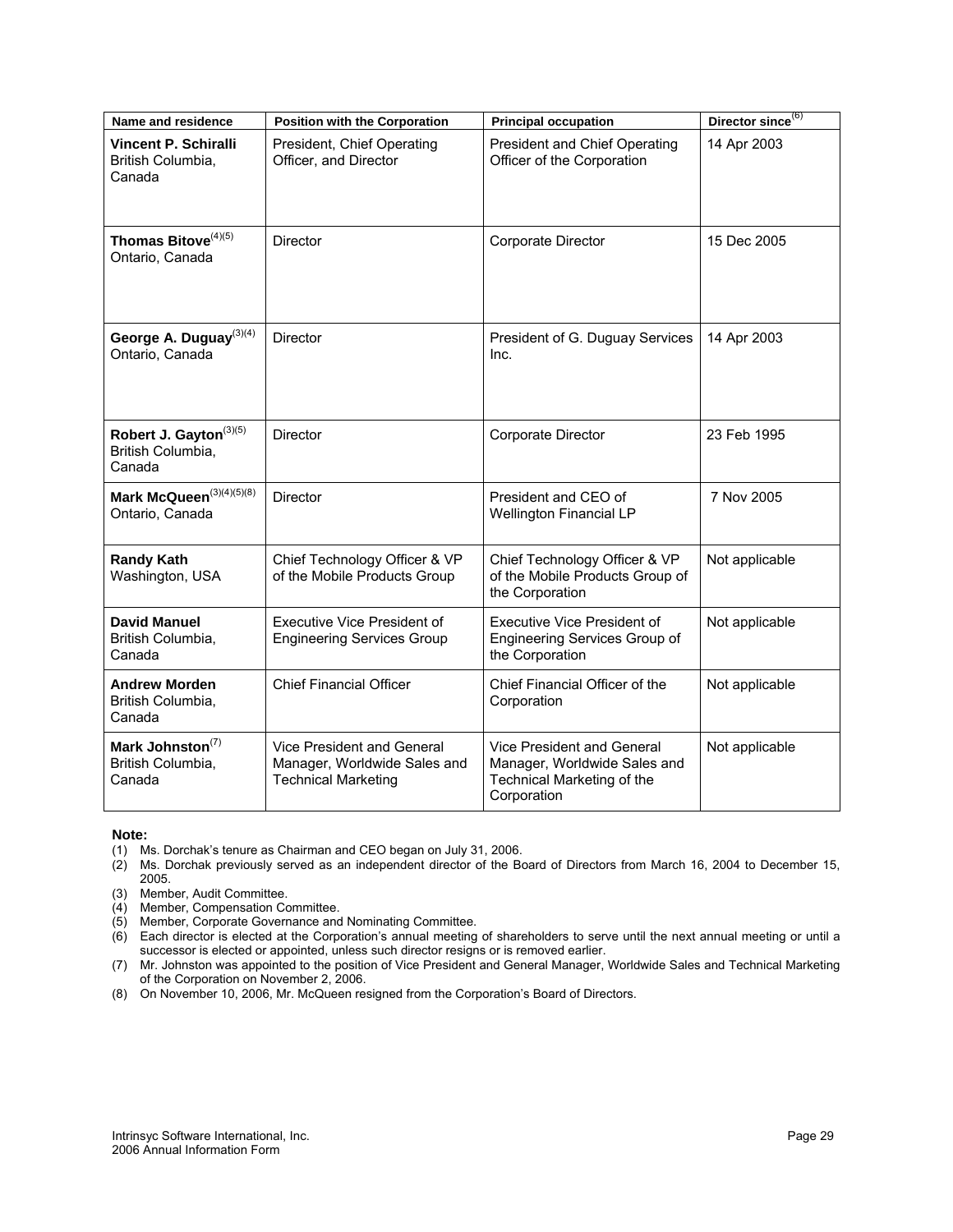## **Background of the Directors and Executive Officers**

Set forth below is a brief profile of each director and executive officer of the Corporation.

**Glenda M. Dorchak** is the Chairman of the Board and Chief Executive Officer of the Corporation. Prior to joining Intrinsyc, Ms. Dorchak drove the strategic direction and product development for embedded communications and consumer electronics devices as the Vice President & General Manager of Intel's Consumer Electronics Group. Ms. Dorchak joined Intel in 2001 as Vice President and COO of its Communications Group playing a leading role in the consolidation of Intel's many communications technology businesses. Prior to her tenure at Intel, Ms. Dorchak served as Chairman and CEO of Value America, Inc., a leading online retailer that pioneered the sale of consumer products on the Internet. Ms. Dorchak began her career with IBM Canada in Vancouver, B.C., in 1974 and remained with IBM in Canada and the U.S. for over 20 years. She served in a variety of executive positions in sales, marketing and planning, including director of PC Direct and PC worldwide customer relationship marketing executive. Ms. Dorchak served as an independent director on the Board of the Corporation in 2004 and 2005.

**Vincent P. Schiralli** is President and Chief Operating Officer of the Corporation. Mr. Schiralli joined the Corporation in April 2003 as a Director of the Board and became President and Chief Operating Officer in September 2004 where he is responsible for corporate marketing and business development. He has been working in the software and telecommunications industry since 1968, where he began his career at IBM Canada Ltd. He served 25 years at IBM, holding several different positions including sales, operations and senior management. Mr. Schiralli was the former CEO of Qobra Systems Inc., a Virtual Private Network hardware and software company, and Passport Online Inc., an Internet Service Provider, which was purchased by Primus Telecommunications Canada Inc. in 2002. Mr. Schiralli was also the founder and President of Communitech, an Ontario-based technology association.

**Thomas Bitove** is a director of the Corporation. Mr. Bitove has a successful history of leadership in several corporate sectors, including the retail technology, hospitality and foodservices industries. Most recently, as Chairman of Wireless Airtime Direct Inc., Mr. Bitove was instrumental in the successful launch of a process that allows customers to use ATM bank machines as point-of-sale terminals. He also currently owns the distribution rights for the Red Bull Energy Drink throughout Ontario, Canada, one of the largest distributors in North America. Between 1989 and 2002, Mr. Bitove was CEO and President of Lettuce Serview LP and its successor companies. He successfully grew the business and sold it, together with the airport foodservice operations, to HMS Host, the world's foremost travel centre and air terminal food services company. Mr. Bitove is a Business and Economics graduate of the University of Western Ontario.

**George A. Duguay** is a director of the Corporation. Mr. Duguay is a senior executive with experience in the technology, financial services and resource industries. Since 1988, he has been the President of G. Duguay Services Inc, a partner of Duguay and Ringler Corporate Services until February 2006, and a provider of corporate and financial administrative services to public companies. G. Duguay Services Inc. continues to act as a consultant to Duguay & Ringler Corporate Services. In addition for the past 10 years, he has served as Director of Genesis Microchip Inc., the world's leading supplier of display image processors, and was a founder of Equity Transfer & Trust Company, a provider of transfer agency and corporate trust services. He is presently Corporate Secretary of two public companies. Mr. Duguay is a Certified General Accountant and an associate of the Institute of Chartered Secretaries.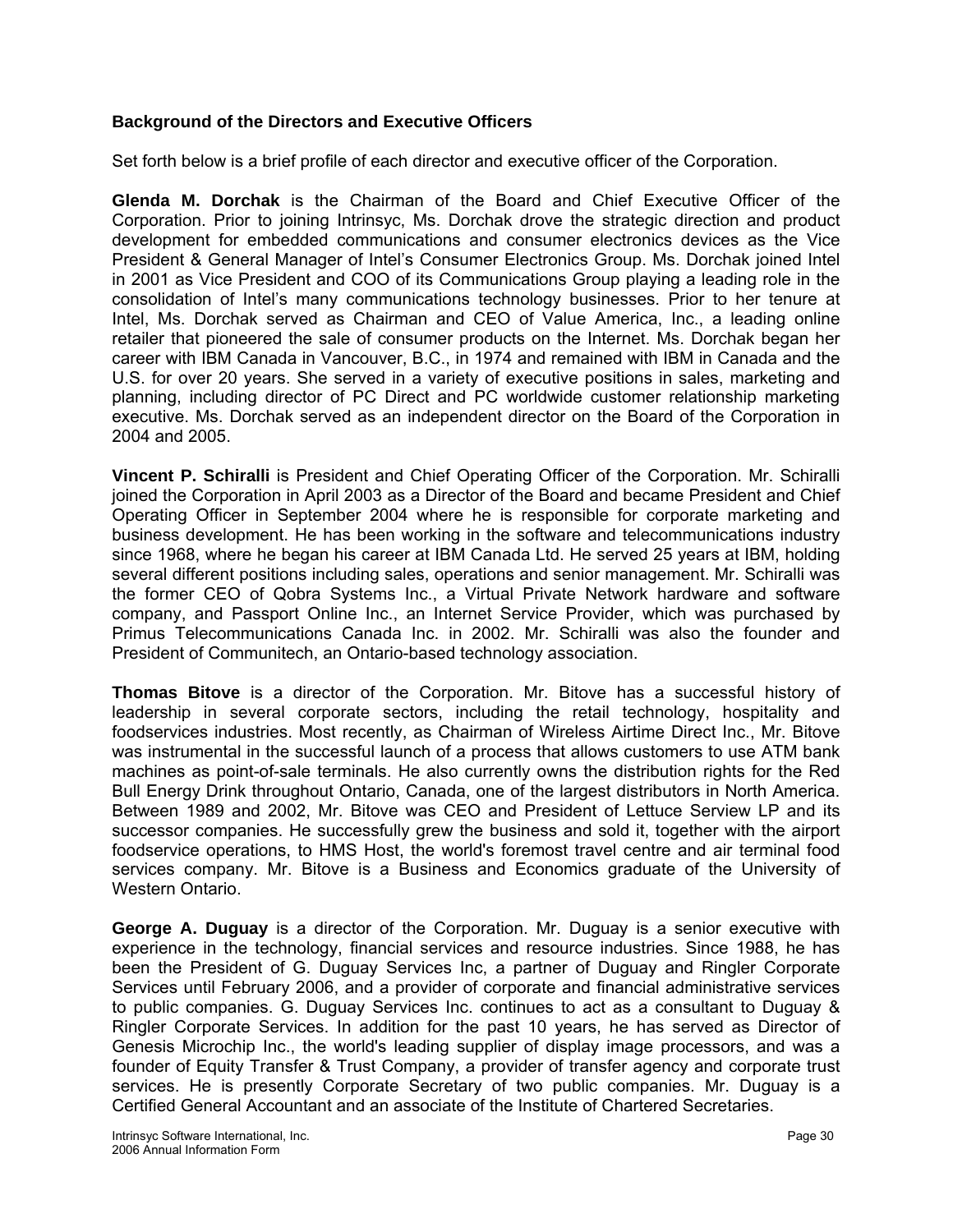**Robert J. Gayton, Ph.D, FCA** is a director of the Corporation. He holds a doctorate in Business from the University of California at Berkeley and was a former partner at Peat Marwick Mitchell. Dr. Gayton has directed the accounting and financial matters of public companies in the resource and non-resource fields since 1987 and currently serves as director for twelve public companies, including Intrinsyc.

**Mark McQueen** is a director of the Corporation and the President and CEO of Wellington Financial LP, a privately-held bridge financing and venture debt fund. He has served in that position since December 2004. He has been involved with the firm since its founding in 2000, acting as Managing Director at an Independent Investment Bank from January 2000 to November 2004.

**Randy Kath** is the Chief Technology Officer & Vice President of the Mobile Products Group of the Corporation responsible for the development of Intrinsyc's Soleus™ mobile phone software platform. Mr. Kath is a technology business leader with more than 15 years experience in software development, business and product management, and sales and marketing. From 1991 through 2000, Mr. Kath worked for Microsoft Corporation building, delivering and marketing operating systems and tools platforms for developers, silicon vendors and systems integration partners. In 1995, Randy joined the newly formed Mobile & Embedded Devices Group and built the first Windows® CE embedded platform for Microsoft. As General Manager of this group, Mr. Kath's team released the first three versions of the Windows® CE operating system and tools, and he was awarded Partner status for his efforts. Prior to Microsoft, Mr. Kath worked as a software engineer for Shepard's McGraw-Hill in Colorado Springs and for General Dynamics in San Diego. Mr. Kath received his Bachelor of Science in Electrical engineering from the University of Colorado at Colorado Springs in 1989.

**David Manuel** is the Executive Vice President of the Engineering Services Group of the Corporation. Mr. Manuel is a seasoned engineer with more than 18 years of international experience in engineering turnkey systems and software development projects. His background includes leadership roles in establishing strategic technology direction, advanced technology research and developing partnerships with major technology vendors. Prior to Intrinsyc, Mr. Manuel worked in South America leading the infrastructure build-out of a satellite-based, twoway messaging system. Preceding that, he spent nearly a decade at MacDonald Dettwiler and Associates running large systems developments for various space agencies and international governmental agencies. Mr. Manuel has a Bachelors of Engineering degree in Computer Engineering.

**Andrew Morden** is the Chief Financial Officer of the Corporation. Mr. Morden brings over 15 years of finance, accounting and public markets experience, coupled with a solid grounding in the high tech industry. Mr. Morden is the former Chief Financial Officer of Digital Dispatch System Inc. ("DDS"), a provider of turnkey wireless mobile data dispatching systems. Mr. Morden played a crucial role in DDS's listing on the TSX and its first public financing. Previously, Mr. Morden worked with Intrawest Corporation as the Vice President of Financial Planning and Systems, SAP Canada as a Client Manager, and KPMG as a Senior Manager in the Assurance and Corporate Finance practices. Mr. Morden is a Chartered Accountant and holds a Bachelor of Commerce degree from the University of British Columbia.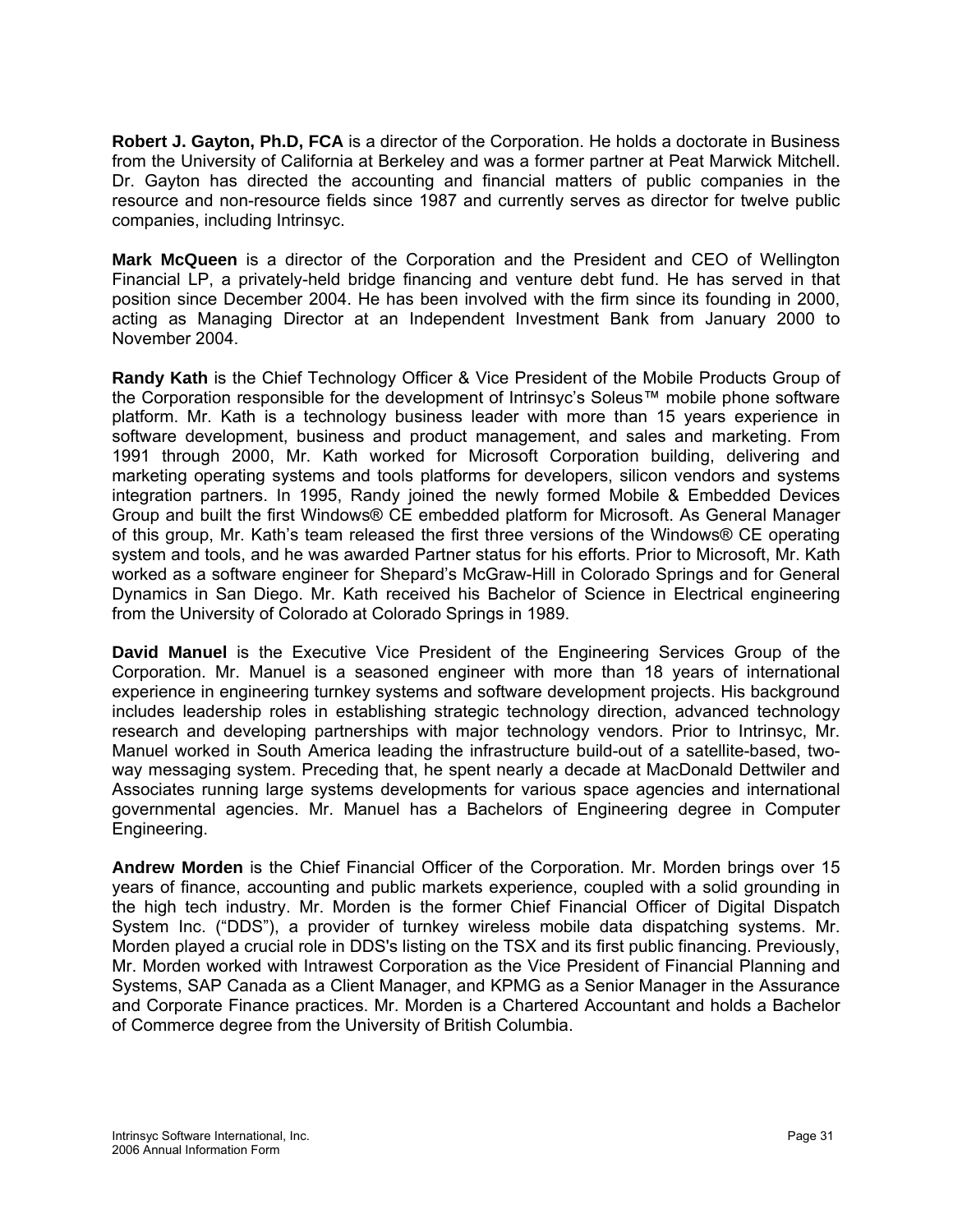<span id="page-33-0"></span>**Mark Johnston** is the Vice President and General Manager, Worldwide Sales and Technical Marketing of the Corporation. Mr. Johnston joins Intrinsyc as a 22-year Intel Corporation veteran, with broad sales and marketing experience. Most recently, Mr. Johnston held global leadership roles in support of Intel's wired and wireless communications businesses, including Director, Worldwide Technical Sales and Support; Director, Global Marketing for the Cellular and Handheld Products Group; and General Manager, Communications Sales and Marketing for Asia Pacific. He began his career in 1984 with Intel in Canada, holding technical support and strategic sales positions. For the last 10 years he has been in management positions focused on Intel sales to the industry leaders in handheld and communications technology products. Mr. Johnston has degrees in Physics and Mathematics. He completed his undergraduate studies at Miami University in Oxford, Ohio and graduate work at Rice University in Houston, Texas.

# **Cease Trade Orders, Bankruptcies, Penalties or Sanctions**

Except as disclosed elsewhere in this AIF and below, none of the directors or executive officers of the Corporation or, to the knowledge of the Corporation, any shareholder holding a sufficient number of shares of the Corporation to materially affect the control of the Corporation:

- (a) is, at the date of this AIF, or has been, within 10 years before the date of this AIF, a director or executive officer of any company that, while that person was acting in that capacity:
	- (i) was the subject of a cease trade or similar order, or an order that denied the other relevant company access to any exemption under securities legislation, for a period of more than 20 consecutive days,
	- (ii) was subject to an event that resulted, after the director or executive officer ceased to be a director or executive officer, in the company being the subject of the cease trade or similar order or an order that denied the relevant company access to any exemption under securities legislation for a period of more than 30 consecutive days, or
	- (iii) within a year of that person ceasing to act in that capacity, became bankrupt, made a proposal under any legislation relating to bankruptcy or insolvency or was subject to or instituted any proceedings, arrangement or compromise with creditors or had a receiver, receiver manager or trustee appointed to hold its assets, or
- (b) has, within the 10 years before the date of this AIF, become bankrupt, made a proposal under any legislation relating to bankruptcy or insolvency, or become subject to or instituted any proceedings, arrangement or compromise with creditors, or had a receiver, receiver manager or trustee appointed to hold the assets of the such person.

Vincent P. Schiralli, President and Chief Operating Officer of the Corporation, was the Chief Executive Officer of Qobra Systems Inc. from February 10, 2002 to August 2, 2002. On August 2, 2002, Qobra Systems Inc. filed for bankruptcy.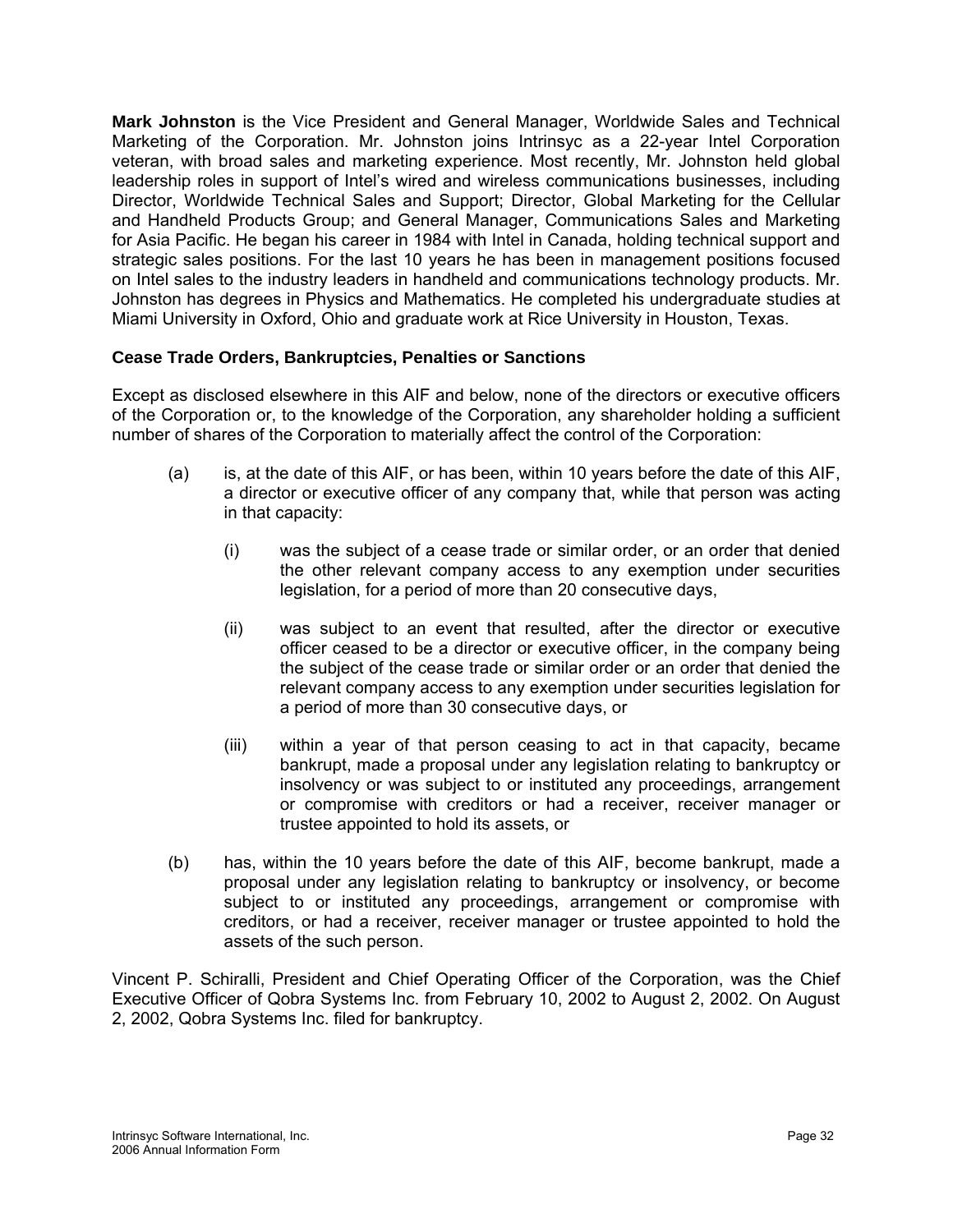<span id="page-34-0"></span>Glenda M. Dorchak, Chairman and Chief Executive Officer of the Corporation, was the Chief Executive Officer of Value America, a U.S. retailer, from November, 1999 to December, 2000. In the second quarter of its fiscal 2000 year, Value America filed for bankruptcy protection in the Commonwealth of Virginia. Value America's assets were sold to Merisel Inc. in December 2000.

Except as otherwise disclosed in this AIF, none of the directors or executive officers of the Corporation or, to the knowledge of the Corporation, any shareholder holding a sufficient number of shares of the Corporation to materially affect the control of the Corporation, has been subject to:

- (a) any penalties or sanctions imposed by a court relating to securities legislation or by a securities regulatory authority or has entered into a settlement agreement with a securities regulatory authority; or
- (b) any other penalties or sanctions imposed by a court or regulatory body that would likely be considered important to a reasonable investor in making an investment decision.

## **ITEM 8: LEGAL PROCEEDINGS**

The Corporation is not a party to any outstanding legal proceedings, and the directors of the Corporation do not have any knowledge of any contemplated legal proceedings that are material to the business and affairs of the Corporation.

#### **ITEM 9: INTEREST OF MANAGEMENT AND OTHERS IN MATERIAL TRANSACTIONS**

Except as described in this AIF, no director, senior officer or principal shareholder of the Corporation, or any associate or affiliate of such person, has any material interest, direct or indirect, in any material transaction within the Corporation's three most recently completed financial years or in any proposed transaction which has materially affected or would materially affect the Corporation or any of its subsidiaries.

On September 9, 2003, the Corporation acquired from Consequent Technologies, Inc. all of its capital assets, a strategic alliance agreement with Neoteric, Inc. and a non-competition agreement with an employee in return for a cash payment of \$330,000.

Consequent Technologies, Inc. is considered a related party because Mr. Derek Spratt, the former Chief Executive Officer of the Corporation, was formerly the Chief Executive Officer and Chairman of the Board of Consequent Technologies, Inc. This acquisition of tangible and intangible assets was reviewed and approved by the directors of the Corporation who are unrelated and independent of Consequent Technologies, Inc.

## **ITEM 10: TRANSFER AGENT AND REGISTRAR**

The Corporation's Registrar and Transfer Agent is Computershare Investor Services Inc. located at 510 Burrard Street, Suite 400, Vancouver, British Columbia, V6C 3B9.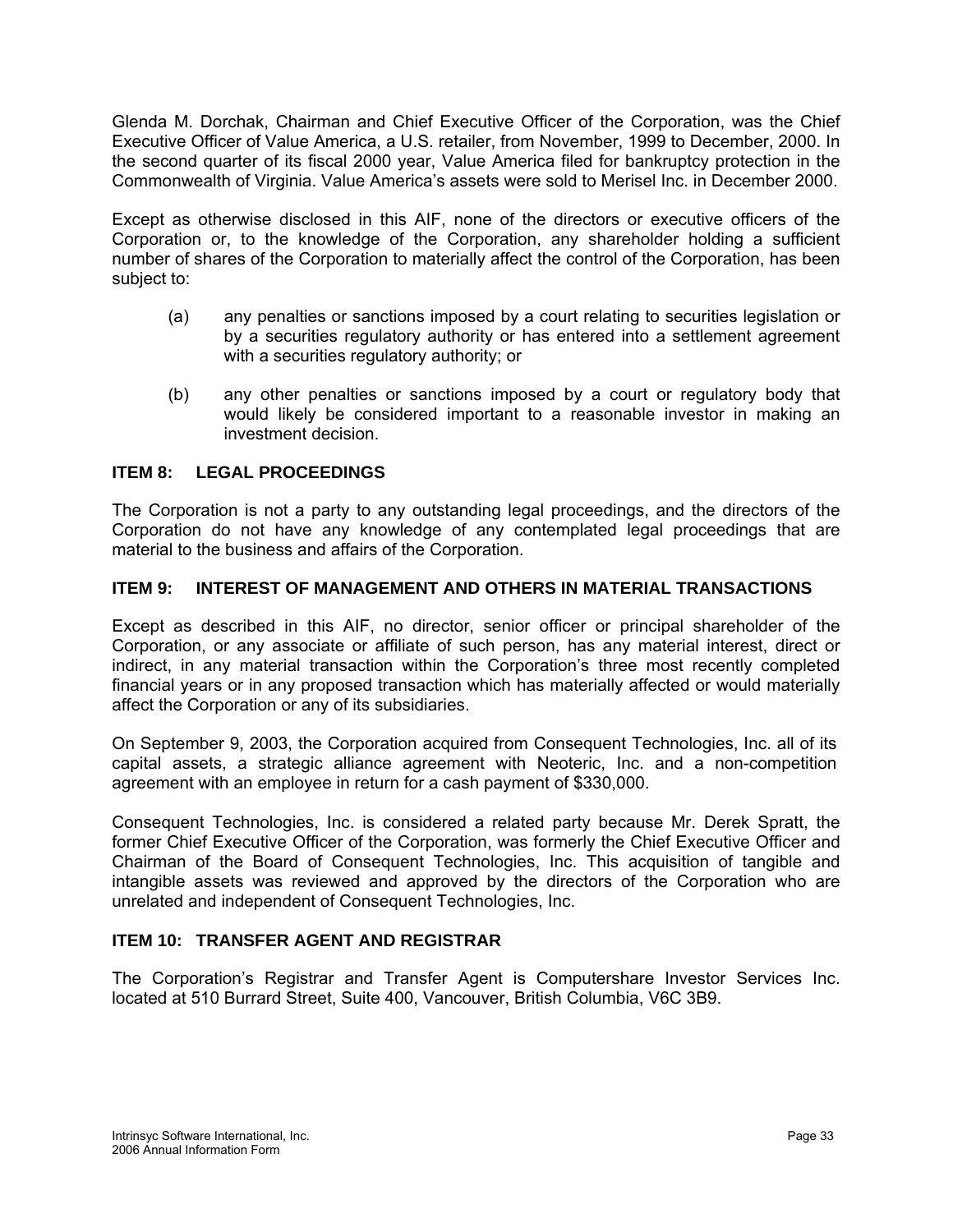## <span id="page-35-0"></span>**ITEM 11: MATERIAL CONTRACTS**

The only material contracts entered into by the Corporation, other than contracts entered into in the ordinary course of business, are as follows:

- (a) On March 2, 2006, the Corporation announced that it had entered into an agreement with a group of underwriters in connection with a public offering of units comprised of common shares and warrants to purchase common shares in the Corporation. Please refer to the information provided under the headings *"Item 2: General Development of the Business" – "Fiscal 2006"*.
- (b) On October 8, 2005, the Corporation closed an \$8.0 million financing with Wellington Financial Fund II by way of secured debentures maturing on October 3, 2007. On November 8, 2006, the Corporation announced it has provided notice to Wellington Financial LP that the Corporation will repay the \$8 million principal outstanding under the Series A and Series B Secured Debentures entered into in October 2005. Please refer to the information provided under the headings *"Item 2: General Development of the Business" – "Fiscal 2007" and "Fiscal 2006"* for particulars of the financing.
- (c) The Corporation has entered into agreements under the Government of Canada's TPC program, which are discussed below.

Under agreements with the Government of Canada's Technology Partnerships Canada ("TPC") program, the Company was eligible to receive conditionally repayable research and development funding amounting up to \$5,415,648 to support the development of embedded devices and wireless internet-enabled network connectivity.

In December 2004, payments totalling \$985,063, representing \$947,374 previously withheld and applied against the receivable outstanding as at August 31, 2004 and an additional \$37,689, were received of which \$947,374 was applied against the other receivable balance. The additional \$37,689 of funds received was recorded as Technology Partnerships Canada Funding Investment in the accompanying consolidated statements of operations.

During the year ended August 31, 2005, the Company determined that it had received an overpayment from TPC of \$22,063 and accordingly recorded a liability for this amount. In addition, the Company paid royalties of \$226,173 during the year ended August 31, 2006 [2005 - \$5,278] and accrued a further \$259,732 in royalties.

The Technology Partnerships Canada Funding Investment reflected in the accompanying statements of operations comprises the following:

|                                                                              | 2006    | 2005     |
|------------------------------------------------------------------------------|---------|----------|
| Payment received from the Government of Canada, under the TPC program        | — S     | (37,689) |
| Overpayment received and payable to the Government of Canada,                |         |          |
| under the TPC program                                                        |         | 22,063   |
| Royalties paid to the Government of Canada, under the TPC program            | 226.173 | 5.278    |
| Accrued royalties payable to the Government of Canada, under the TPC program | 259.732 | 225,000  |
|                                                                              | 485.905 | 214.652  |

All Government of Canada audits of the Company's compliance with the TPC agreements that were in process in prior periods are complete and the Company is currently reviewing the results of the audits and negotiating an extension of its TPC agreement, which expired in March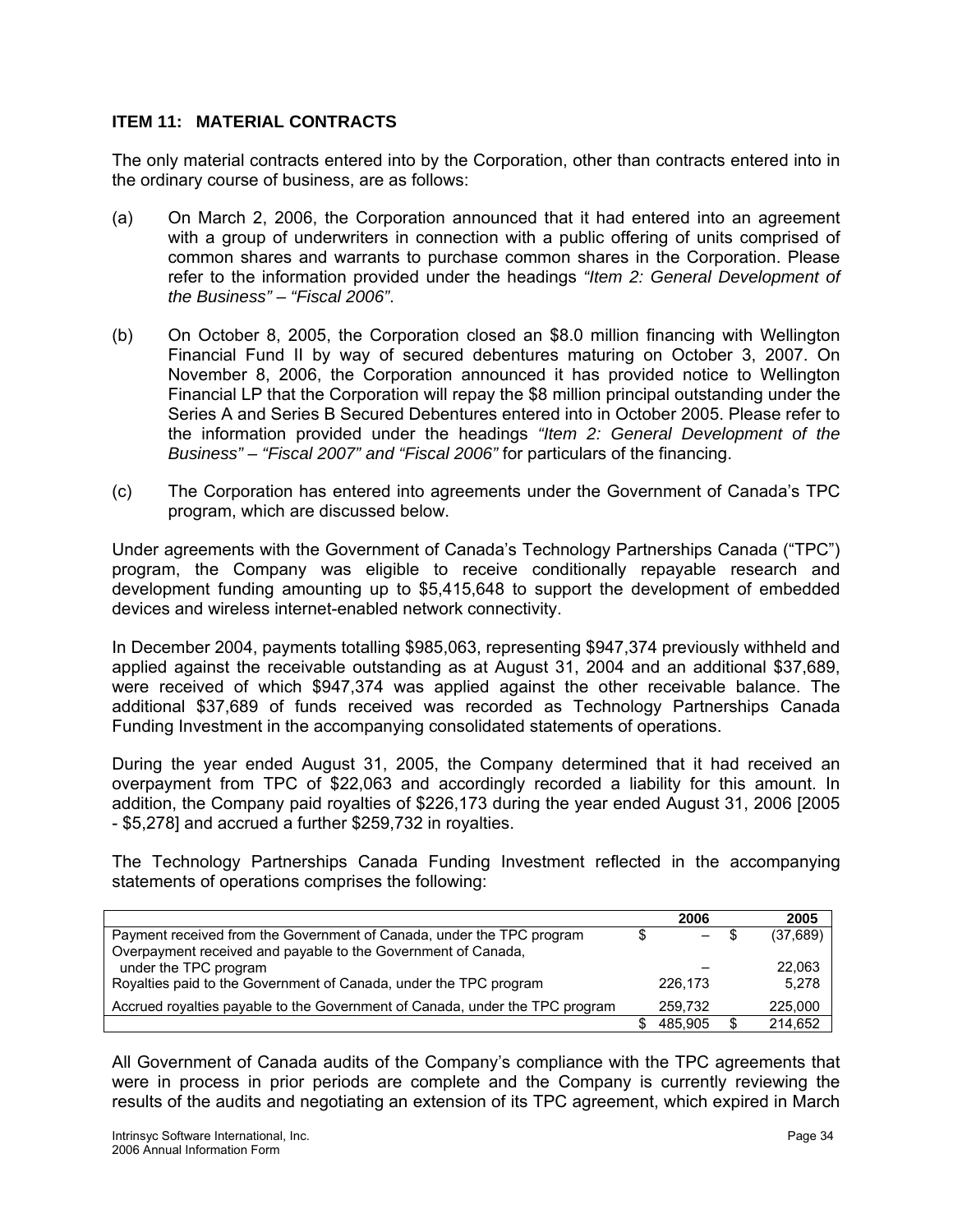<span id="page-36-0"></span>2004. If the extension is granted by TPC and the Company accepts the extension, the Company will be required to pay approximately \$387,000 and the original terms and conditions will be amended. If the Company does not accept the extension, the Company is not obligated to pay this \$387,000. The outcome of these negotiations is not known or determinable at this time. Accordingly no provision has been made as at August 31, 2006. If the Company is found to be in default of its agreement with TPC, TPC can suspend or terminate any obligation and it can demand repayment of all or part of the contributions disbursed to the Company. To date the Company has received approximately \$3.8 million in contributions from TPC and paid and accrued approximately \$491,183 to TPC in royalties.

## **ITEM 12: AUDIT COMMITTEE**

## **1. Charter**

The text of the Audit Committee's Charter is attached as Schedule "A".

#### **2. Composition of the Audit Committee**

The Corporation's Audit Committee is comprised of Robert J. Gayton, George Duguay and Mark McQueen, each of whom is a financially literate, independent director of the Corporation.

#### **3. Relevant Education and Experience**

The following education and experience of each Audit Committee member is relevant to the performance of his or her responsibilities as an Audit Committee member. The table below outlines the financial literacy of each of the Audit Committee members.

|                                            | <b>Business Experience and Professional</b>                                                                                                                                                                                                                                                                                                                                                                                                                                                                                                                                                                                                                                                                                                                                                                                                                                                 |
|--------------------------------------------|---------------------------------------------------------------------------------------------------------------------------------------------------------------------------------------------------------------------------------------------------------------------------------------------------------------------------------------------------------------------------------------------------------------------------------------------------------------------------------------------------------------------------------------------------------------------------------------------------------------------------------------------------------------------------------------------------------------------------------------------------------------------------------------------------------------------------------------------------------------------------------------------|
| <b>Name and Position</b>                   | <b>Qualifications of Audit Committee Members</b>                                                                                                                                                                                                                                                                                                                                                                                                                                                                                                                                                                                                                                                                                                                                                                                                                                            |
| Robert J. Gayton,<br>Audit Committee Chair | Dr. Gayton holds a Ph.D. from the University of California, Berkeley, in<br>Accounting, Finance and Business and qualified as a Chartered Accountant in<br>1964. Dr. Gayton articled with Peat Marwick from 1962 to 1964 and taught<br>accounting at the University of British Columbia and the University of<br>California, Berkeley from 1965 to 1974. Dr. Gayton joined Peat Marwick in<br>Toronto to head up training and after being made Partner and establishing<br>firm-wide training, he entered the audit practice. He remained with Peat<br>Marwick for 13 years, eight as an audit partner. In 1967, Dr. Gayton joined a<br>client company in the capacity of Chief Financial Officer and over the past 17<br>years has held this position with a number of public companies. He has also<br>been a board member and the audit committee chair of numerous public<br>companies. |
| George Duguay<br>Audit Committee member    | Mr. Duguay is a member of the Certified General Accountants Association<br>(C.G.A.), an Associate of the Institute of Chartered Secretaries (A.C.I.S.) and a<br>Professional Administrator (P.Admin). In addition Mr. Duguay also completed<br>the Canadian Securities Course. Mr. Duguay is an officer of other public<br>companies, in addition to having been a director and member of the audit<br>committee of another public company.                                                                                                                                                                                                                                                                                                                                                                                                                                                 |
| Mark McQueen,<br>Audit Committee member    | Mr. McQueen has worked in the finance industry since 1993 and is currently<br>President and CEO of Wellington Financial LP, a privately-held bridge<br>financing and venture debt fund. He has previously served on audit<br>committees as an observer of a number of other public companies.                                                                                                                                                                                                                                                                                                                                                                                                                                                                                                                                                                                               |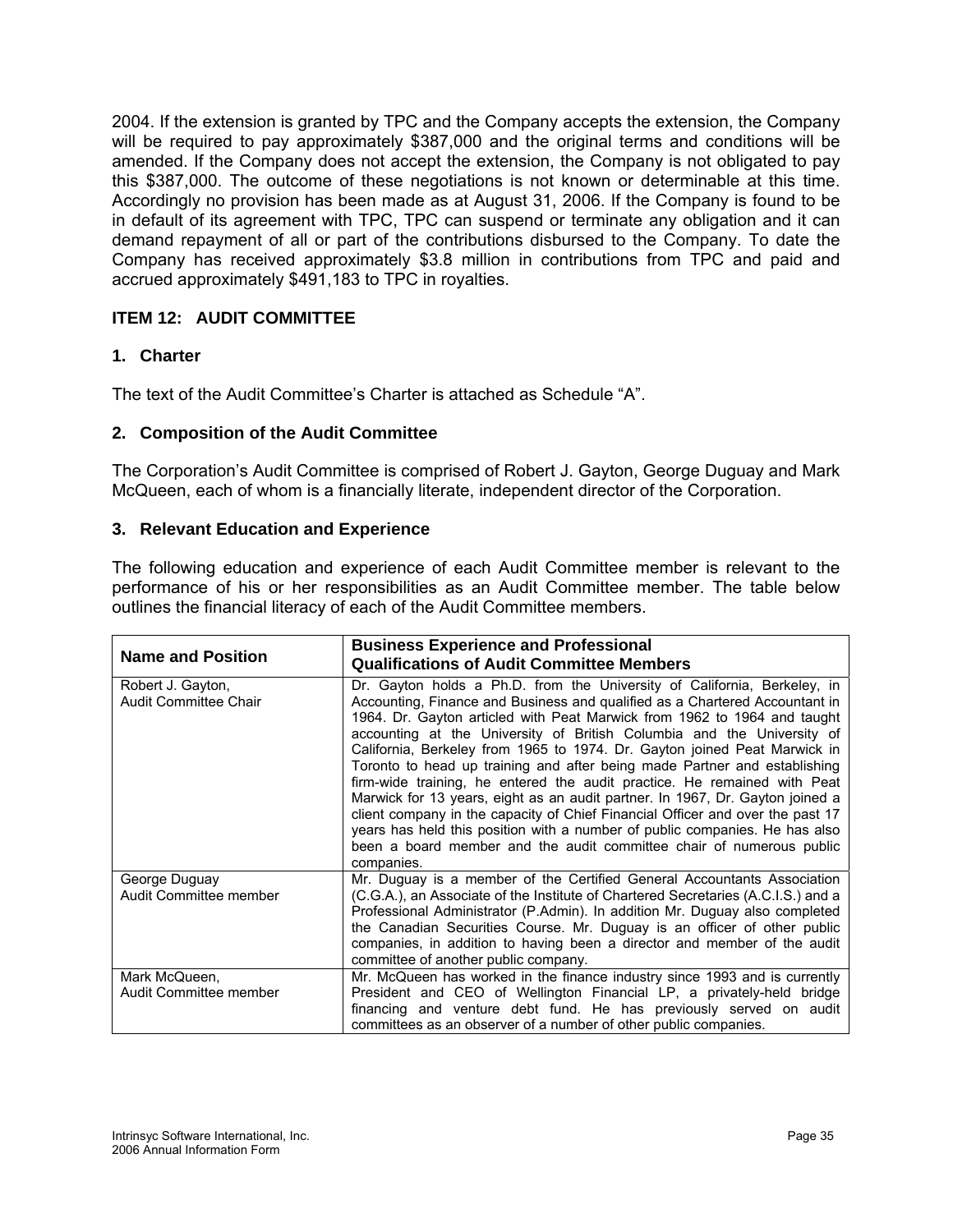## <span id="page-37-0"></span>**3. External Auditor Service Fees**

#### *Audit Fees*

The aggregate fees billed by the Corporation's external auditor for audit services in each of the last two fiscal years are as follows**:**

| <b>Fiscal 2005</b> | <b>Fiscal 2006</b> |
|--------------------|--------------------|
| \$139,650          | \$163,200          |

The services comprising these fees included quarterly review engagements.

#### *Audit-Related Fees*

The aggregate fees billed in each of the last two fiscal years for assurance and related services by the Corporation's external auditor that are related to the performance of the audit or review of the Corporation's financial statements and are not reported above under *Audit Fees* as follows:

| Fiscal 2005 | Fiscal 2006 |
|-------------|-------------|
| \$15,040    | \$80,050    |

## *Tax Fees*

The aggregate fees billed in each of the last two fiscal years for professional services rendered by the Corporation's external auditor for tax compliance, tax advice and tax planning are as follows:

| Fiscal 2005 | Fiscal 2006 |
|-------------|-------------|
| \$18,051    | Nil         |

#### *All Other Fees*

The aggregate fees billed in each of the last two fiscal years for products and services provided by the Corporation's external auditor, other than the services reported above under *Audit Fees, Audit-Related Fees,* and *Tax Fees* are as follows:

| Fiscal 2005 | Fiscal 2006 |
|-------------|-------------|
| Nil         | Ni'         |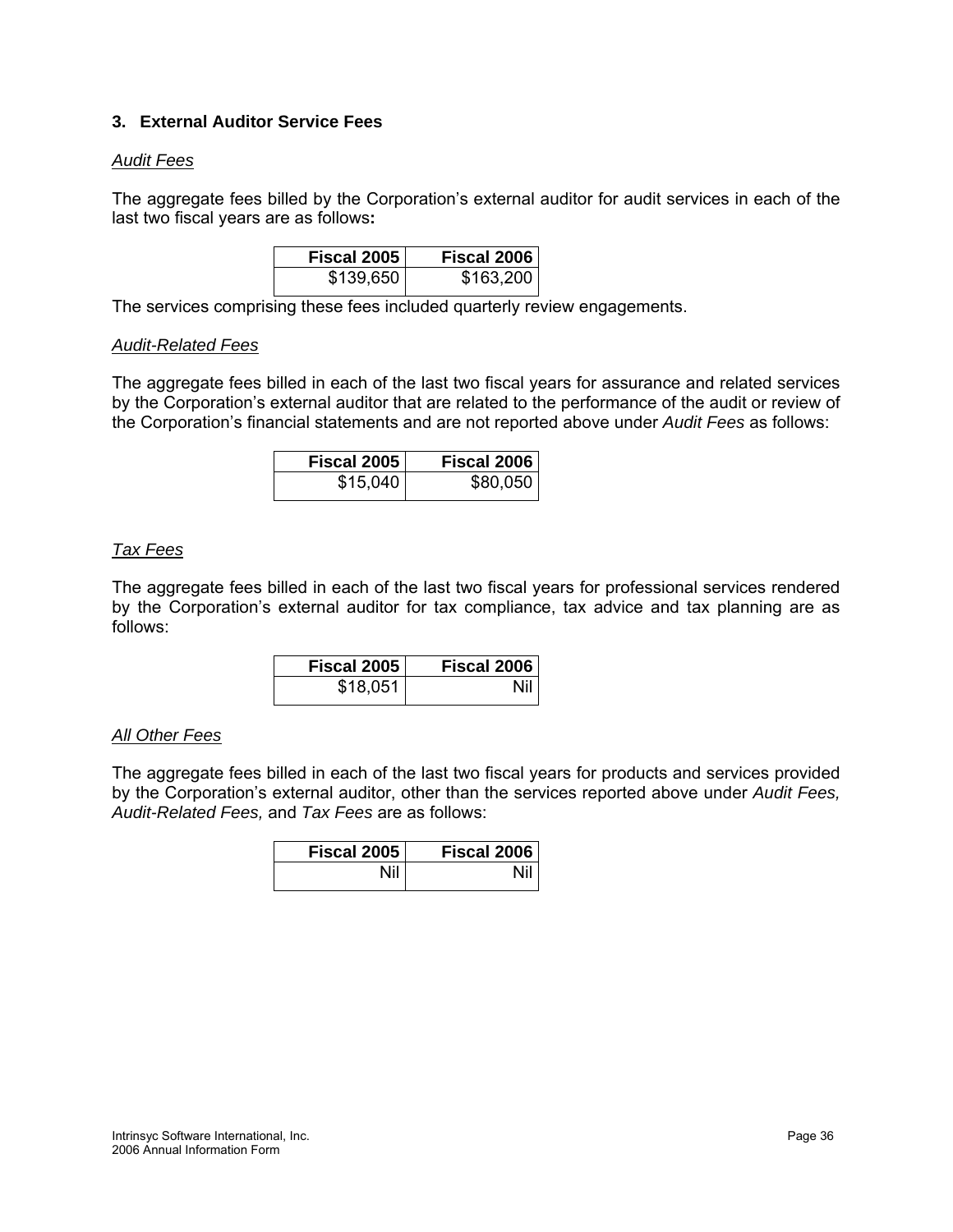# <span id="page-38-0"></span>**ITEM 13: ADDITIONAL INFORMATION**

Additional information concerning the Corporation may be found on SEDAR at www.sedar.com. Additional information, including directors' and officers' remuneration and indebtedness to the Corporation, principal holders of the securities of the Corporation, options to purchase securities and interests of insiders in material transactions, is contained in the Corporation's Management Information Circular dated November 14, 2006 and filed on SEDAR. Additional financial information is provided in the Corporation's audited consolidated financial statements for the year ended August 31, 2006 (the "Audited Consolidated Financial Statements"). Management's Discussion and Analysis of Financial Conditions and Results of Operations (the "MD&A") is set out on pages 7 to 24 of the Corporation's 2006 Annual Report. The Audited Consolidated Financial Statements and MD&A were filed on SEDAR on November 8, 2006 and the Annual Report was filed on SEDAR on November 22, 2006.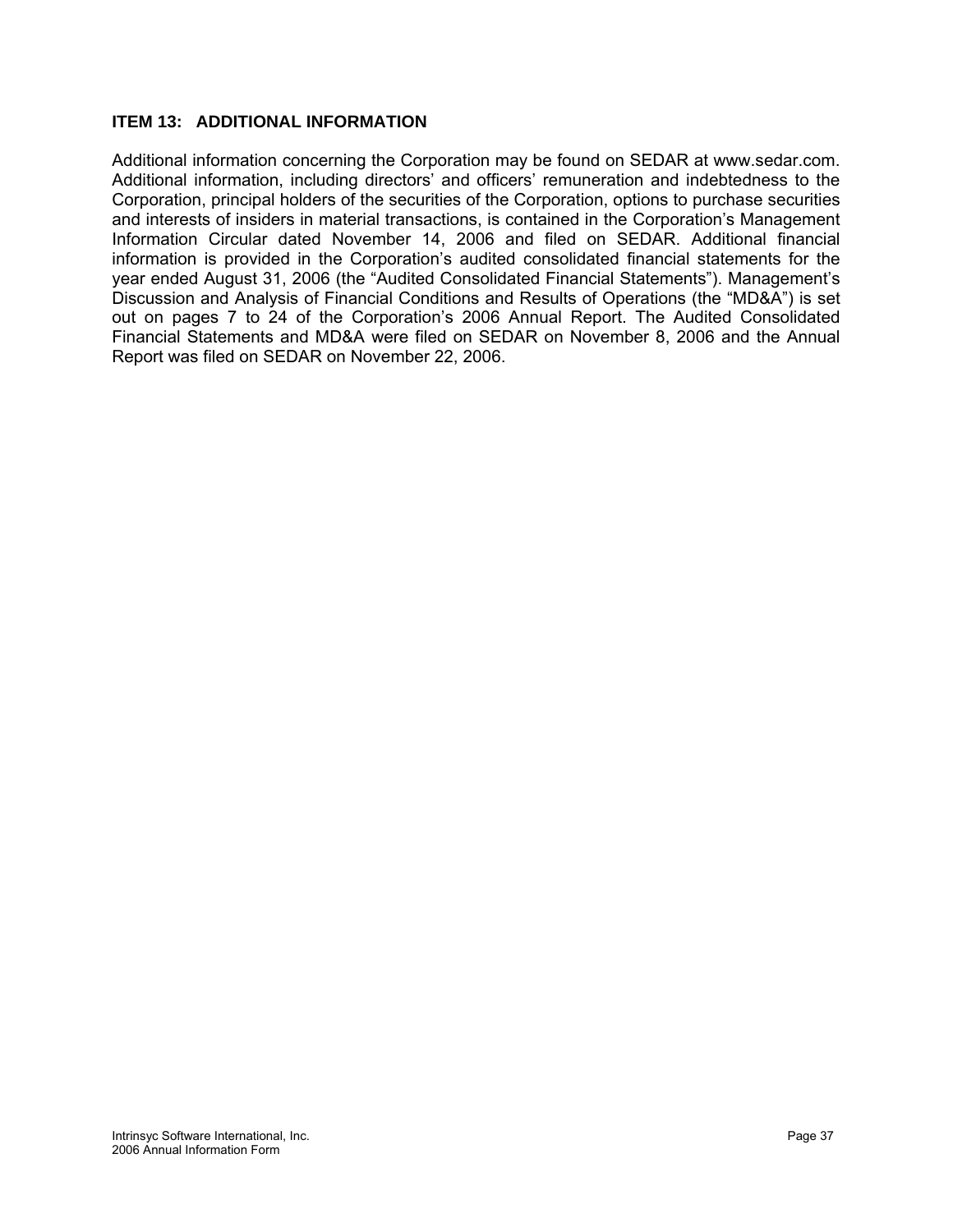# <span id="page-39-0"></span>**ITEM 14: GLOSSARY**

| BSP             | Board Support Package.                                                                                                                                                                                                                                                        |
|-----------------|-------------------------------------------------------------------------------------------------------------------------------------------------------------------------------------------------------------------------------------------------------------------------------|
| CDMA            | Code Division Multiple Access, a digital cellular communications<br>standard.                                                                                                                                                                                                 |
| CETK            | Microsoft® Windows® CE Test Kit.                                                                                                                                                                                                                                              |
| COM             | Component Object Model, a model for binary code developed by<br>Microsoft. The COM enables programmers to develop objects that<br>can be accessed by any COM-compliant application. OLE is based<br>on COM.                                                                   |
| DirectX         | A Microsoft proprietary application programming interface for<br>multimedia.                                                                                                                                                                                                  |
| DLL             | Dynamic Link Library, a software component that can be added as<br>a subroutine or function into a program dynamically.                                                                                                                                                       |
| Embedded system | A microprocessor-based system that is incorporated into a larger<br>device and is dedicated to responding to external events by<br>performing specific tasks. Examples of such devices include<br>antilock brakes, video game systems, fax machines and industrial<br>robots. |
| GPRS            | General Packet Radio Service, a digital cellular communications<br>standard.                                                                                                                                                                                                  |
| GSM             | Global Systems for Mobile communication, a digital cellular<br>communications standard.                                                                                                                                                                                       |
| IDE             | Integrated Development Environment. Software Tools for<br>development of software code.                                                                                                                                                                                       |
|                 | Independent Software Vendor.                                                                                                                                                                                                                                                  |
| Java            | A high-level operating system using independent programming<br>language developed by Sun Microsystems, designed for handheld<br>devices and set-top boxes.                                                                                                                    |
| JVM             | Java Virtual Machine.                                                                                                                                                                                                                                                         |
| Linux           | A freely distributable implementation of UNIX that runs on a<br>number of hardware platforms, including those of Intel and<br>Motorola.                                                                                                                                       |
| OEM             | Original equipment manufacturer. A company that manufactures<br>and sells products based on original designs through a variety of<br>distribution channels for either consumer or industrial consumption.                                                                     |
| PDA             | Personal Digital Assistant.                                                                                                                                                                                                                                                   |
|                 | Secure Digital. Peripheral interface for portable devices.                                                                                                                                                                                                                    |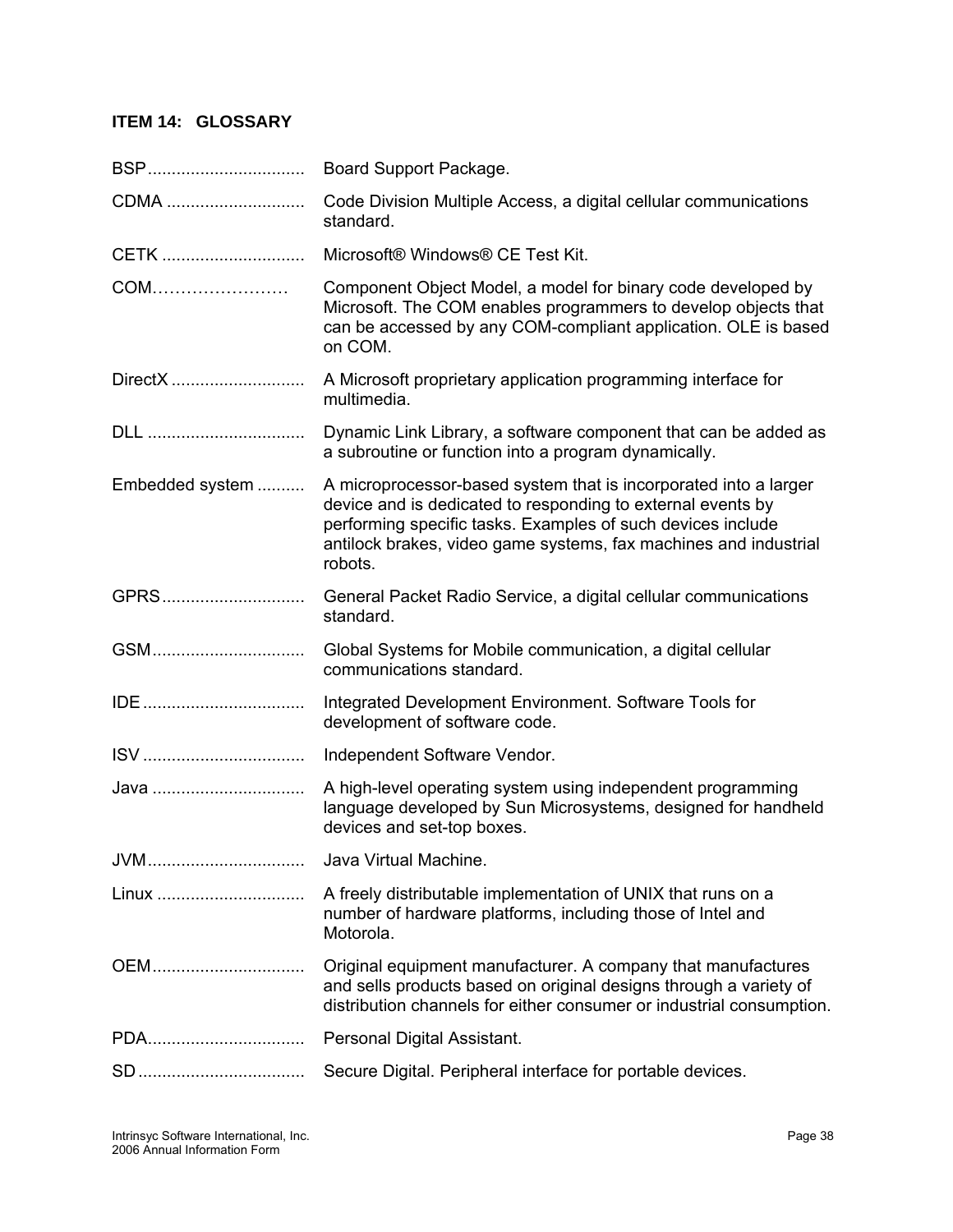| Windows Mobile/CE | Microsoft® mobile and embedded operating systems used in low<br>cost devices that are less complex than Windows XP® desktop PC<br>based systems.                                 |
|-------------------|----------------------------------------------------------------------------------------------------------------------------------------------------------------------------------|
| XML               | eXtensible Markup Language, an enhancement to basic HTML<br>(HyperText Markup Language), which is the basic communication<br>protocol for Internet web servers and web browsers. |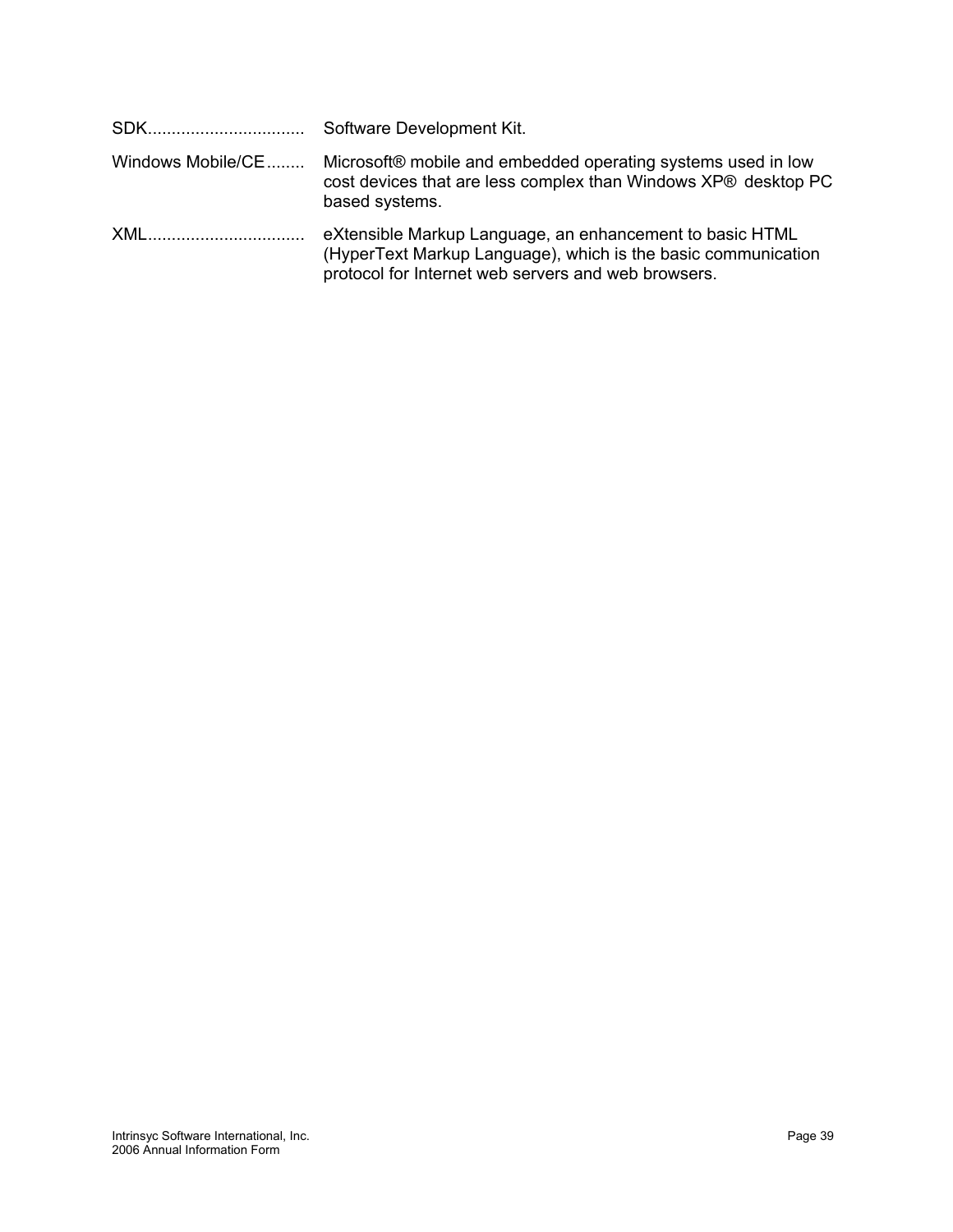## **Schedule A**

## AUDIT COMMITTEE CHARTER

## **1. Purpose**

The purpose of the Audit Committee is to:

- (a) assist the Board in its oversight of:
	- (i) the effectiveness of the overall process of identifying and addressing principal business risk and the adequacy of the related disclosure;
	- (ii) the integrity of the Corporation's financial reporting process and systems of internal controls regarding finance, accounting and legal compliance;
	- (iii) the independence of the and performance of the Corporation's independent auditors;
- (b) provide an avenue of communications among the independent auditors, management and the Board of Directors;
- (c) encourage adherence to, and continuous improvement of, the Corporation's policies, procedures and practices at all levels; and
- (d) establish and maintain a framework of the management of complaints and whistleblowing.

## **2. Composition**

- (a) the Audit Committee shall consist of a minimum of three directors of the Corporation; and
- (b) all members of the Audit Committee shall be independent directors (as defined in Section 4 of the Governance Manual of the Corporation).

#### **3. Qualifications and Experience**

At the time of appointment or within a reasonable period of time following appointment, each member of the Committee must be financially literate, having the ability to read and understand a set of financial statements that present the breadth and level of complexity or accounting issues that are generally comparable to the breadth and complexity of the issues that can be reasonably be expected to be raised by the Corporation's financial statements.

- (a) At least one member (the "financial expert") of the Committee must have:
	- (i) an understanding of financial statements and accounting principles used by the Corporation to prepare its financial statements;
	- (ii) the ability to assess the general application of such accounting principles in connection with the accounting for estimates, accruals and reserves;
	- (iii) experience preparing, auditing, analyzing or evaluating financial statements that present a breadth and level of complexity of accounting issues that are generally comparable to the breadth and complexity of issues that can reasonably be expected to be raised by the Corporation's financial statements, or experience actively supervising one or more persons engaged in such activities;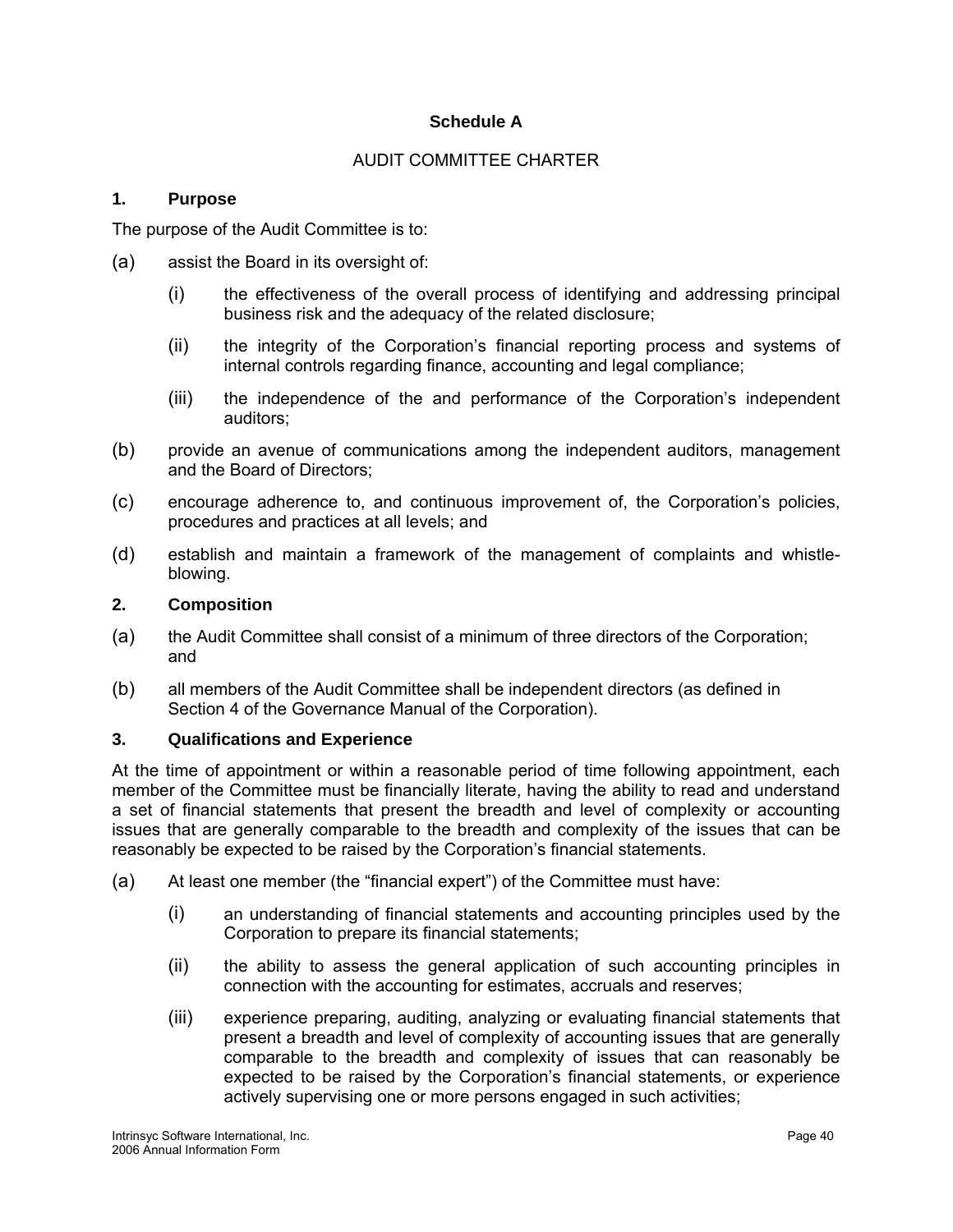- (iv) an understanding of internal controls and procedures for financial reporting; and
- (v) an understanding of audit committee functions.
- (b) The financial expert must have acquired the foregoing attributes through one or more of the following:
	- (i) education and experience as a principal financial officer, principal accounting officer, controller, public accountant or auditor or experience in one or more positions that involve the performance of similar functions;
	- (ii) experience actively supervising a principal financial officer, principal accounting officer, controller, public accountant, auditor or person performing similar functions;
	- (iii) experience overseeing or assessing the performance of companies or public accountants with respect to the preparation, auditing or evaluation of financial statements; or
	- (iv) other relevant experience.

#### **4. Member Appointment and Removal**

- (a) the Audit Committee members are appointed by the Board on the recommendation of the Governance and Nominating Committee in consultation with the Chairman and Lead Independent Director (if any) and with consideration of the desires of individual Board members;
- (b) consideration will be given to rotating the Audit Committee members periodically;
- (c) the Audit Committee Chairman is selected by the Board on the recommendation of the Governance and Nominating Committee; and
- (d) the Board may at any time remove a member from the Audit Committee.

#### **5. Mandate and Responsibilities**

The Audit Committee shall:

 review the Corporation's annual and quarterly audited financial statements, management's discussion and analysis of financial conditions and results of operations, and earnings press releases prior to releasing the quarter end or year end earnings, filing or distribution. Review should include discussion with management and independent auditors of significant issues regarding accounting principles, practices and judgments and include any communications that the independent auditor are required to present to the Committee. The Committee will specifically address:

- (i) review of major issues regarding accounting, including any significant changes in the Corporation's selection or application of accounting principles;
- (ii) review of major issues as to the adequacy of the Corporation's internal control over financial reporting and any specific remedial actions adopted in light of significant deficiencies or material weaknesses;
- (iii) discussions with management and the independent auditor regarding significant financial reporting issues and judgments made in connection with the preparation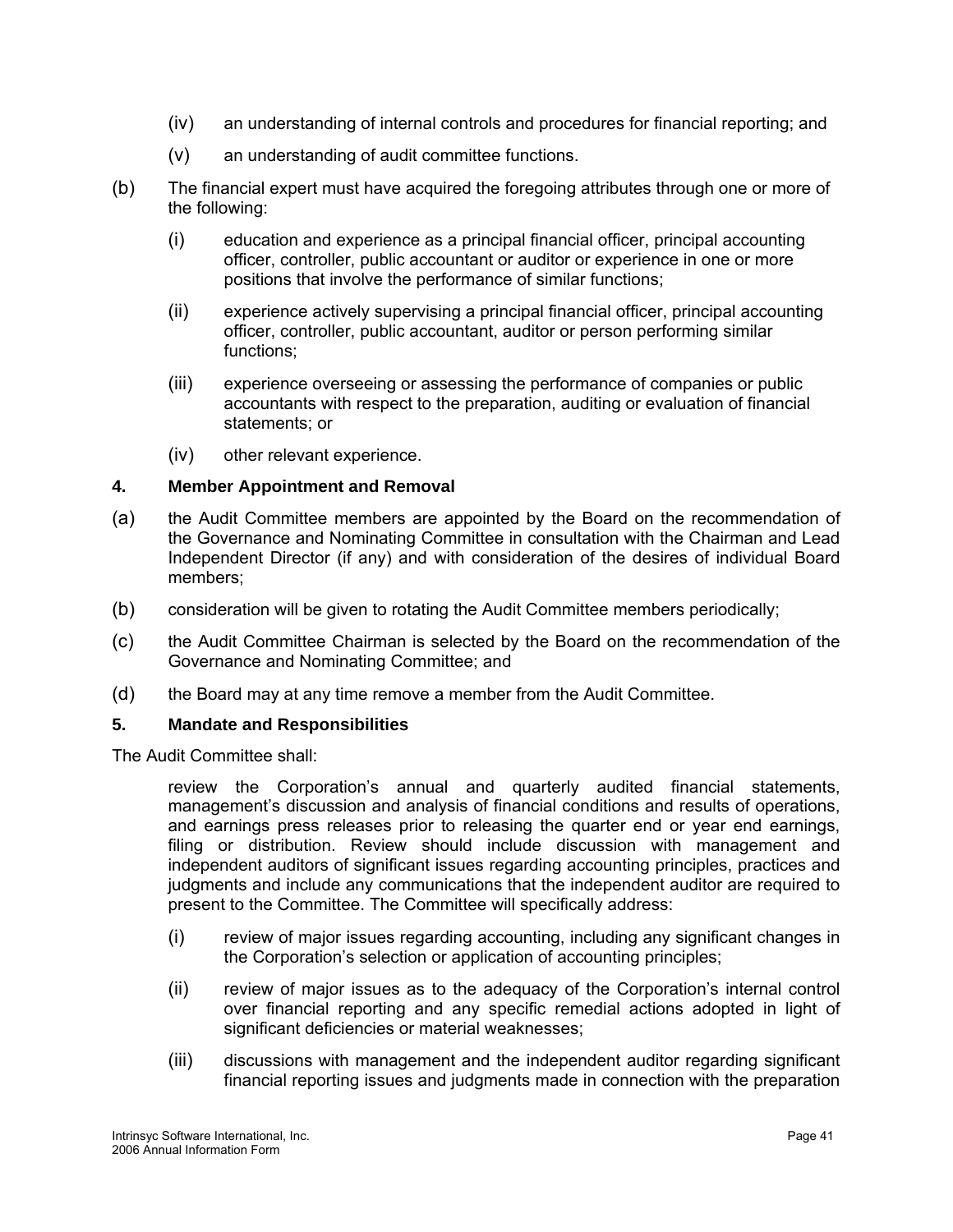of the financial statements and the reasonableness of those judgments, including analyses of the effects of alternative GAAP methods on the financial statements;

- (iv) consideration of the effect of regulatory and accounting initiatives, as well as offbalance sheet structures, on the financial statements;
- (v) consideration of the clarity of the disclosures in the financial statements;
- (vi) review and approval of all related party transactions and discuss with management the business rationale for the transactions and whether appropriate disclosures have been made;
- (vii) review any accounting adjustments that were noted or proposed by the independent auditor but were "passed" (as immaterial or otherwise);
- (viii) review any communications between the audit team and the audit firm's national office respecting auditing or accounting issues or internal control-related issues presented by the engagement;
- (ix) review any "management" or "internal control" letter issued, or proposed to be issued, by the audit firm to the Corporation that is in addition to their audit report on the effectiveness of internal control over financial reporting, if applicable;
- (x) receive and review a report from the independent auditor, prior to the filing of the Corporation's Annual Report, on all critical accounting policies and practices of the Corporation; all material alternative treatments of financial information within generally accepted accounting principles that have been discussed with management, including the ramifications of the use of such alternative treatments and disclosures and the treatment preferred by the independent auditor; and other material written communications between the independent auditor and management.
- (b) consider the judgment of both management and the independent auditor about the quality, not just the acceptability of accounting principles;
- (c) in consultation with management and the independent auditors, consider the integrity of the Corporation's financial reporting processes and controls. Discuss significant financial risk exposures and the steps management has taken to monitor, control and report such exposures. Review significant findings prepared by the independent auditors together with management's responses;
- (d) review and approve procedures for disclosures of financial information;
- (e) establish procedures for receipt, retention and treatment of complaints about accounting, internal controls or auditing matters and for whistle-blowing structure;
- (f) have such other duties, powers and authorities, consistent with the provisions of the CBCA, as the Board may, by resolution, delegate to the Audit Committee from time to time;
- (g) report regularly to the Board of Directors with respect to its activities;
- (h) review with management the Corporation's overall anti-fraud programs and controls;
- (i) review the Corporation's code of conduct and programs that management has established to monitor compliance with such code;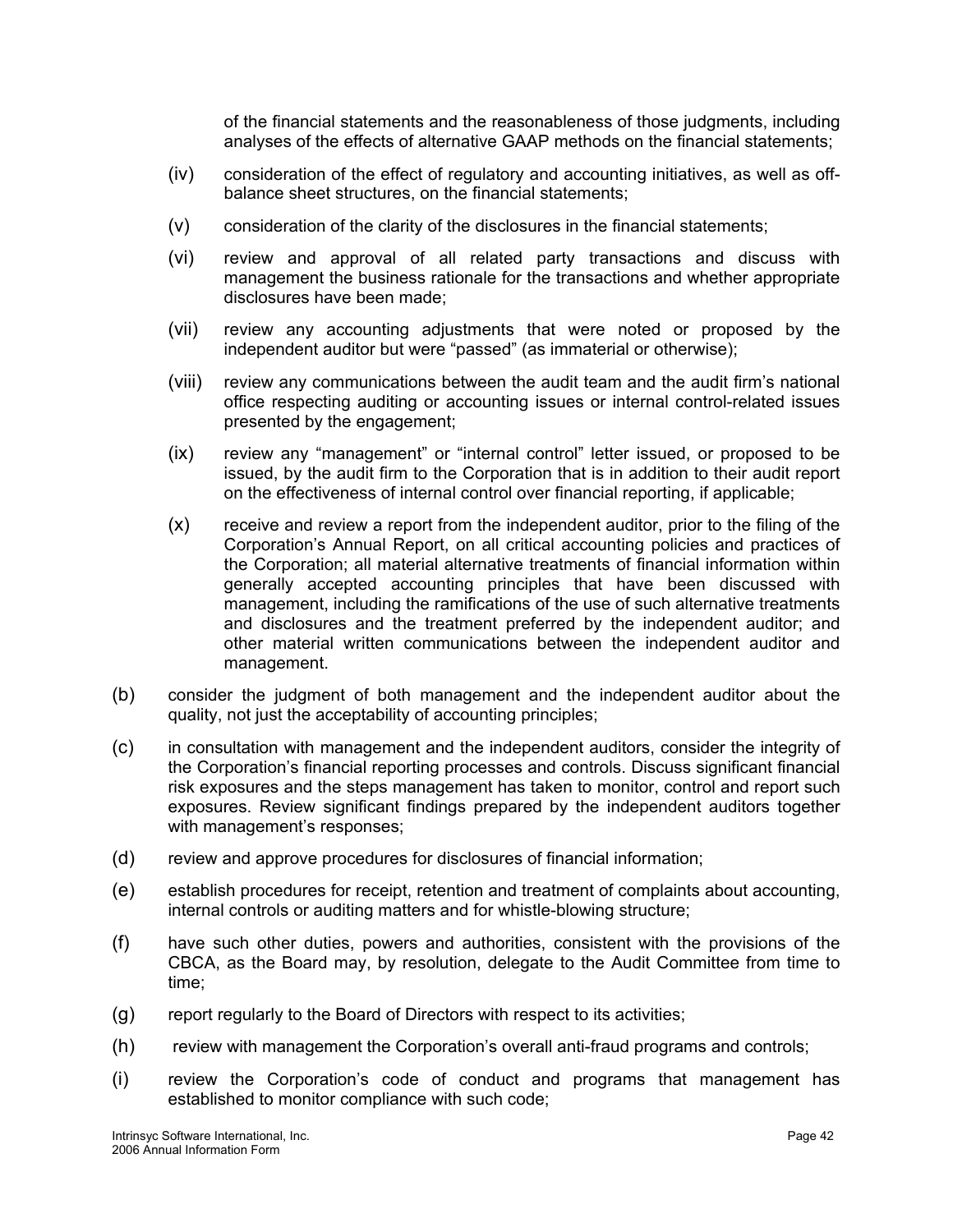- (j) perform an evaluation of its performance at least annually to determine whether it is functioning effectively. The Committee also shall discuss with the independent auditor, their observations related to the effectiveness of the Committee; and
- (k) review and reassess the charter at least annually and obtain the approval of the Board of Directors.

With respect to the Independent Auditors, the Committee shall:

- (a) review the independence and performance of the auditors and annually recommend to the Board of Directors the appointment of the independent auditors or approve any discharge of auditors when circumstances warrant;
- (b) approve the fees and other significant compensation to be paid to the independent auditors;
- $(c)$ pre-approve all non-audit services provided by the external auditors;
- (d) on an annual basis, review and discuss with the independent auditors all significant relationships they have with the Corporation that could impair the auditor's independence;
- (e) review the independent auditors audit plan and engagement letter;
- (f) prior to releasing the year-end earnings, discuss the results of the audit with the independent auditors;
- (g) consider the independent auditors' judgments about the quality and appropriateness of the Corporation's accounting principles as applied in its financial reporting;
- (h) be responsible for the resolution of disagreements between management and the auditor regarding financial reporting and internal control-related matters; and
- (i) set clear policies for hiring employees who were formerly employees of the external auditor or their partners to comply with regulatory requirements.

With respect to legal compliance the Audit Committee shall:

- (j) on at least an annual basis, review with the Corporation's counsel, any legal matters that could have a significant impact on the organization's financial statements, the Corporation's compliance with applicable laws and regulations, and inquiries received from regulators or governmental agencies;
- (k) receive any corporate attorneys' reports of evidence of a material violation of securities laws or breaches of fiduciary duty by the Corporation; and
- (l) annually prepare a report to shareholders to be included in the Corporation's annual information circular.

#### **6. Authority**

The Audit Committee shall have the authority:

(a) for the purpose of performing its duties, to inspect all of the books and records of the Corporation and its affiliates and to discuss such accounts and records and any matters relating to the financial position or condition of the Corporation with the officers and internal (if any) and external auditors of the Corporation and its affiliates;